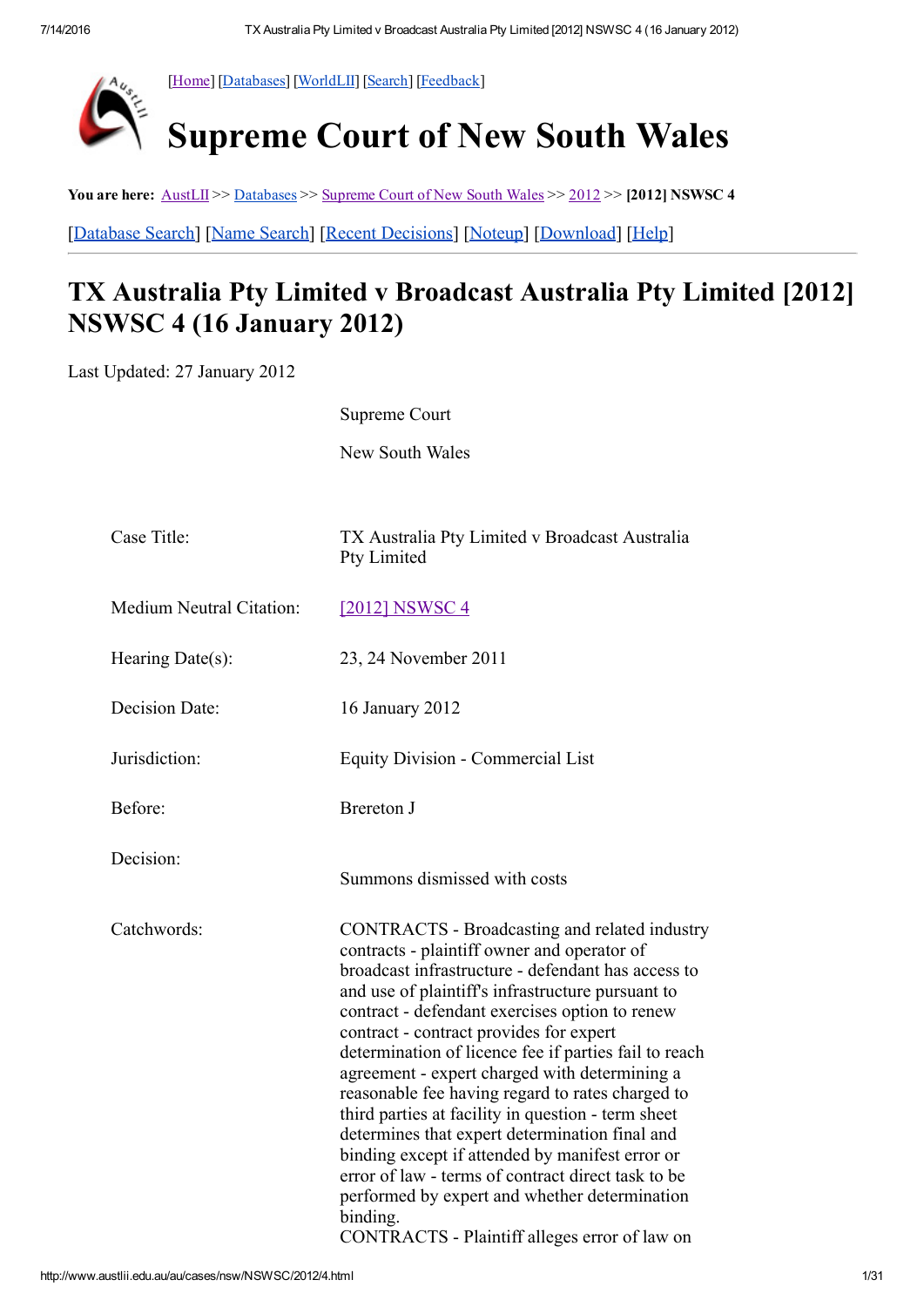basis expert misconceived function by adopting objective "market value" assessment to ascertain fee as opposed to a subjective "fair value" approach - function of expert determined by contractual provisions contract provides for hybrid process requiring consideration of subjective and objective factors, with rates charged to third parties a mandatory consideration contract requires appraisal akin to 'fair market value' expert does not have regard to exclusively objective considerations and considers position of particular parties expert did not misconceive function.

CONTRACTS Plaintiff alleges error of law on basis expert failed to consider relevant factor relevant consideration said to be 'special value' of contract to defendant - requirement for ascertainment of 'reasonable fee' refers to defendant as a willing but not anxious and involuntary purchaser - requirement for 'reasonable fee' antithetical to valuation proceeding on basis plaintiff a monopolist expert did consider special value of contract to defendant.

CONTRACTS Plaintiff alleges error of law on basis expert failed to give weight to current fees under original contract - expert had regard to such fees but concluded of limited relevance - not an error of law to weigh relevant factors in a particular way as opposed to not consider them circumstances prevailing ten years previously when agreement first made materially different to present - fees agreed ten years previously not useful guide to what constitutes a 'reasonable fee'. CONTRACTS Plaintiff alleges error of law and manifest error on basis expert used incorrect comparator in assessing 'reasonable fee' expert said to have incorrectly compared digital audio broadcasting with digital television broadcasting audio broadcasting said to be inapposite comparator due to fact radio different medium to television with different cost factors - digital audio broadcasting fees considered by expert pertain to agreement between same parties and are relatively recent - errors in methodology employed by expert valuer not errors of law - matter of professional judgment as to weight to accord cost recovery and profit margin - expert evidence adduced in attempt to illustrate manifest error - fact such evidence needs to be adduced conveys error not manifest expert did not make error of law or manifest error. CONTRACTS Plaintiff alleges expert failed to give detailed reasons - question whether reasons are 'reasons' within the meaning of the contract failure to provide 'detailed reasons' entails there will not be a binding determination - due to requirement of 'detailed statement of reasons', provision of wider than usual scope to challenge binding nature of determination and fact issues are complex standard of reasons required by contract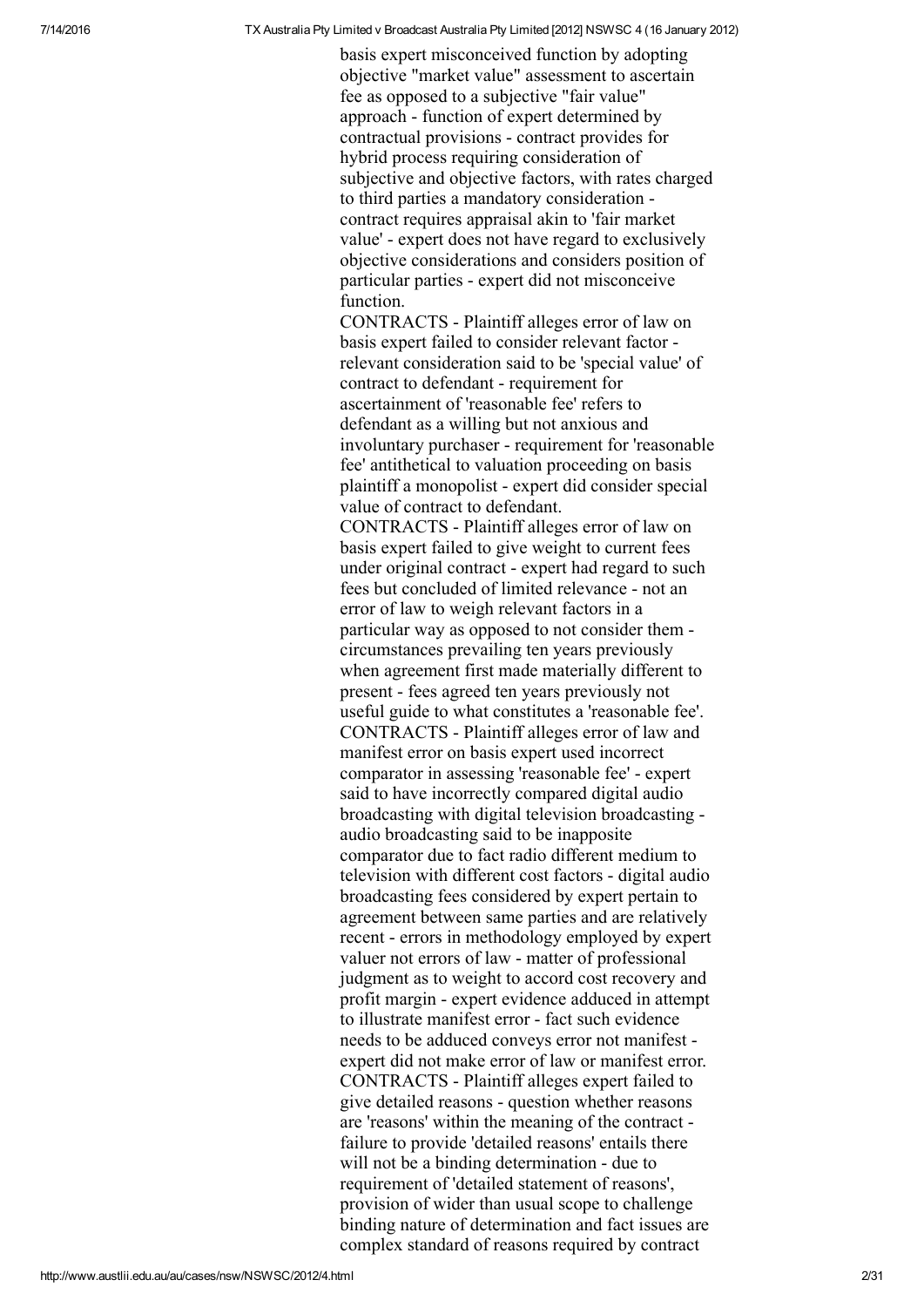|                    | akin to that expected of judges and commercial<br>arbitrators - expert sufficiently identifies<br>methodology and provides sufficiently detailed and<br>comprehensive reasons - reasons are 'detailed<br>reasons' within meaning of contract.<br>CONTRACTS - Plaintiff alleges error of law on<br>basis determination manifestly unreasonable -<br>determination said to be unreasonable in<br>Wednesbury sense because of relative magnitude<br>of reduction in licence fee - contract requires new<br>fee to be determined with predominate regard to<br>market based considerations and cost<br>considerations not prevailing when original fee<br>determined - determination not so unreasonably<br>low - determination rewards plaintiff above<br>avoidable cost - arguable that perpetuating current<br>fee would be unreasonable - determination not<br>manifestly unreasonable.                                                                                                                                                                                                                                                                                   |
|--------------------|---------------------------------------------------------------------------------------------------------------------------------------------------------------------------------------------------------------------------------------------------------------------------------------------------------------------------------------------------------------------------------------------------------------------------------------------------------------------------------------------------------------------------------------------------------------------------------------------------------------------------------------------------------------------------------------------------------------------------------------------------------------------------------------------------------------------------------------------------------------------------------------------------------------------------------------------------------------------------------------------------------------------------------------------------------------------------------------------------------------------------------------------------------------------------|
| Legislation Cited: | (CTH) Broadcasting Services Act 1992, Sch 4, Pt<br>$\frac{5}{9}$ , s 42<br>(CTH) Broadcasting Services Amendment (Digital<br><b>Television and Datacasting)</b> Act 2000<br>(CTH) Television Broadcasting (Digital<br>Conversion) Act 1998<br>(NSW) Court Suppression and Non-publication<br>Orders Act 2010<br>(UK) Arbitration Act 1979                                                                                                                                                                                                                                                                                                                                                                                                                                                                                                                                                                                                                                                                                                                                                                                                                                 |
| Cases Cited:       | AGL Victoria Pty Limited v SPI Networks (Gas)<br>Pty Limited [2006] VSCA 173<br>Avon Downs Pty Limited v Federal Commissioner<br>of Taxation [1949] HCA 26; (1949) 78 CLR 353<br>Boland v Yates Property Corporation Pty Limited<br>(1999) 74 ALJR 209<br>Bremer Vulkan Schiffbau und Maschinenfabrik v<br>South India Shipping Corp Ltd [1981] AC 909<br>Campbell v Edwards [1976] 1 All ER 786<br>Coal and Allied Operations Pty Limited v<br>Australian Industrial Relations Commission [2000]<br>HCA 47; (2000) 203 CLR 194<br>Colin Marg Pty Ltd v Mackay Medical Investment<br>Ltd [2006] QSC 181; [2007] 1 Qd R 303<br>Craig v South Australia [1995] HCA 58; (1995)<br>184 CLR 163<br>Dean v Prince [1954] 1 Ch 409<br>Email Ltd v Robert Bray (Langwarrin) Pty Ltd<br>[1984] VicRp 2; [1984] VR 16<br>Ex parte Hebburn Limited; Re Kearsley Shire<br>Council [1947] NSWStRp 24; (1947) 47 SR<br>$(NSW)$ 416<br>Holt v Cox [1997] NSWSC 144; (1997) 23 ACSR<br>590<br>Lear v Blizzard [1983] 3 All ER 662<br>Legal & General Life of Aust Ltd v A Hudson Pty<br>Ltd (1985) 1 NSWLR 314<br>MMAL Rentals Pty Ltd v Bruning [2004]<br>NSWCA 451; (2004) 63 NSWLR 167 |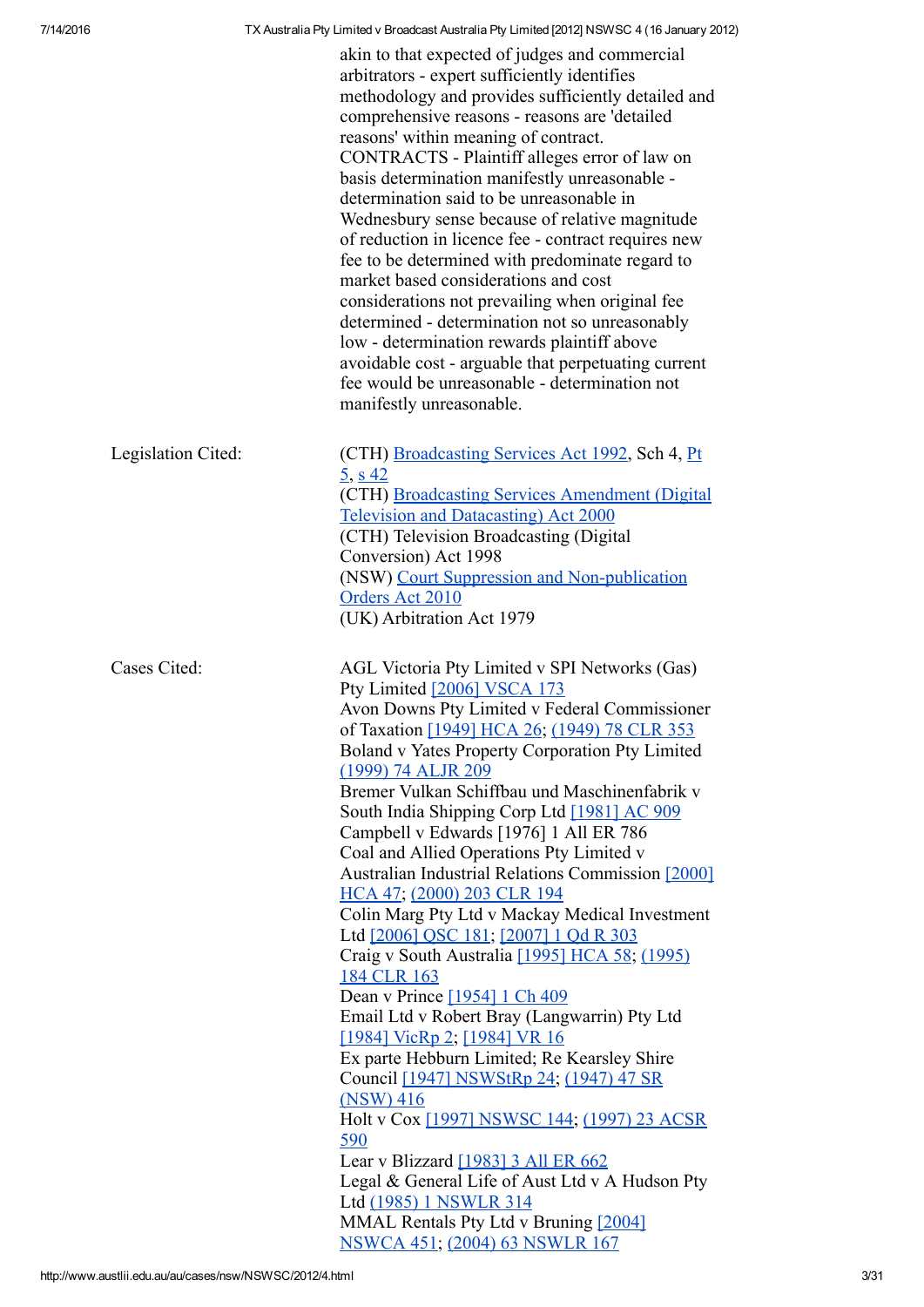|                 | Marks v GIO Australia Holdings [1998] HCA 69;      |
|-----------------|----------------------------------------------------|
|                 | (1998) 196 CLR 494                                 |
|                 | Maurici v Chief Commissioner of State Revenue      |
|                 | [2003] HCA 8; (2003) 212 CLR 111                   |
|                 | Oil Basins Limited v BHP Billiton Limited [2007]   |
|                 | VSCA 255; (2007) 18 VR 346                         |
|                 | Ponsford v HMS Aerosols Ltd [1979] AC 63           |
|                 | Ricciardello & Anor v Caltex Oil (Australia) Pty   |
|                 | Ltd & Anor [1991] ANZ ConvR 445                    |
|                 | Shoalhaven City Council v Firedam [2011] HCA       |
|                 | 38; 85 ALJR 1220                                   |
|                 | Spencer v Commonwealth [1907] HCA 82; (1905)       |
|                 | 5 CLR 418                                          |
|                 | Strang Patrick Stevedoring Pty Ltd v James Patrick |
|                 | & Co Pty Ltd (1993) 32 NSWLR 583                   |
|                 | Thomas Bates & Son Ltd v Wyndham's (Lingerie)      |
|                 | Ltd [1980] EWCA Civ 3; [1981] 1 All ER 1077        |
|                 | Westport Insurance Corporation v Gordian Runoff    |
|                 | Limited [2011] HCA 37; 85 ALJR 1188                |
|                 |                                                    |
|                 |                                                    |
| Texts Cited:    |                                                    |
|                 |                                                    |
| Category:       | Principal judgment                                 |
|                 |                                                    |
| Parties:        | TX Australia Pty Limited (plaintiff)               |
|                 | Broadcast Australia Pty Limited (defendant)        |
|                 |                                                    |
| Representation  |                                                    |
|                 |                                                    |
|                 |                                                    |
| - Counsel:      | Counsel:                                           |
|                 | AJ Payne SC with M J O'Meara (plaintiff)           |
|                 | JT Gleeson SC with JA Potts (defendant)            |
|                 |                                                    |
| - Solicitors:   | Solicitors:                                        |
|                 | Gilbert & Tobin (plaintiff)                        |
|                 | Minter Ellison (defendant)                         |
|                 |                                                    |
| File number(s): | 2011/194227                                        |
|                 |                                                    |
|                 |                                                    |

Publication Restriction:

#### JUDGMENT

- 1. By summons filed on 14 June 2011, the plaintiff TX Australia Pty Limited (" TXA" ) seeks a declaration that an expert determination of Mr Tony Samuel (" the Expert" ) dated 14 April 2011 (" the Determination" ) about fees payable by the defendant Broadcast Australia Pty Limited (" BA" ) to TXA for access to and use of certain broadcast transmission towers owned by TXA, which enables BA to provide stand-by digital television transmission services to the Australian Broadcasting Corporation (" ABC" ), contains manifest errors or errors of law, and is not final and binding on TXA and BA.
- 2. TXA is a joint venture company equally owned by the three commercial television networks: Seven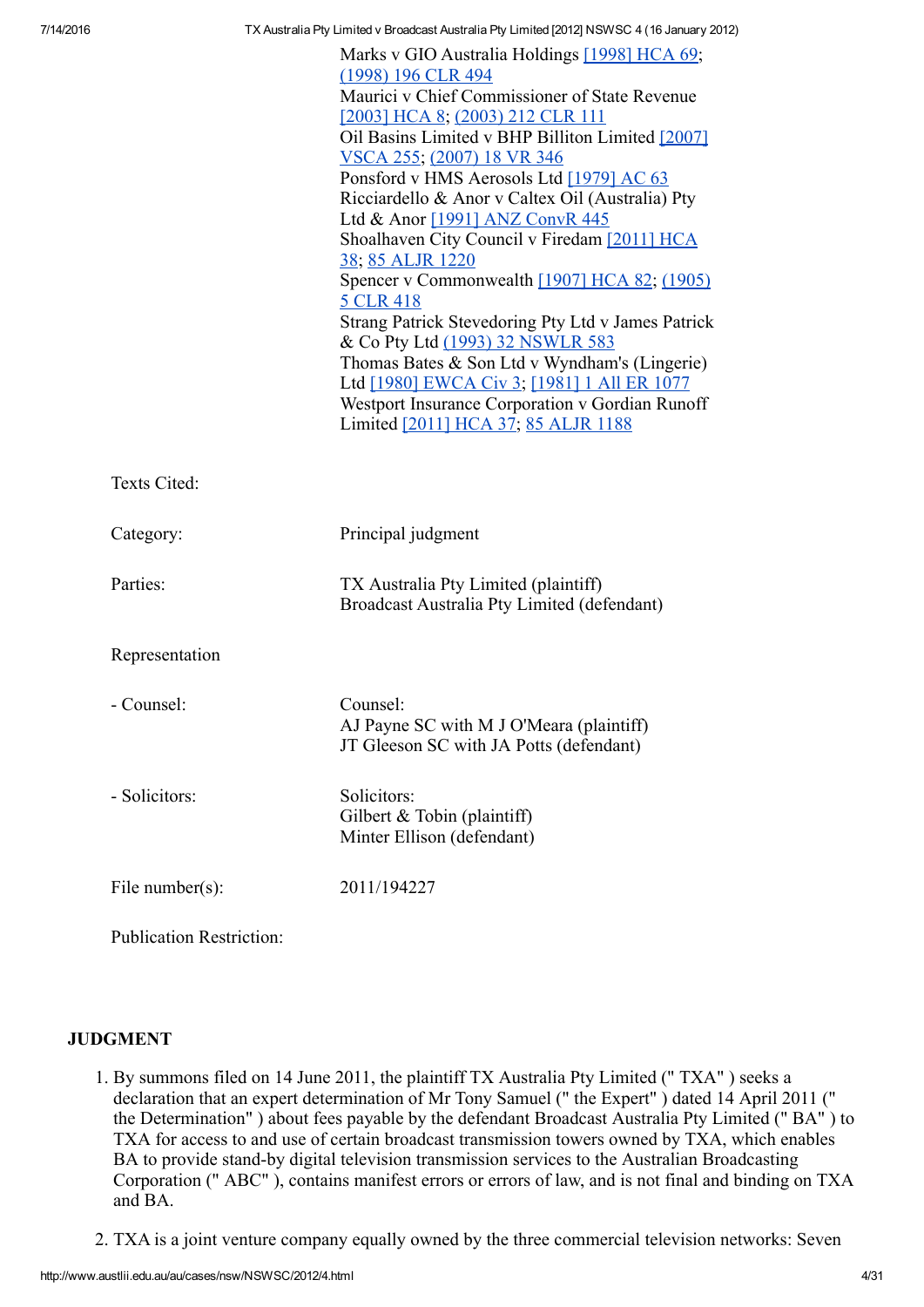Network (Operations) Limited, Nine Network Australia Pty Limited, and Network TEN Pty Limited (" the Networks" ). TXA owns and operates broadcast transmission equipment around Australia, including the five Towers the subject of the 2000 Agreements. TXA's broadcast infrastructure, including the Towers, is used to provide broadcast services to the Networks, but also to provide broadcast services to the ABC, the Special Broadcasting Service (" SBS" ), community television channels, and FM radio and community radio stations, and to provide digital audio broadcasting ("DAB") services, point-to-point microwave services, internet services and emergency radio services.

- 3. BA is the successor of a Commonwealth authority, resulting from the privatization by the Commonwealth in 1998 to 1999 of the National Transmission Network to form the National Transmission Company Limited, and the sale of all the shares in it to ntl Australia Pty Limited (" ntla "). In 2002, ntla was acquired by Macquarie Bank Limited and renamed BA. In 2009, the Canadian Pension Plan Investment Board acquired BA. BA provides (among other things) managed transmission services to radio and television customers using a network of 600 transmission facilities, predominately located in regional areas. BA's major customers are the ABC and SBS.
- 4. The Determination was issued by the Expert pursuant to an appointment under five relevantly identical agreements between TXA, BA and the ABC entitled "Licence ABC Stand-by Facility" dated 9 June 2000 ("the 2000 Agreements" ) each relating respectively to one of five broadcasting transmission towers and associated facilities owned and operated by TXA at five sites in or near the capital cities of New South Wales, Victoria, Western Australia, Queensland and South Australia (" the Towers") - and under a "Term Sheet - Stand-by Agreements Determination Process" dated 17 January 2011 ("the Term Sheet" ). The initial term of the 2000 Agreements was from 2000 to 2010. BA exercised an option to renew them for a further 10 years from 2011 to 2020. The Determination was to determine the "Initial Fee on Renewal", being the fees payable by BA to TXA under each of the renewed 2000 Agreements in 2011, which fees will increase by CPI increments annually thereafter until 2020. Under the 2000 Agreements, the total fees paid by BA to TXA for all the Towers for 2010 were \$X. Under the Determination, the sum of the Initial Fee on Renewal for all the Towers in 2011 is set at \$X. Accordingly, the effect of the Determination is that, in 2011, the total fees are less by \$X or X % than the fees paid in 2010. Those reduced fees will carry forward annually, subject to CPI adjustments, until 2020.
- 5. TXA advances six main grounds of complaint, which may broadly be summarised as follows:

(1) that the Expert misconceived his function in that, rather than determining (subjectively) what was a reasonable fee for TXA and BA to agree upon, taking into account the circumstances affecting them, he instead determined (objectively) what was the "market value" or "fair market value";

(2) that the Expert failed to consider relevant considerations, and in particular the special value to BA of access to TXA's Towers, which enabled BA to provide stand-by digital TV services to the ABC under the ABC Agreement;

(3) that the Expert wrongly gave no weight to the fees payable by BA under the 2000 Agreements during their ten year initial term (2000 to 2010), a conclusion wrongly supported on the basis that circumstances had relevantly changed between 2000 and 2011;

(4) that, in concluding that it was appropriate to use the fees payable by BA to TXA for use of the Towers to provide DAB services to the ABC as the most relevant comparable transaction, the Expert was manifestly erroneous and erred in law;

(5) that the Expert failed to satisfy his obligation to give detailed reasons in a number of respects;

(6) that the Determination is manifestly unreasonable, in that it effects a X% reduction in the fees that had been payable by BA to TXA in the year prior to the renewed term, while providing BA with a "windfall" gain .

6. I have been greatly assisted by the comprehensive, articulate and well-reasoned written and oral submissions of Mr A.J. Payne SC and Mr M.J. O'Meara for TXA, and of Mr J.T. Gleeson SC and Mr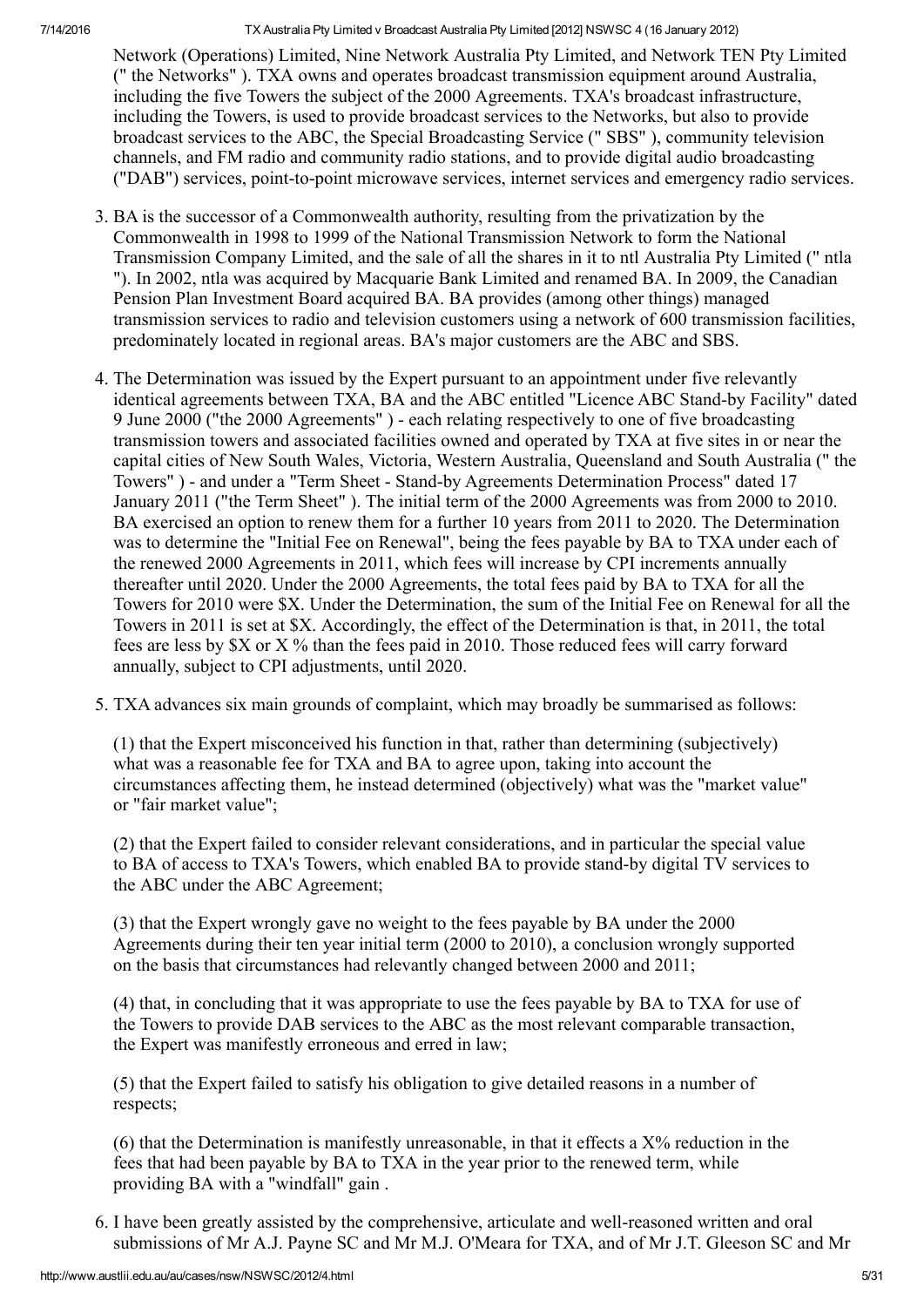J.A.C. Potts for BA.

## Establishment of ABC digital television

7. In 1998, the Commonwealth enacted the (CTH) Television Broadcasting (Digital Conversion) Act 1998 , an objective of which was that digital television transmission be introduced in metropolitan areas in Australia on 1 January 2001. On 25 June 1999, the ABC issued "Request for Proposal NS211 Supply of Digital Transmission Services" (" RFP NS211" ), by which it sought proposals for the supply of digital transmission services to the ABC, commencing in the metropolitan areas on 1 January 2001 . In November 1999, the ABC revised RFP NS211 to seek, in addition, proposals for the provision of stand-by digital television transmission services in the metropolitan areas. The ABC specified the Towers as the facilities to be used for the provision of the stand-by services. On 9 December 1999, BA (then called ntla) and TXA entered into a Memorandum of Understanding (" MoU" ) which recorded that BA was tendering to provide digital transmission services to the ABC and, if that tender were successful, BA and TXA would use their reasonable endeavours to negotiate and execute an agreement by which TXA would provide BA with access to and use of the Towers for an annual fee set out in the schedule to the MoU (which was \$X). On 23 December 1999, BA was declared the successful tenderer for the provision of digital television transmission services to the ABC.

#### The 2000 Agreements

- 8. TXA, BA and the ABC executed the 2000 Agreements on 9 June 2000. Under clauses 2 and 3, TXA (a) gives BA the right to install, test, commission and maintain equipment on the sites of the Towers to broadcast stand-by ABC digital television ("the ABC equipment"); (b) gives BA the right to access the sites of the Towers to do so; and (c) assumes the obligation to connect the ABC equipment to the TXA equipment at the sites of the Towers and operate that equipment in order to broadcast the ABC signal through the antennas on the Towers. In return, BA is obliged to pay the "Total Fees", by two equal instalments each year in advance on 1 January and 1 July. The "Total Fees" are the amounts set out in Schedule A to each of the 2000 Agreements, and are subject to an annual CPI increase (clause 5). The sum of the "Total Fees", for all the Towers, in 2000 (the first year of the 2000 Agreements), was \$X, which was less, by 13.7%, than the amount that had been contemplated in the MoU. By 2010, the "Total Fees" under the five Agreements had grown (by CPI adjustment) to \$X.
- 9. The services provided by TXA to BA under the 2000 Agreements are of a type known as "portal services", that is, services which involve TXA providing an area within the site of each Tower for installation of the broadcaster's (or intermediary's) equipment and linking it to TXA's equipment for broadcast of the transmission signal. These are to be contrasted with what are known as "managed services," where TXA takes full responsibility for the transmission of broadcast signals and owns and operates all the equipment used to do so; and also with "access services," where TXA simply allows a broadcaster to install its own equipment at the site of and on the Tower to transmit the signal, but the broadcaster or intermediary does not otherwise use TXA's equipment at the Tower.
- 10. The 2000 Agreements were for a term of ten years ending on 31 December 2010, but gave BA an option to renew for a further term of ten years (clause 4) by serving a notice, in which event TXA was obliged to grant BA a new licence for a further ten years on the same terms and conditions "other than the Licence Fee, the Service Fee and the Total Fees which are to apply at the commencement of the Renewed Term and which will be determined in accordance with clause 18.2", which clause provides as follows:

[BA] and TXA agree that if such notice is given and [BA] is not in breach they will enter into negotiations in good faith as to the Total Fees to apply in the first year of the Renewed Term. If [BA] and TXA are unable to agree on the Total Fees they will refer the matter to an Expert for a binding determination in the manner described in clause 3 of Schedule A.

11. Clause 3 of Schedule A provides as follows:

#### Fee for Renewed Term

3.1 For the first year of the renewed Term [BA] will pay to TXA a licence fee (the "Initial Fee on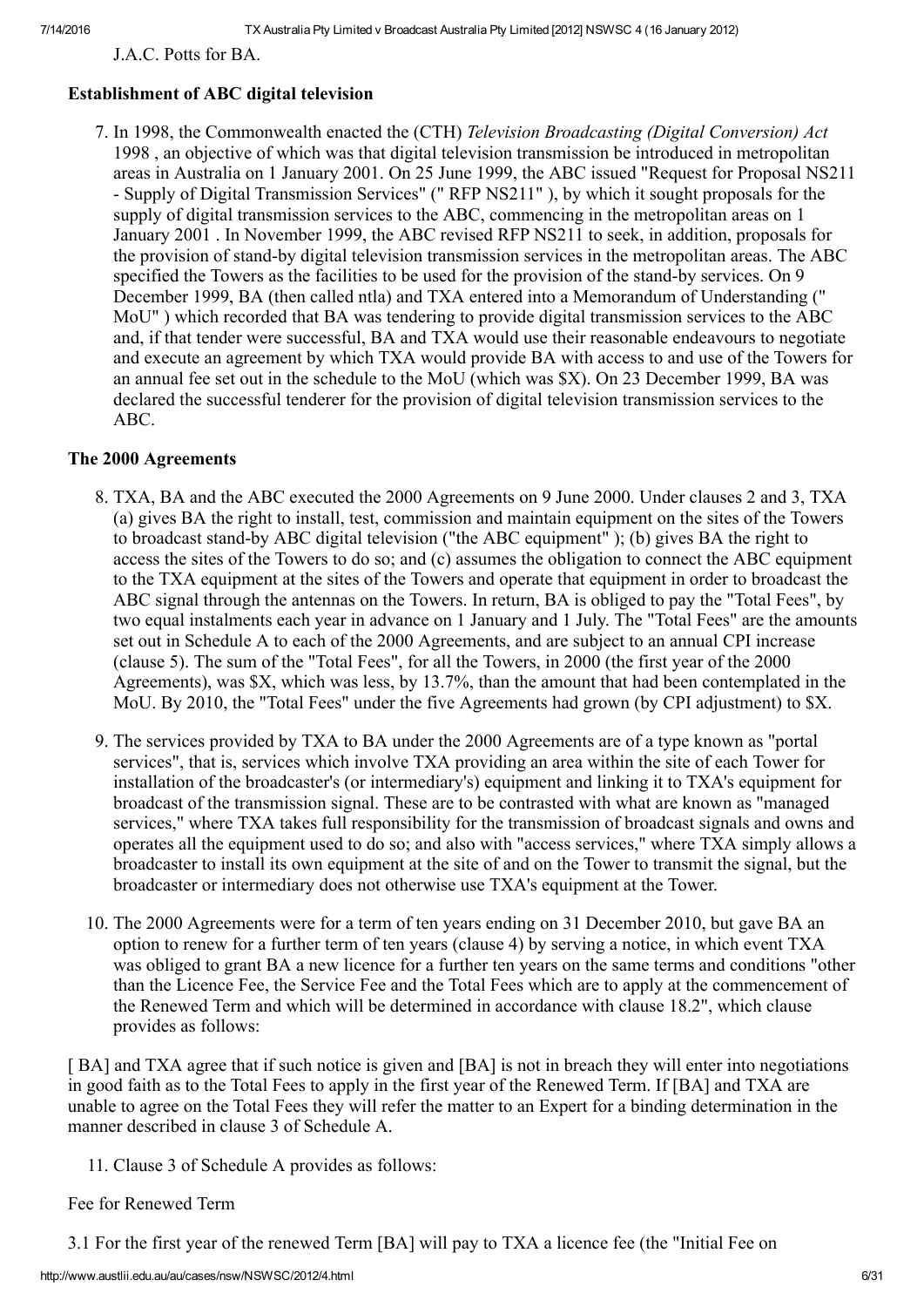Renewal") determined in accordance with paragraph 3.2.

3.2 The Initial Fee on Renewal will be determined as follows:

(a) [BA] and TXA will negotiate in good faith for up to 28 days with a view to agreeing on the Initial Fee on Renewal which will be a reasonable fee (having regard to the rates charged to the other third parties for the use of facilities located on the Tower);

(b) failing agreement, [BA] and TXA will engage an Expert nominated by the President for the time being of the Institute of Chartered Accountants to determine the Initial fee on Renewal (the "Expert");

(c) [BA] and TXA will be entitled to make written submissions to the Expert and provide such additional information as the Expert may request;

(d) the Expert will make a determination ("the Determination") as to the applicable Initial Fee on Renewal within 8 days from the date of the Expert's appointment;

- (e) the Determination will be final and binding;
- (f) the parties will share the Expert's costs equally.

## The ABC Agreement

12. On 6 December 2000, the ABC and BA entered into the ABC Agreement, under which BA agreed to provide digital television transmission services (called "DCP Services") to the ABC for a period of 15 years, with the ABC having an option to renew for a further five years, using the Towers [redacted] .

## The dispute and appointment of the Expert

- 13. On 29 June 2010, BA gave TXA notice of its intention to renew the 2000 Agreements. From about 29 July 2010 until 5 October 2010, BA and TXA engaged in negotiations to determine the "Initial Fee on Renewal" payable for the renewed term of each of the 2000 Agreements. Those negotiations were unsuccessful, and on 5 October 2010, TXA notified BA that it was necessary to refer the matter to an expert for determination under Schedule A of the 2000 Agreements. TXA propsed to BA a term sheet to better define the determination process and its timeline, which itself was the subject of negotiation. On 12 January 2011, BA and TXA executed the Term Sheet and exchanged lists of proposed experts, the Expert being the name commonly appearing in both lists.
- 14. The Term Sheet contained the following terms relating to the role of the Expert:

i. The Expert will act as an expert in determining, in his/her opinion, an Initial Fee on Renewal for the Standby Agreements according to the expert's business judgement and commercial acumen and consistently with the terms of the Agreements.

ii. The Expert will not act as a mediator or arbitrator between the parties. The Expert shall be independent of, and act fairly and impartially as between the parties and shall follow the procedure set out in this Term Sheet and in the Agreements. ...

iii. The Determination shall comprise a detailed statement of reasons for the Expert's decision, including explanation of the methodology used to determine the Initial Fees.

...

v. The Expert's determination shall be final and binding on both parties except in the case of manifest error, negligence, fraud, error of law or any breach of the Expert's acknowledgement regarding actual or possible conflicts of interest associated with his/her appointment.

15. On 17 January 2011, the parties notified the Expert that he had been nominated as expert for determining the "Initial Fee on Renewal" pursuant to the 2000 Agreements and the Term Sheet, and the Expert accepted the appointment on 10 February 2011.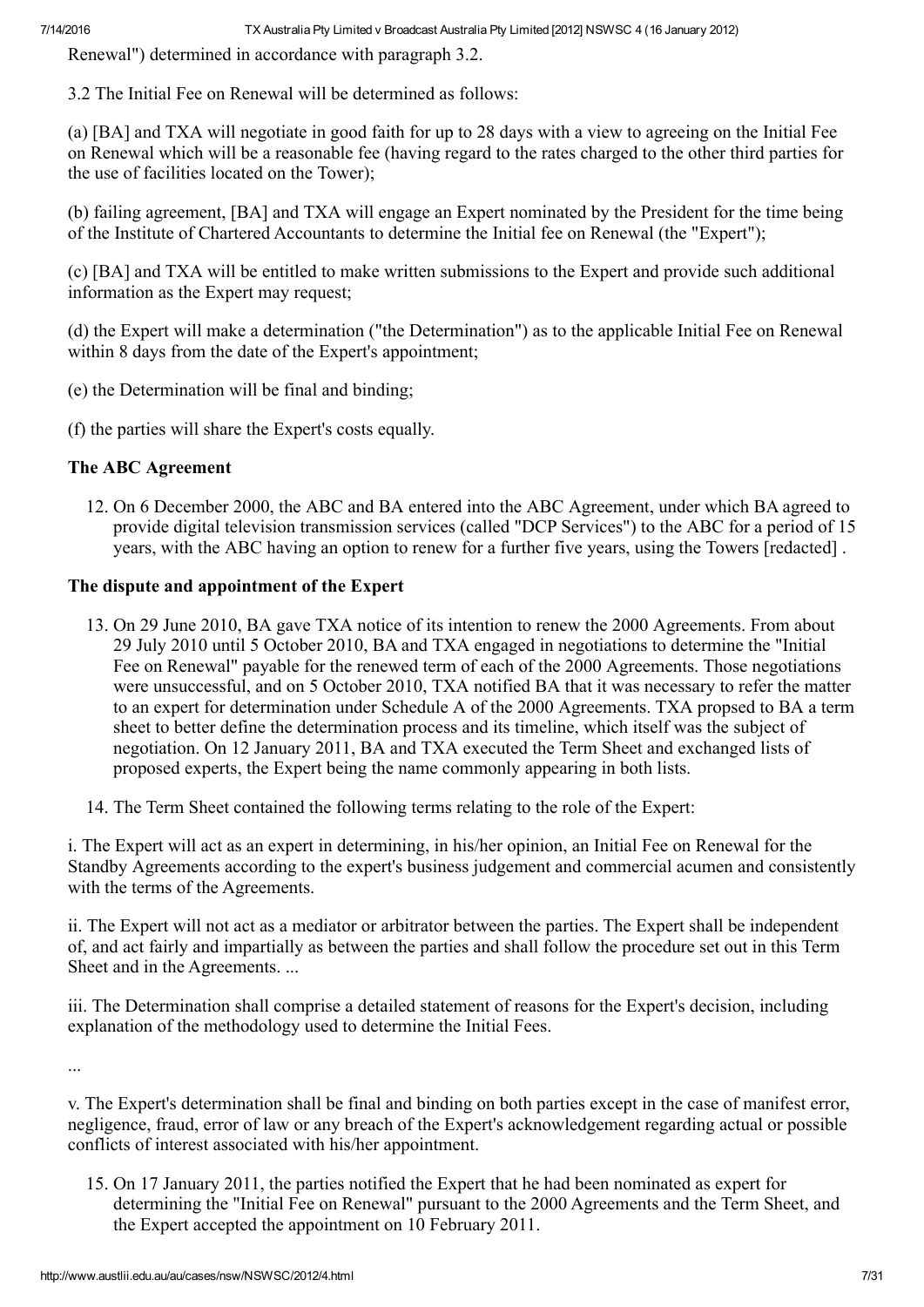#### The Determination process

- 16. On 10 March 2011, BA and TXA provided their submissions (with annexures) to the Expert (BA providing a revised version on 14 March 2011). On 21 March 2011, the Expert conferred with representatives of BA and TXA, and the next day wrote to TXA and BA requesting further information, including (from BA) a copy of the ABC Agreement, information about how the price paid by the ABC to BA under that agreement was calculated, and how the profit earned by BA under the ABC Agreement was determined. On 23 March 2011, TXA and BA provided their submissions in reply (with annexures) to the Expert. Additionally, on 23 March 2011 BA provided a letter responding to the Expert's request for information.
- 17. On 31 March 2011, the Expert provided his draft Determination to the parties. On 7 April 2011, both TXA and BA provided notifications of errors of fact in response to the draft Determination. On 14 April 2011, the Expert delivered the Determination. Accompanying the Determination was a document said to contain his "detailed statement of reasons" as required by the Term Sheet. The Expert determined the Initial Fee on Renewal, in total for all five Agreements, to be \$X.

#### The basis of review

- 18. Although there are many similarities, this proceeding is not, strictly speaking, one for judicial review of a decision in the administrative law sense. In Legal & General Life of Aust Ltd v A Hudson Pty Ltd (1985) 1 [NSWLR](http://www.austlii.edu.au/cgi-bin/LawCite?cit=%281985%29%201%20NSWLR%20314) 314, McHugh JA recognised, and it has repeatedly been accepted, that the fundamental question is whether the exercise performed in fact satisfies the terms of the contract so as to make the determination binding. Absent fraud or collusion, a valuation is binding if it was made in accordance with the contract, and if so it is beside the point that it proceeded on the basis of error, or was a gross over or under value, or took into account irrelevant considerations [Legal & General Life of Aust Ltd v A Hudson Pty Ltd , 335-336 (McHugh JA); Holt v Cox [1997] [NSWSC](http://www.austlii.edu.au/au/cases/nsw/NSWSC/1997/144.html) 144; (1997) 23 ACSR 590, 596 (Mason P)]. This does not mean that a valuation will stand [regardless](http://www.austlii.edu.au/cgi-bin/LawCite?cit=%281997%29%2023%20ACSR%20590) of error; it depends on the terms of the contract  $[ Holt v Cox, 597 (Mason P) ]$ . Accordingly, the question is whether the Expert's determination binds the parties in accordance with their contract, and that depends on whether the Expert has performed the task allocated him by the contract, in a way that the contract makes binding on the parties.
- 19. Under clause 18.2, the Expert's task was to determine the parties having been unable to agree what was "a reasonable fee (having regard to the rates charged to the other third parties for the use of facilities located on the Tower)". In this case, the Terms Sheet went further, to provide that the Determination would not be binding on the parties in the case of manifest error, negligence, fraud, or error of law. And the Determination was required to include "a detailed statement of reasons for the Expert's decision, including explanation of the methodology used". As, in the present case, the contract provides that the valuation is not binding in the case of particular classes of error, the question becomes whether such error is established.
- 20. In this context, a "manifest error" is an error presented upon the face of the Expert's determination and accompanying reasons, and does not distinguish between "facile errors" and "those of complexity", nor between obvious errors and less obvious errors, nor between errors of law and errors of fact (although, as errors of law are separately addressed, without any requirement that they be manifest, "manifest error" will usually be relevant in the case of non-legal error) [*Westport Insurance* Corporation v Gordian Runoff Limited [\[2011\]](http://www.austlii.edu.au/au/cases/cth/HCA/2011/37.html) HCA 37; 85 [ALJR](http://www.austlii.edu.au/cgi-bin/LawCite?cit=85%20ALJR%201188) 1188, [42] (French CJ, Gummow, Crennan and Bell JJ), [163] (Kiefel J)]. The key requirement is that the error be apparent on the face of the determination and reasons.
- 21. An "error of law" includes at least the usual grounds on which courts will review the decisions of administrators or arbitrators  $[ Holt v Cox, 597 (Mason P, Priestley JA agreeing); AGL Victoria Pty]$ Limited v SPI Networks (Gas) Pty Limited [2006] [VSCA](http://www.austlii.edu.au/au/cases/vic/VSCA/2006/173.html) 173, [51] - [53] (Nettle JA, Maxwell P and Bongiorno AJA agreeing)]. I shall address those that are relevant as they arise, below.

## The first alleged error - misconception of function

22. TXA's first complaint - which is at the heart of its case, and is echoed in many other of the grounds is that the Expert misconceived his function in that, rather than determining what was a reasonable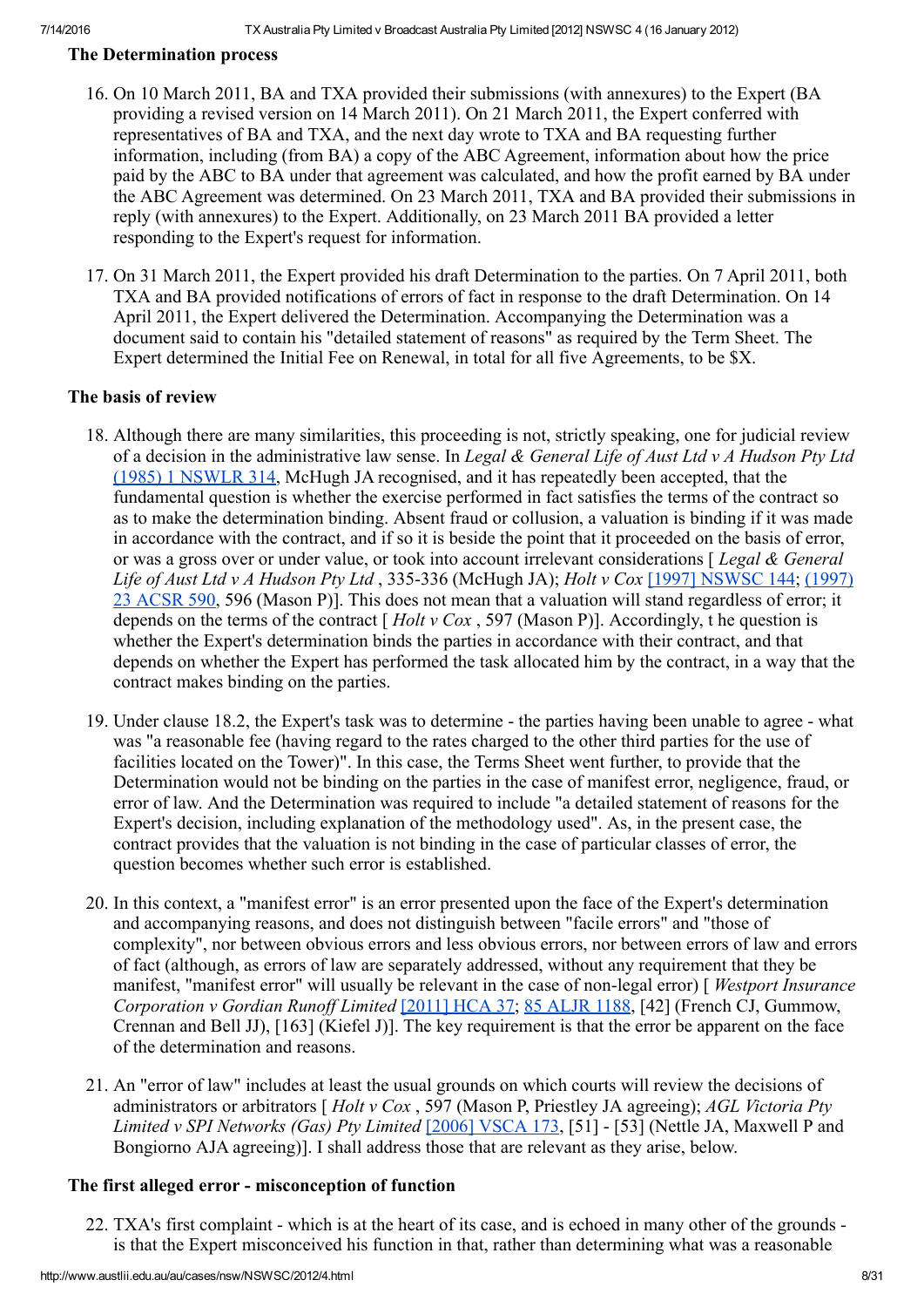fee for TXA and BA to agree upon, taking into account the circumstances affecting them (a subjective test) - as was said to be required by the terms of his appointment - he instead applied a "principle" consistent with the "market value" or "fair market value" approaches to valuation (an objective test), and as a consequence failed to take into account or give weight to matters that ought to have been considered, and utilised an inappropriate comparison with separate agreements between TXA and BA in respect of digital *audio* broadcasting services ("DAB services"), when the five Agreements were concerned with digital *television* broadcasting services. TXA submits that the Expert essentially adopted the "exchange value test" associated with *Spencer v Commonwealth* [\[1907\]](http://www.austlii.edu.au/au/cases/cth/HCA/1907/82.html) HCA 82; [\(1905\)](http://www.austlii.edu.au/cgi-bin/LawCite?cit=%281905%29%205%20CLR%20418) 5 CLR 418 , positing a hypothetical transaction between a hypothetical vendor and purchaser having certain qualities - an objective approach to valuation  $\int Marks v GIO$ Australia Holdings Limited [\[1998\]](http://www.austlii.edu.au/au/cases/cth/HCA/1998/69.html) HCA 69; [\(1998\)](http://www.austlii.edu.au/cgi-bin/LawCite?cit=%281998%29%20196%20CLR%20494) 196 CLR 494, at 514, [49]]. This is said to be illustrated by t he Expert having instructed himself to disregard any features that would result in either of the parties not being "willing" - meaning willing but not anxious - to enter into the contract, and then proceeding to apply that principle by reference to the "standard valuation approaches" to determining market value - comparable sales, earnings-based and cost-based approaches. The result is said to be that the Expert failed to approach his task on the basis that, as a surrogate for the agreement of BA and TXA, he was to ascertain *subjectively* from BA and TXA's point of view what would be a reasonable fee for them to agree on as the Initial Fee on Renewal, and thereby misconceived his function, asked himself the wrong question, and thus erred in law, in a manner that permeates the Determination.

- 23. It is not in doubt that there will be an error of law, and that the determination will not be binding, if the Expert misconceived his function, asked himself the wrong question or applied the wrong test [ Ex parte Hebburn Limited; Re Kearsley Shire Council [1947] [NSWStRp](http://www.austlii.edu.au/au/cases/nsw/NSWStRp/1947/24.html) 24; (1947) 47 SR (NSW) 416, 420 (Jordan CJ); Avon Downs Pty Limited v Federal [Commissioner](http://www.austlii.edu.au/cgi-bin/LawCite?cit=%281947%29%2047%20SR%20%28NSW%29%20416) of Taxation [\[1949\]](http://www.austlii.edu.au/au/cases/cth/HCA/1949/26.html) HCA 26; [\(1949\)](http://www.austlii.edu.au/cgi-bin/LawCite?cit=%281949%29%2078%20CLR%20353) 78 CLR 353, 360 (Dixon J); Coal and Allied Operations Pty Limited v Australian Industrial Relations Commission [\[2000\]](http://www.austlii.edu.au/au/cases/cth/HCA/2000/47.html) HCA 47; [\(2000\)](http://www.austlii.edu.au/cgi-bin/LawCite?cit=%282000%29%20203%20CLR%20194) 203 CLR 194, 208-209, [31] (Gleeson CJ, Gaudron and Hayne JJ)], as in that event, he would not have addressed himself to, nor performed, the task required of him by the contract.
- 24. Consideration of this ground requires analysis of two issues: first, what was the Expert's task; and secondly, what did the Expert actually do.
- 25. As to the first, the question is whether, as TXA submits, the Expert's task required that he act as a surrogate for the agreement of BA and TXA, to ascertain *subjectively* from BA and TXA's point of view what would be a reasonable fee for them to agree on as the Initial Fee on Renewal, as distinct from determining a "market fee" .
- 26. In Ponsford v HMS Aerosols Ltd [\[1979\]](http://www.austlii.edu.au/cgi-bin/LawCite?cit=%5b1979%5d%20AC%2063) AC 63, the House of Lords held that a rent review clause which provided for "a reasonable rent for the demised premises", properly construed, required the assessment of what rent the demised premises would command if let on the terms of the lease and for the period the assessed rent were to cover, assessing the reasonable rent that others - not just the tenant - would be prepared to pay.
- 27. In Thomas Bates & Son Ltd v Wyndham's (Lingerie) Ltd [1980] [EWCA](http://www.bailii.org/ew/cases/EWCA/Civ/1980/3.html) Civ 3; [\[1981\]](http://www.austlii.edu.au/cgi-bin/LawCite?cit=%5b1981%5d%201%20All%20ER%201077) 1 All ER 1077, the Court of Appeal considered a clause that provided for "such rents as shall have been agreed between the Lessor and the Lessee". Buckley LJ (at 1088) distinguished the form of the clause in Ponsford - which focused attention on "a reasonable rent for the demised premises" without any reference to agreement between the parties to the lease at all (emphasis added):

But it appears to me that the terms of the clause there under consideration were noticeably different in important respects from the clause which we have, which refers to nothing other than such rent as the parties shall have agreed. ...

28. His Lordship noted that a contention, that the circumstance that the so-called arbitrator was to act not as an arbitrator but as a valuer suggested that the rent should be the market rent, had been abandoned in favour of a concession that the agreement was one to arbitrate and not one to abide by a valuation, so that "the rent should be such as it would have been reasonable for this landlord and this tenant to have agreed under the lease".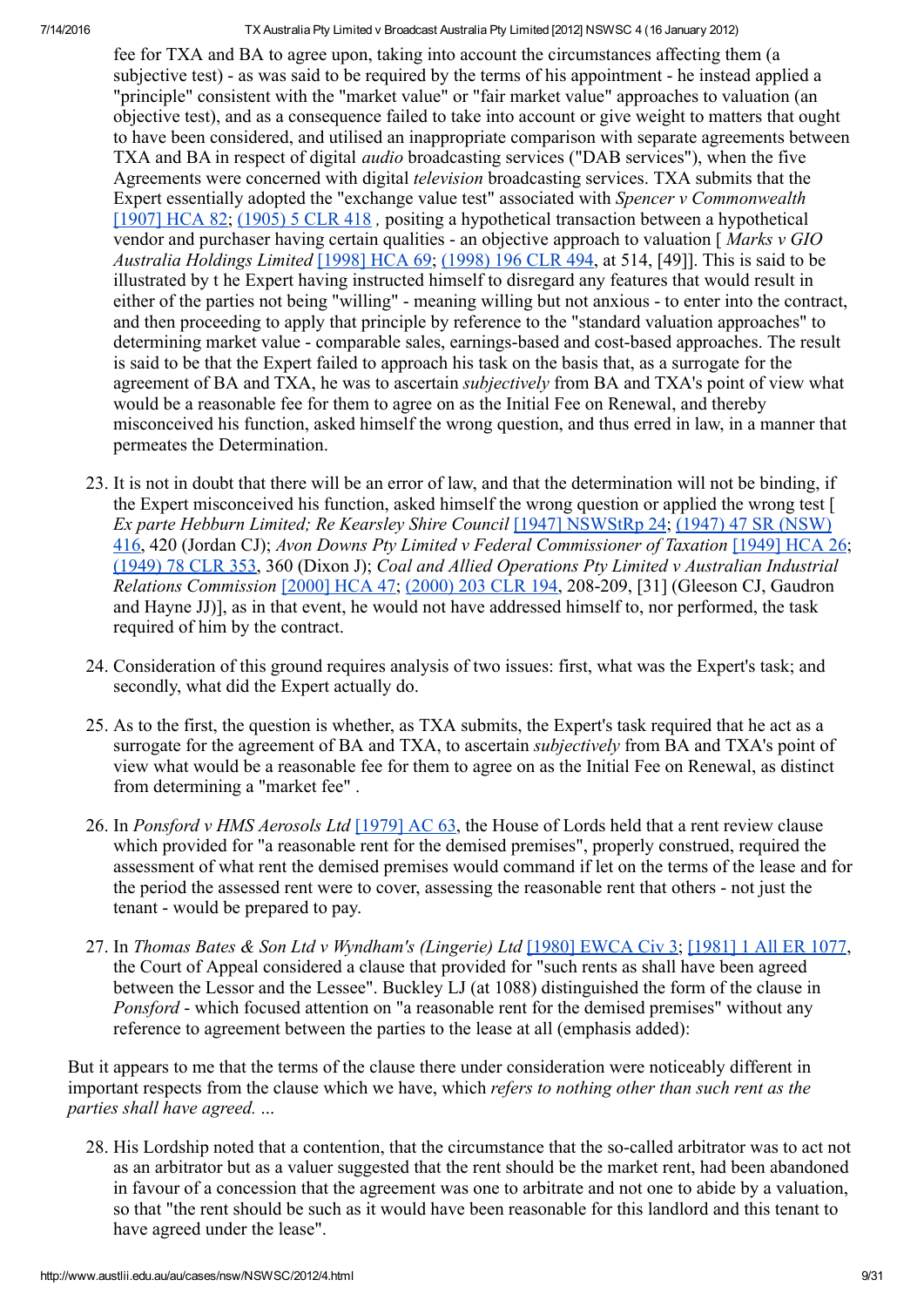- 29. In Lear v Blizzard [\[1983\]](http://www.austlii.edu.au/cgi-bin/LawCite?cit=%5b1983%5d%203%20All%20ER%20662) 3 All ER 662, an arbitrator referred four questions of law, involving the proper construction of a clause in a lease that referred to "rent" either "to be agreed between the parties hereto" or "in default of agreement at a rent to be determined by a single arbitrator", and the basis on which the arbitrator should assess the rent, to the Queen's Bench Division under the (UK) Arbitration Act 1979 . Tudor Evans J (at 667-668) distinguished *Ponsford* and applied *Thomas Bates*, concluding that the emphasis in the clause was on what the parties had agreed, and that the arbitrator was required to determine what it would be reasonable for those landlords and tenants to agree in all the circumstances of that case.
- 30. In *Email Ltd v Robert Bray (Langwarrin) Pty Ltd* [\[1984\]](http://www.austlii.edu.au/cgi-bin/LawCite?cit=%5b1984%5d%20VR%2016) VicRp 2; [1984] VR 16, the relevant provision of the lease referred to "reasonable rental". The Court (at 20) construed it having regard to certain factual considerations which, it could be inferred, were present in the minds of the contracting parties, including that the premises had been custom built by the landlord for the tenant, and that the complex would be difficult to let. The Court said (at  $20-21$ ):

... Looked at in the factual setting to which we have referred, the question is what the parties intended by the expression "a reasonable rental". Mr Gillard invites the Court to say that the words mean "the market rental", but we find ourselves resistant to that invitation.

The parties have selected the word "reasonable". We agree with Mr Graham that the expression "reasonable rental" is not a term of art. It has no fixed or precise meaning. It is of a quite different character from "market rental".

In Opera House Investment Pty. Ltd. v Devon Buildings Pty. Ltd. [\[1936\]](http://www.austlii.edu.au/au/cases/cth/HCA/1936/14.html) HCA 14; [\(1936\)](http://www.austlii.edu.au/cgi-bin/LawCite?cit=%281936%29%2055%20CLR%20110) 55 CLR 110, the High Court was concerned with construing a provision in a lease which required the lessee to pay to the lessor such rate of interest as the lessor "may reasonably contract to pay on the said moneys". At p. 116, Latham C.J. said: "The word 'reasonable' has often been declared to mean 'reasonable in all the circumstances of the case.' The real question, in my opinion, is to determine what circumstances are relevant. In determining this question regard must be paid to the nature of the transaction." Starke J said, at p. 117 "'Reasonable' is a relative term, and the facts of the case must be considered before what constitutes a reasonable contract can be determined."

- 31. Their Honours concluded that "reasonable rental" meant "a rental which is reasonable in light of all of the relevant circumstances".
- 32. In Ricciardello & Anor v Caltex Oil (Australia) Pty Ltd & Anor [1991] ANZ [ConvR](http://www.austlii.edu.au/cgi-bin/LawCite?cit=%5b1991%5d%20ANZ%20ConvR%20445) 445, Malcolm CJ said (at  $450$ ):

In the context of rental valuation or assessment there is a wellestablished distinction between "market rent" on the one hand and a "fair rent" on the other. In the former case the rent is determined on the basis of the rent the premises would bring on the open market having regard to the rents paid for comparable premises in the same or a comparable area. The test is objective. In the latter case the rent is determined on the basis of the rent which it would be fair for the particular landlord and the particular tenant to have agreed under the lease in question having regard to all the circumstances relevant to any negotiations between them of a new rent from the review date. The test is largely subjective.

33. In MMAL Rentals Pty Ltd v Bruning [2004] [NSWCA](http://www.austlii.edu.au/au/cases/nsw/NSWCA/2004/451.html) 451; (2004) 63 [NSWLR](http://www.austlii.edu.au/cgi-bin/LawCite?cit=%282004%29%2063%20NSWLR%20167) 167, a contract provided for the price payable for certain shares upon exercise of an option to be "fair market value". Spigelman CJ said (at [47]):

It is convenient at the outset to determine the proper construction of the words "fair market value". All the words in the contractual formula in cl 11.2.3 must be taken into account in its construction. The term employed is neither "fair value" nor "market value" but "fair market value".

34. His Honour emphasised (at [52]) that what a valuation exercise will require is always dictated by the context:

There are a number of contractual, statutory and accounting standards contexts in which the administration of justice must determine the "fair value" of property. The meaning of that formulation will vary with the context. In some contexts the formulation refers to what is just or equitable in all the circumstances. In such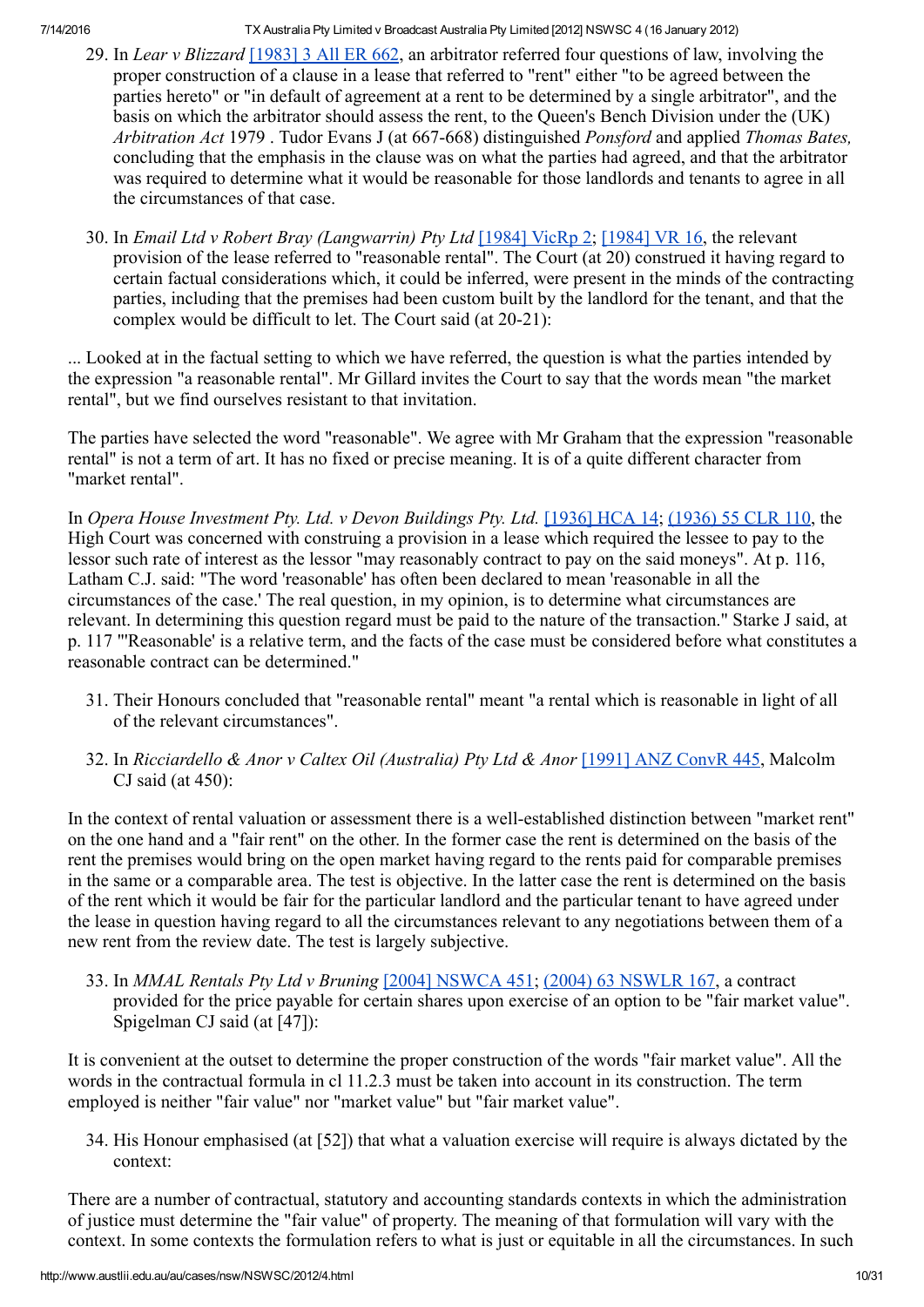a case the scope of the relevant considerations which may be taken into account by the requisite decisionmaker, whether an arbitrator or a judge, is wide. ... Where the relevant test is "fair value", a market value is often not decisive ...

35. As his Honour said (at [53]), "The overall context will be determinative". Allowing that, his Honour said that the terms "fair value" and "fair market value" usually imported elements of subjectivity - the former moreso than the latter - not involved when one was concerned merely with "market value". His Honour continued (at  $[57]-[60]$ ):

Where the focus of the valuation process is on a "market value", even in a context, as so often occurs, where there is no or little trading history in the relevant property, the approach will usually be quite different to that which arises where a "fair value" is required to be determined. The range of relevant circumstances to be taken into account is not as wide and regard is not had to the particular history of the commercial or personal relationships between the prospective vendor and purchaser of the property to be valued.

Where, as here, the formulation is "fair market value", the valuation test requires a similarly limited focus on the range of circumstances relevant to a process of determining exchange value. A "fair market value" may diverge from a "market value" for numerous reasons, for example, where property is thinly traded, or the parcel is small, or there exist market distortions.

In the present contractual context, the intrusion of the word "market" between "fair" and "value" points away from a process of determining what is just or equitable between the parties, towards an objective standard. ...

Nevertheless, the word "fair" has, in my opinion, work to do. In a contractual context, this additional word suggests that the valuation should proceed on the assumption, which may be contrary to the facts of a particular contractual relationship, that there is no impediment to the process of bargaining, whether in terms of availability of information or restraints arising from the characteristics of a particular vendor or purchaser or otherwise. ...

36. In Colin Marg Pty Ltd v Mackay Medical Investment Ltd [\[2006\]](http://www.austlii.edu.au/au/cases/qld/QSC/2006/181.html) QSC 181; [\[2007\]](http://www.austlii.edu.au/cgi-bin/LawCite?cit=%5b2007%5d%201%20Qd%20R%20303) 1 Qd R 303, Wilson J applied Lear and Thomas Bates, in connection with an expert determination of a rent review of premises leased and used as a gymnasium, where the relevant clause provided that the rent for the first year of the new term "shall be mutually agreed upon by the Lessor and the Lessee", and then "Should the Lessor and the Lessee not reach agreement as to the rental then the annual amount for the first year shall be determined by a registered Valuer ...". The expert valued the premises on the basis that the highest and best legal use for the premises was as second tier medical suites - and thus, although appointed to value a renewed tenancy by a tenant using the premises as a gymnasium, and where the permitted use was a health and fitness centre, proceeded to value the premises on a hypothetical highest and best use basis. The tenant alleged that the determination was not in accordance with the lease, and that the determination should have been undertaken on a "subjective" basis meaning, as Wilson J explained: "what he should have determined was the rent payable under the particular lease between the particular parties (which included the permitted use being that of a health and fitness centre)". Her Honour said (at [9]):

The further lease is in all relevant respects on the same terms and conditions as the original lease: in other words, it contains the same restriction on the use of the demised premises. The primary method for establishing the rent for the first year is by agreement of the parties (cl 15.4.3), and it is only where the parties do not agree that a valuer is to be appointed. That is a strong indicator that the valuer is to do what the parties cannot agree to do, and so to take into account all the considerations which would affect the minds of the parties when negotiating to a conclusion.

37. In a passage on which TXA particularly relies as expressing the applicable test, her Honour concluded (at  $[13]-[14]$ ):

In the present case the rental is to be determined by agreement between the parties, and in the event of failure to agree, by an appointed valuer. It is therefore directly analogous to Lear and Jefferies : the valuer is to perform the task that the parties have been unable to do themselves, and so must determine the rent subjectively.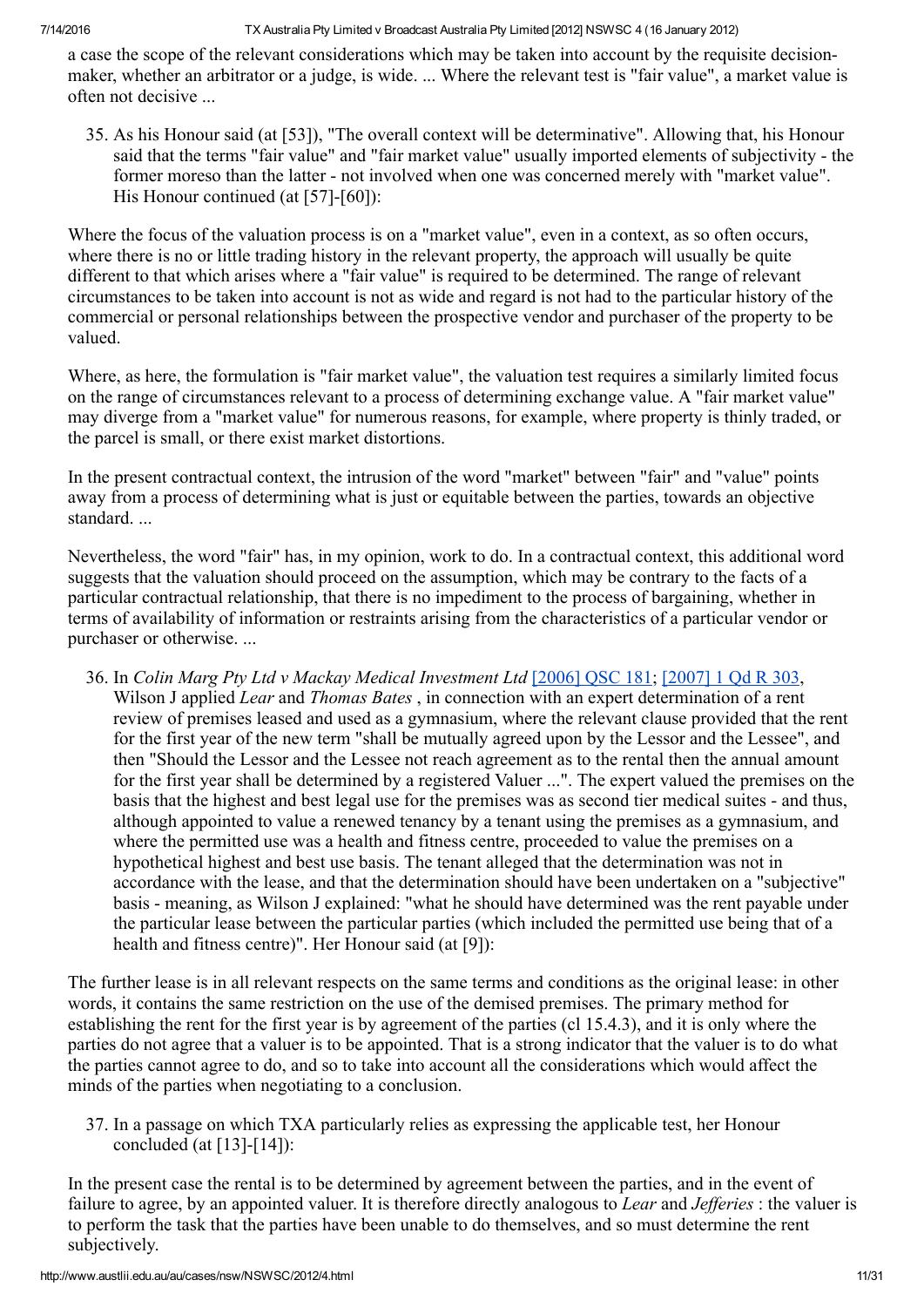The requirement that the valuer have regard to rents for comparable premises (if any) in the locality of the demised premises does not limit the scope of his task; on the contrary it is a prescription of one matter to be taken into account in the broader inquiry into what would be a reasonable rent for the parties to have agreed having regard to all the circumstances. In Ricciardello the relevant clause expressly provided that the requirement that the valuer have regared to rents for comparable premises not limit the scope of his inquiry. Even though the present lease does not contain such an express provision, on its proper construction the requirement that the valuer consider rents for comparable premises does not limit the scope of his inquiry.

38. Her Honour said that a submission that the appointment of a valuer rather than an arbitrator indicated an objective rather than a subjective approach, was unconvincing in the context (at  $[17]$ ):

Where the valuer is required by the clause in the lease to have regard to all the circumstances in determining a fair rent as between the particular parties, the process is no longer objective.

- 39. Thus the nature of the task set in the clause, rather than the character of the person appointed to perform it, was paramount (at [19]). But I do not read her Honour's judgment as excluding the possibility that the character of the appointee may illuminate the nature of the task.
- 40. In the present case, ultimately, the Expert had to determine, in place of the parties, what was a "reasonable fee (having regard to the rates charged to the other third parties for the use of facilities located on the Tower)". Thus there are two aspects - a subjective one that the fee be reasonable, and an objective one that it be so having regard to the rates charged to the other third parties for the use of facilities located on the Tower. Unlike the clauses in Lear, Thomas Bates, and Colin Marg, clause 3.2 of Schedule A to the 2000 Agreements required the parties, in their negotiation or agreement of the fee, to have regard as a mandatory consideration to an objective factor, namely the fees being paid by others for use of the Towers. The express requirement to have "regard to the rates charged to the other third parties for the use of facilities located on the Tower" imports, as the sole specified consideration, an objective requirement. The clause provided not merely for such fee as the parties shall have agreed, but *first*, negotiation of a reasonable fee *having regard to a mandatory* consideration (namely, what other third parties are paying for use of the Towers), and secondly, "failing agreement" that the Expert will determine the Fee. The mandatory consideration specifically involves a criterion of comparable transactions, typical of a market value analysis. It is not without significance that the mandatory factor in clause  $3.2(a)$ , namely the rates charged to the other third parties for the use of facilities located on the Tower, focuses attention on other third parties , as distinct from the rates charged to BA under the 2000 Agreements. These features of the description of the mandatory factor weigh in favour of the objective element.
- 41. Moreover, while it may not be of great significance, the location of the reference to the mandatory consideration in the clause relates it more proximately as a matter of construction to what is a reasonable fee, rather than to what the Expert must take into account, and in this regard is to be distinguished from *Ricciardello* and *Colin Marg*. This too favours objective considerations.
- 42. Further, the Term Sheet provides that the Expert is required to form his opinion on the question bringing to bear his business judgment and commercial acumen, and to do so within defined parameters as to submissions, information requests, confidentiality and the like. The Expert is required to act as an expert valuer, not a mediator or arbitrator. This favours the view that the Expert is more than a mere surrogate for the parties' agreement, and is required to form an expert valuation opinion; it too indicate s a more objective than subjective approach.
- 43. The context of the 2000 Agreements was that if BA wished to secure the ABC Agreement it had no choice but to use TXA's Towers for the Standby Facility, and thus to accept TXA's terms and price; in that respect, TXA was then in the position of a monopolist, able to set its own price. There was then no market in such rights, but it was envisaged that one might soon emerge, given the impending access regime. The Agreements embodied acceptance of TXA's price for the initial decade, but preserved BA's ability, if it exercised the option to renew, to have the price determined independently, including by reference to such objective market factors as might by then have emerged. The parties did not include in the Agreements any "ratchet" clause, to the effect that the initial fee for the renewal term could not be less than the former fees. This meant that, however good or bad the initial bargain was for either party, it could be re-opened upon exercise of the option.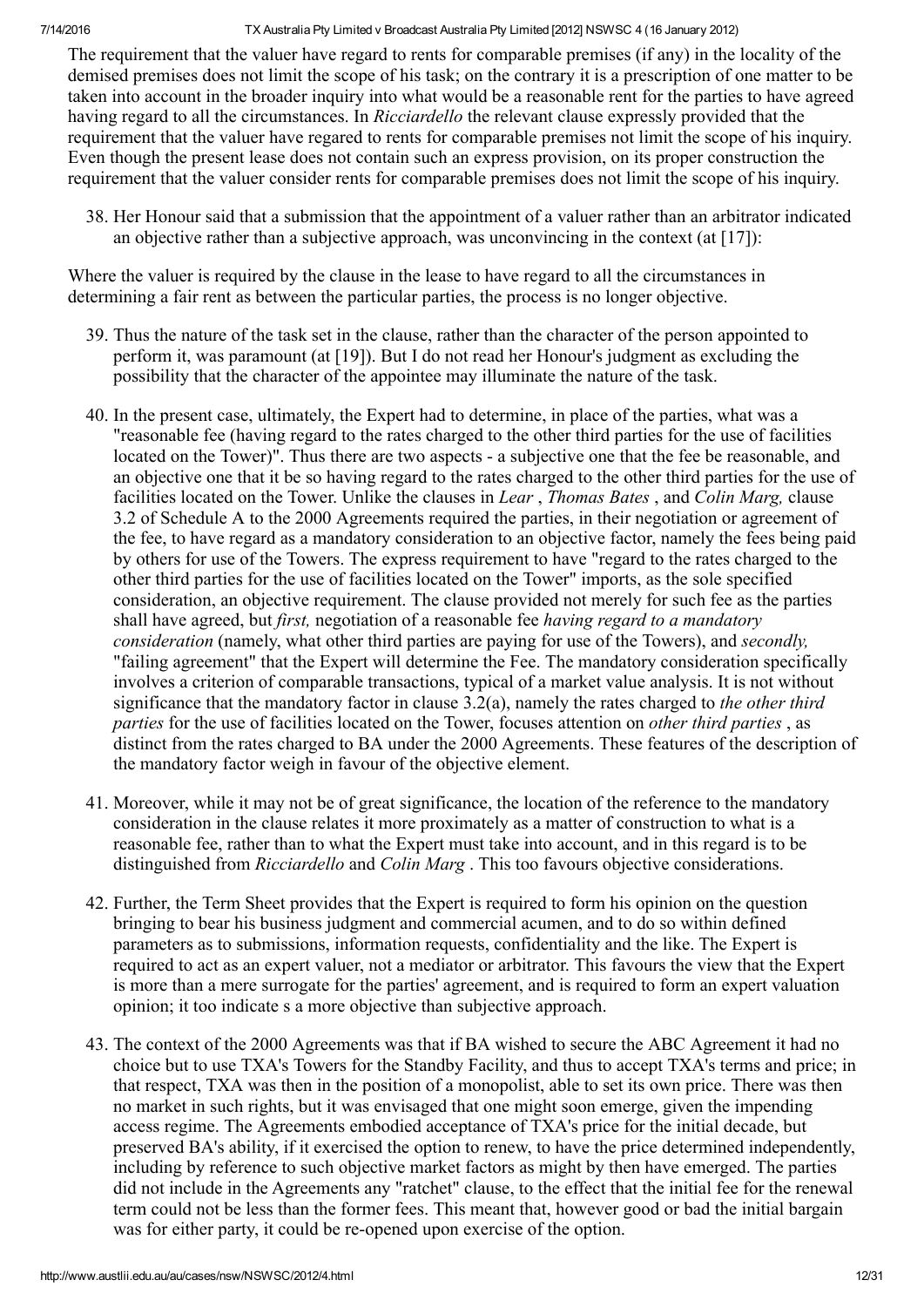- 44. Accordingly, while the clause does not limit the Expert to exclusively market value considerations, they are given an important role at the first stage, and the Expert was not only justified but required to give them an important role at the second stage. In my view, the task was akin to ascertainment of "fair market value" in the sense described by Spigelman CJ in MMAL v Bruning.
- 45. The second issues, then, is what did the Expert actually do?
- 46. Having noted (at [11]) BA's submissions on what he was required to do, he also noted (at [12]) TXA's submission (to the effect that the Expert should take into account any consideration he considered relevant, but *not* the rates charged to other third parties), and (at [13]) that TXA had agreed that the fee should be "reasonable", and had submitted that "I should take into account the matters I consider relevant". He said (at [14]) that "consideration of a reasonable fee requires consideration of amounts paid by third parties for the same or similar services". He repeated (at [21]) that the 2000 Agreements required him to determine a fee that was "reasonable, having regard to the rates charged to other third parties". He observed (at [22]) that he was authorised to use his own business judgment and commercial acumen, and that that gave him considerable scope. He noted (at [23]), without apparent demur, BA's submission that a reasonable fee was not necessarily a market fee. He then described his methodology as follows (at  $[24]-[25]$ ):

... The principle I have applied is that the reasonable fee would be the amount that would be determined if the Parties were entering into the contract on a willing basis, acting at arm's length, with neither party compelled to enter into the transaction. This principle is consistent with "fair market value" and "fair value" definitions used for the purpose of valuing businesses and assets, including intangible assets, as well as for the purpose of determining reasonable royalty rates and licence fees in both contentious and noncontentious circumstances.

My approach necessarily sets aside the requirement of the Parties to enter into a further agreement, which requirement can result in one party (or both parties) not being "willing".

- 47. The Expert then explained (at [26]) that he had had regard to the standard valuation approaches commonly used by valuers, which he described broadly as the market approaches (being the value determined by comparable transactions), income approaches (being the value determined by future cash flows) and cost approaches (being the value determined by the actual or replacement cost of the asset).
- 48. The statement (in [24]) that a "reasonable fee should have regard to all of the circumstances that are relevant up to the date of the Determination" is entirely consistent with *Email Ltd v Robert Bray*. In the statement (also in [24]) that a reasonable fee "would be the amount that would be determined if the Parties were entering into the contract on a willing basis, acting at arm's length, with neither party compelled to enter into the transaction", the reference to the Parties (a reference to these parties, as distinct from a hypothetical lessor and lessee) indicates a subjective aspect to the Expert's approach. The Expert explained that this was consistent with his understanding of "fair market value" and "fair value" definitions used for the purpose of valuing businesses and assets, royalty rates and licence fees. This bespeaks that he was undertaking the hybrid exercise described by Spigelman CJ in MMAL , and not a purely objective, market-based analysis.
- 49. While he made clear (at  $[26]-[28]$ ) that, in determining the reasonable fee, he would have regard to standard valuation approaches - including market, income and cost based approaches - it is plain that in the application of each of those approaches, he had regard to the specific circumstances of TXA and BA. The Expert said (at [59]) that he had had regard "to the financial consequences of any fee on the Parties", although observing (at [60]) that confidentiality issues required his "comments in this section of my report ... [to] be brief and conceptual". He noted submissions of TXA to the effect that the fees proposed by BA would prevent cost recovery by TXA, and that a reduction in the "Total Fees" from the 2010 fees would financially benefit BA to the detriment of TXA for no sound commercial reason, and dealt with those submissions as follows (at [61]):

... I have reviewed the following documents and drawn my own conclusions as to whether this would be so, having regard to the non-arm's length nature of the fees charged by TXA to its shareholders:

i. TXA's financial statements;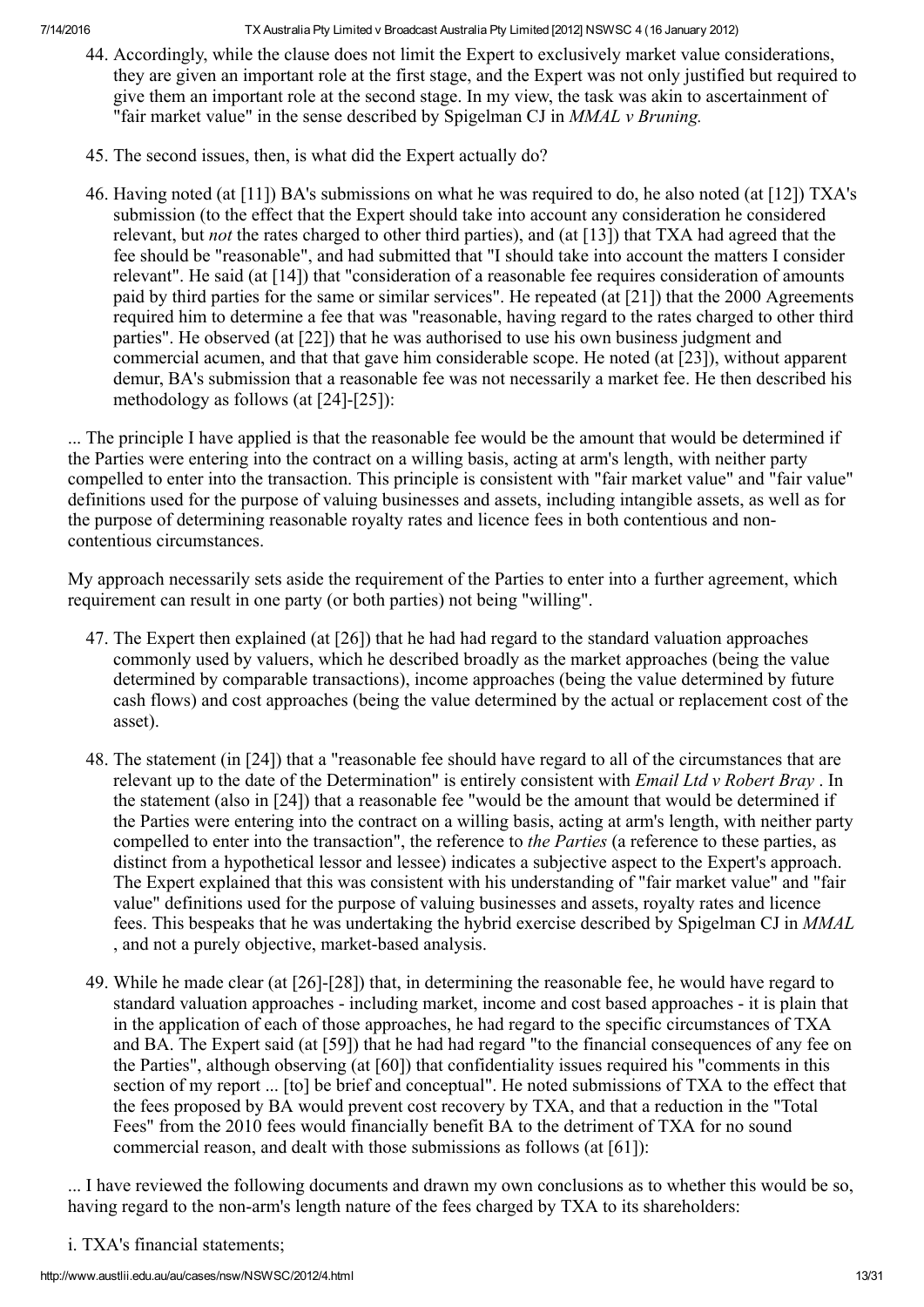ii. the effect on TXA of the fees submitted by the Parties;

iii. the effect on TXA of the fees I have determined to be `reasonable; ...

- 50. He rejected (at [62]) BA's submission that the "*financial consequences of its agreement with the ABC* are irrelevant ". He took into account the circumstances of BA and TXA, and their respective positions as they were known to him (at  $[63]-[64]$ ).
- 51. The Expert stated his conclusions as follows, indicating that the financial consequences for each of the parties were considered (at [79]) (emphasis added):

In my opinion:

(a) the [Building Blocks Methodology] approach as applied by BA undervalued the fees when compared with the amounts negotiated by parties with TXA, and therefore could not be relied upon in isolation to determine a reasonable fee;

(b) the circumstances have changed considerably since 2000, so the Initial Fees in the Agreements cannot be relied upon in isolation to determine a reasonable fee;

(c) I am unable to comment on specific financial consequences, due to confidentiality ;

(d) the circumstances relating to the amounts paid by other third parties differ from the circumstances for the ABC Standby facility, so cannot be relied upon in isolation. However, I found the amounts paid for DAB services to be the most comparable to the ABC Standby facilities, being the provision of portal services for digital transmission from the same zone of the towers. In my opinion, the DAB services provided a basis for determining a minimum amount from which a reasonable fee could be determined; and

(e) the amounts negotiated by TXA and BA for use of the DAB facilities need to be adjusted to allow for other factors including the additional reach of the ABC service, the Agreements, the amounts paid by other third parties, TXA's costs and the financial consequences of the fee itself . I have made this adjustment on the basis of business judgment.

- 52. The Expert did not merely engage in a wholly objective and hypothetical exchange value test exercise. He correctly identified as the fundamental question what was reasonable between the parties, having regard to the rates charged to other third parties. He correctly focused on the actual use permitted under the renewed Agreements. While he appropriately took into account, as an important factor, market considerations (as clause 3.2(a) mandated), he also took into account a broader range of considerations affecting the financial circumstances of the parties. He did not confine himself to purely market considerations. Thus the Determination evinces an approach that included subjective as well as objective factors. This is implicit in the "Income" and "Cost" approaches, which required consideration of the circumstances of each of the parties. In particular, the Expert took into account the financial position of BA and TXA and the impact of his Determination upon them; the fees under the 2000 Agreements (although giving them little weight); and that the particular purpose of the 2000 Agreements for BA was the performance of its obligations under the ABC Agreement. He did not simply adopt objective "market value", notwithstanding that under the contract, the "rates charged to the other third parties" are a relevant and important, though not exclusive, consideration. It would have been plainly erroneous not to take them into account. To give objective considerations a predominant (but not exclusive) significance does not betray a misconception by the Expert of his task. He undertook the hybrid exercise described by Spigelman CJ in  $MMAL$  v Bruning. He correctly conceived the task required of him by the 2000 Agreements and the Term Sheet, and he performed that task.
- 53. The first complaint therefore fails.

## The second alleged error - failed to take into account special value to BA

54. TXA's second complaint is that the Expert failed to consider (and indeed expressly excluded from consideration) relevant considerations, and in particular a matter that would inevitably have factored in the parties' subjective assessment of a reasonable fee under the 2000 Agreements, namely the value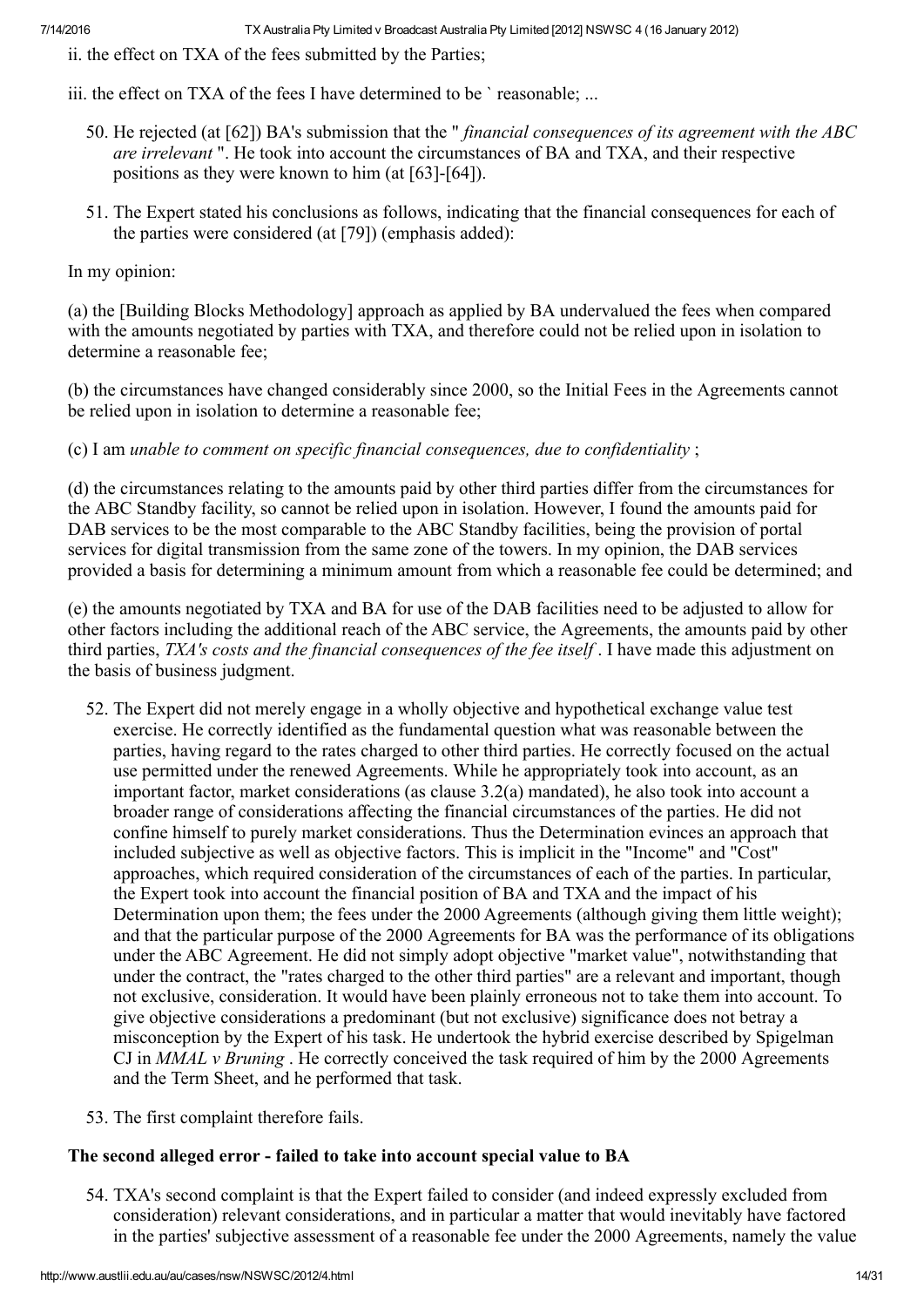to BA of the use of TXA's Towers, which enabled BA to provide stand-by digital TV services to the ABC under the ABC Agreement. As BA had factored the fees it paid to TXA under the 2000 Agreements into the price paid by the ABC to BA under the ABC Agreement when it was negotiated, and the price paid by the ABC (which continues to apply for at least another 5 years, if not 10 years) [redacted], the Determination resulted in a large windfall gain to BA.

- 55. It is not in doubt that taking into account irrelevant matters, or excluding from consideration relevant matters, is an error of law  $\int$  Avon Downs v FCT, 360; Craig v South [Australia](http://www.austlii.edu.au/cgi-bin/LawCite?cit=%281995%29%20184%20CLR%20163) [\[1995\]](http://www.austlii.edu.au/au/cases/cth/HCA/1995/58.html) HCA 58; (1995) 184 CLR 163, 177].
- 56. Special value is the value which a property or service has to a particular person over and above its market value ascertained by the exchange value test. Special value can be ascertained by asking what a particular purchaser would pay for access to the property or service rather than fail to obtain it [ Boland v Yates Property Corporation Pty Limited [\(1999\)](http://www.austlii.edu.au/cgi-bin/LawCite?cit=%281999%29%2074%20ALJR%20209) 74 ALJR 209, 225 [78] - [82] (Gleeson CJ); 245 [173] (Hayne J); 269 [292] 270 [297] (Callinan J)].
- 57. The value to BA of access to use of the Towers, as provided by the 2000 Agreements, was that it enabled BA successfully to tender for the contract to provide digital television transmission services to the ABC, and thereafter to perform its obligations under the ABC Agreement. BA's costs under the 2000 Agreements were taken into account in setting the price charged by BA to the ABC under the ABC Agreement, which [redacted]. TXA submits that: (1) the special value to BA of facilities and services provided under the 2000 Agreements, in enabling BA to perform its obligations under the ABC Agreement, was a (if not the) critical matter which should have informed the Expert's assessment of what price BA and TXA might reasonably agree on as the Initial Fee on Renewal, and that the facts before the Expert compelled a conclusion that, to avoid failing to obtain use of the Towers for the Renewal Term, BA would pay TXA at least as much as it was already paying under the 2000 Agreements; but (2) having erroneously adopted the position that his role was to ascertain the objective market value of the services provided under the Agreements using an exchange value test, the Expert wholly failed to consider the value to BA of those services, and expressly excluded that matter from his consideration, thus failing to consider the major issue that should have formed the basis of consideration of what, subjectively as between BA and TXA, was a reasonable fee to agree on as the Initial Fee on Renewal; (3) having done so, the Expert was led to a result that represented a large windfall gain to BA at the expense of TXA, and thereby erred in law.
- 58. I accept that the facilities and services it accessed under the Agreements were of "special value" to BA, as BA had no real choice but to exercise the option to use the Towers, unless it were to default under the ABC Agreement. This was even more so in 2011 than had been the case in 2000, when while it had no choice but to enter into the 2000 Agreements if it wanted to secure the ABC Agreement, it did have the freedom not to pursue the ABC Agreement if dissatisfied with the terms it could negotiate with TXA.
- 59. However, I do not accept that this was the, or even a, critical matter which should have informed the Expert's assessment. F or reasons explained under the first complaint, the Expert rightly set aside the commercial imperative for BA to exercise the option, which made it an anxious as distinct from merely willing purchaser. This is apparent from his statement that "the reasonable fee would be the amount that would be determined if the Parties were entering into the contract on a willing basis, acting at arm's length, with neither party compelled to enter into the transaction", which approach "necessarily sets aside the requirement of the Parties to enter into a further agreement, which requirement can result in one party (or both parties) not being "willing"" - meaning anxious as opposed to willing. TXA complains that this means that the Expert set aside a subjective approach and failed to take into account the "special value" of the 2000 Agreements to BA. BA submits that the Expert meant that he would not proceed on the basis that BA was "over a barrel" in 2010, and was correct to do so.
- 60. In my view, the requirement that the fee be "reasonable (having regard to the rates charged to the other third parties for the use of facilities located on the Tower)" is antithetical to the suggestion that the valuation should be on the basis that TXA could, by reason of its monopolist position, extract whatsoever extravagant price it liked, or that the valuation proceed on that basis. To the contrary, the rationale for the dispute resolution process selected by the parties, including the mandatory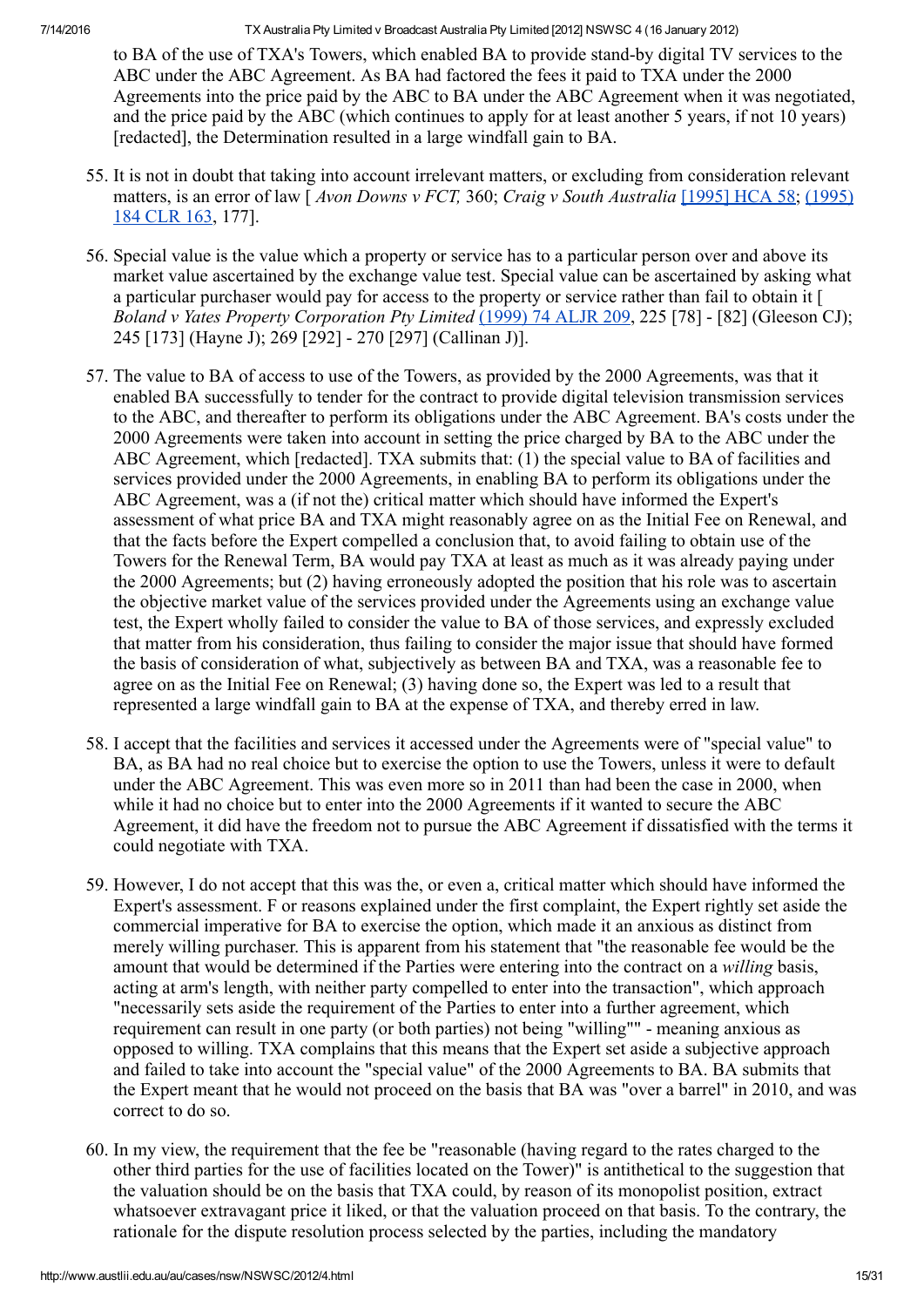consideration of the fees paid by other third parties , was to remove the element of the monopolist's control of the price. If the expert were to proceed fundamentally on the basis that BA was not a willing but an involuntary purchaser, one would have expected to see some reference in the Agreements to that as a factor, rather than to "the rates charged to the other third parties for the use of facilities located on the Tower". In this case, "reasonable" does work similar to that attributed to "fair" by Spigelman CJ in MMAL v Bruning, suggesting that the valuation should proceed on the assumption, which may be contrary to the facts of the particular relationship, that there is no impediment to or constraint on the process of bargaining, arising from the characteristics of a particular vendor or purchaser. Similarly, in *Holt v Cox* it was accepted (at 594) that determination of the "fair" price of shares required an assumption that they were marketable and impelled disregard of provisions that made the holder the only eligible owner.

- 61. Moreover, f or reasons also explained under the first complaint, I do not accept that the Expert confined himself to market value and did not consider the particular use that BA would make of the benefit of the 2000 Agreements, namely the provision of standby services to the ABC. Throughout the Determination, the Expert has correctly assumed that that will be the nature of the use, and nowhere makes the type of error - apparent in *Colin Marg* - of valuing the rental on the assumption of a use different from and not permissible under the Agreement. The Expert was invited to consider the financial consequences to BA arising from such fee as might be set, and that a fee that was lower than the previous fee would, other things being equal, improve the financial position of BA overall, and relative to its whole of network contract with the ABC for at least 5 years. The Expert made further inquiries and received such information as BA considered itself able to give.
- 62. In any event, there was the countervailing consideration of how such fee as was set might impact on TXA's position, where TXA's primary function was to provide broadcast services to its three shareholders, the three commercial television channels. The provision of the use of the facilities by TXA to BA, enabling BA to provide a service to the ABC, generated value for both parties: it provided BA with an input it required to perform its whole of network agreement; but it also generated extra revenue for TXA at modest marginal cost by using otherwise excess capacity on its Towers, [redacted]. Accordingly, when considering the subjective positions of the parties, the question is not merely how much would BA be prepared to pay for access to the Towers rather than lose it; the corollary is, how low a price would TXA accept rather than lose an additional source of revenue [redacted]. In this respect too, the Expert received submissions, sought further information and received such documentation as TXA considered it should provide (although it did not provide its shareholders agreement). The Expert has manifestly taken into account the consequences of the determination on the respective financial positions of the parties: see the Determination at [24],  $[26(b)], [26(c)], [37(b)], [57], [59], [60], [61]$ -[64], [75], [78(b)], [79(c)] and [79(e)]. Specifically, the Expert reasoned that such submissions as he had about the benefits to BA under the ABC Agreement were relevant in the adjustment which he made from the DAB value in [53] to the final value in [80], but did not render the final value unreasonable. At the same time, he reasoned that the final amount did not preclude TXA from achieving costs recovery, nor did it have a material detrimental effect on it.
- 63. As to the supposed "windfall", the consequence of the ABC Agreement [redacted]. In this context, the Determination means no more than that, for the last 5 years of a 15 year term (or 20 years, if the ABC exercises its option to renew the ABC Agreement), there has been an adjustment in one input price favourable to BA. The Expert has taken that matter into account in adjusting what would otherwise be the fee (at  $[79(c), (e)]$ ).
- 64. The second complaint therefore fails.

## The third alleged error - failure to give weight to fees paid under Agreements for Initial Term

65. TXA's third complaint is that the Expert wrongly gave "little weight" in truth, no weight at all to the fees payable by BA under the 2000 Agreements during their ten year initial term (2000 to 2010), a conclusion that he justified on the basis that circumstances had relevantly changed between 2000 and 2011 referring specifically to the ABC conditions of requiring the TXA Towers to be used for standby services provided to the ABC, and the introduction of an access regime under the (CTH) [Broadcasting](http://www.austlii.edu.au/au/legis/cth/consol_act/bsa1992214/) Services Act [1992](http://www.austlii.edu.au/au/legis/cth/consol_act/bsa1992214/) ("the Broadcasting Act") - in that the matters he mentioned had not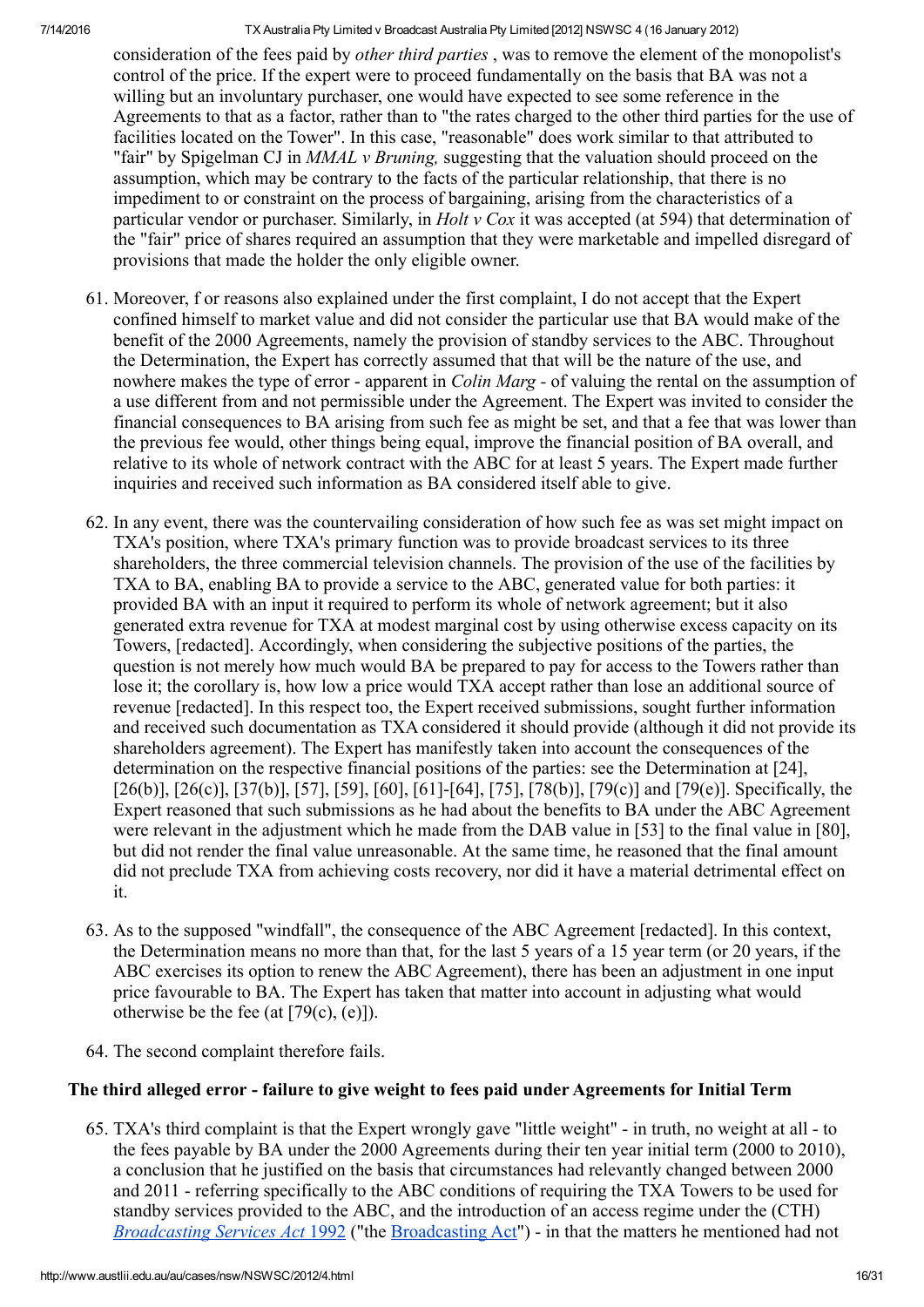changed between 2000 and 2011, as the requirement that BA provide standby services to the ABC by way of TXA's Towers remained an obligation of BA under the ABC Agreement. TXA draws attention to the circumstance that despite this requirement (and the conditions of tender that preceded it), BA had been able to negotiate a downward reduction in fees payable to TXA prior to entry into the 2000 Agreements, hardly an indication that the initial fees under the 2000 Agreements were obtained under some sort of commercial duress. As for the access regime, it is said that the Expert was wrong in law, as the regime does not apply to BA, but only to licensed broadcasters; and in any event the introduction of the regime (which has not changed since its introduction) was known by both parties at the time the 2000 Agreements were negotiated in 2000. In this approach, it is said that the Expert erred in six ways, elaborated below.

66. The first, and foremost, answer to this submission is that the Expert stated (at [41]) that he had "had regard" to the fees paid under the 2000 Agreements in their initial terms, "but accorded them little weight", for reasons that he explained - namely, that "the circumstances under which the fees for the initial 10 year period were agreed in 2000 are different to the circumstances for determining a reasonable fee today ", by reason of:

(a) " the date at which the Agreements were entered into, being more than 10 years ago ";

(b) " the timetable under which the Agreements were developed ". This referred to the circumstance that the 2000 Agreements were executed in a context where the ABC was under pressure to comply with the Federal Government policy requiring digital television to commence by 1 January 2001 and, for this reason, required tenderers (including BA) to use TXA sites for the provision of stand-by services;

(c) " the ABC requirement that BA use the TXA sites for a stand-by facility, and that this requirement was known prior to the negotiation and signing of the Agreements ". The Expert concluded (apparently on the basis of the matters summarised in sub-paragraph (b) above) that "in my opinion, in order to comply with the [ABC's tender requirements], BA had no option but to use the nominated TXA facilities", and observed that the ABC Agreement will continue to run for another 5 years and that the ABC has an option to renew it for a further 5 years;

(d) " the provision of Federal Government funding to support the use of the sites ". The Expert noted that the Commonwealth provided funding support to the ABC for the purpose of the introduction of digital television, and that provision of this funding was a condition precedent to the 2000 Agreements; and

(e) " the relevance of the Access regime ". The Expert found that "there was no access regime or other mechanism in place at the time the 2000 Agreements were signed that could moderate the fees that TXA could charge BA for access to the nominated facilities". He referred to the (CTH) Broadcasting Services Amendment (Digital Television and Datacasting) Act [2000](http://www.austlii.edu.au/au/legis/cth/num_act/bsatada2000573/), which amended the [Broadcasting](http://www.austlii.edu.au/au/legis/cth/num_act/bsatada2000573/) Services Act to create an access regime applicable to the Towers for persons holding commercial television broadcast licences and the ABC and SBS, which came into force in August 2000. However, the Expert also accepted that the 2000 Agreements were negotiated with knowledge of the impending commencement of the access regime.

- 67. The Expert's statement that he took this matter into account is not to be gainsaid; and he expressly listed it amongst the factors that inclined him to adjust upwards the result obtained on analysis of third party transactions (at [79(e)]). No legal error is involved in the weighting accorded to various relevant factors, as distinct from failing to consider them at all. Legal error could be established only if it were shown that, contrary to the Expert's stated reasons, he had in substance not taken this consideration into account at all, and I see no sufficient ground to disbelieve his reasons in that respect.
- 68. Next, it is to be borne in mind that, the Expert's task being to determine what was a "reasonable fee (having regard to the rates charged to the other third parties for the use of facilities located on the Tower)", while he was required to take into account, as a mandatory consideration, "the rates charged to the other third parties for the use of facilities located on the Tower", there was no such stipulation in respect of the rates charged by TXA to BA under the 2000 Agreements. While it is unnecessary and inappropriate to resort to the " *expression unius*" rule, it could not be said to be wrong in that context to give but slight weight to the latter consideration.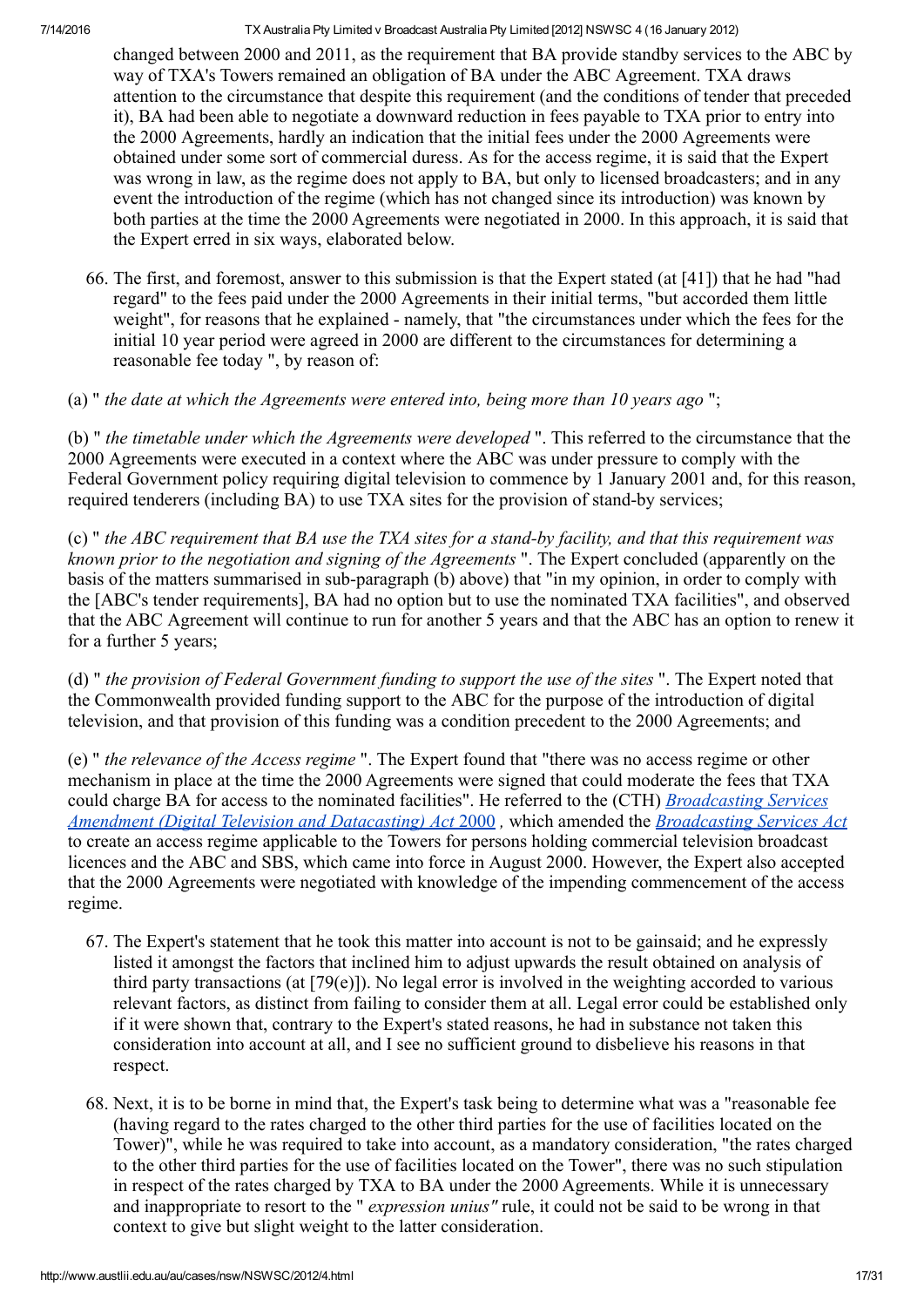- 69. Further, the conclusion reached above (at [57]) that the requirement for a "reasonable fee (having regard to the rates charged to the other third parties for the use of facilities located on the Tower)" is antithetical to the suggestion that the valuation should be on the basis that TXA could, by reason of its monopolist position, extract whatsoever extravagant price it liked, or that the valuation proceed on that basis, leads to the conclusion that it was correct to give little weight to the original fee. Essentially, what the Expert did in this respect was to attribute little weight to the fees payable under the 2000 Agreements because they were a relatively poor indicator of what was a "reasonable fee (having regard to the rates charged to the other third parties for the use of facilities located on the Tower)", having been negotiated in circumstances in which there was no market, and TXA was a virtual monopolist.
- 70. Turning to the six specific points raised by TXA, the first is that whereas the role of the Expert was to determine what, from the subjective viewpoint of BA and TXA, was a reasonable fee for them to agree on as an Initial Fee on Renewal, it was no part of his function to revise, as if providing an opinion on behalf of a competition regulator, the commercial history of the agreements between BA and TXA and to conclude that the fees paid under them should be ignored for the purposes of setting a reasonable Initial Fee on Renewal on the basis that they did not adequately reflect the outcome of a competitive market. But the Expert's task was far from purely subjective, and the market evidence was a mandatory and important consideration. Moreover, he did not determine, expressly or implicitly, that the fees under the 2000 Agreements were unreasonable in the circumstances in which they were negotiated; the effect of his reasoning was that he considered them of little utility in determining what was reasonable in 2010 - because of its remoteness in time and its different factual and commercial setting .
- 71. The second was that the Expert was manifestly in error in concluding that the fact that BA was obliged to use the Towers to provide the ABC stand-by digital TV services under the ABC Agreement in 2000 represented any change in circumstances between 2000 and 2011, because, on the Expert's own findings, BA is still obliged under the ABC Agreement to use the Towers to provide the stand-by digital TV services and remains so obliged for at least another five years, if not ten. However, this misunderstands the Expert's reasons: t he point of his reference to the circumstance that BA had been required to use TXA's Towers in 2000 was not that there was no longer any such requirement, but that the imperative of using those Towers meant that BA was then an anxious - if not involuntary - purchaser, such that little weight should be given to that transaction as a comparable when it came to determining what was reasonable now. It is not implicit in this approach that the original price was then unreasonable, or was known or believed to be unreasonable.
- 72. The third was that the Expert's conclusion ignored that in the period between entry into the MoU between BA and TXA, and the execution of the 2000 Agreements, the fees to be paid by BA to TXA for the use of the Towers were negotiated downwards by 13.7%, and also ignored TXA's submissions to the effect that that downward negotiation, together with the fact that in 2000 (and today) BA was, by any measure, a large commercial enterprise which had the opportunity to obtain independent advice and which had never sought to set aside the 2000 Agreements or objected to the fees payable under them, was inconsistent with any conclusion that BA had agreed to enter the 2000 Agreements under any sort of duress. I am unpersuaded that the Expert ignored this matter, to the extent that it was before him. H e sought further information from both parties to come to a better understanding of the rather distant historical circumstances surrounding the MoU, and neither was able to assist with contemporaneous records. But the MoU was even more remote in time than the 2000 Agreements; and it was not legally binding, and so did not provide any sound evidence of a "sale" for comparison purposes. That the initial fee under the 2000 Agreements was less than that referred to in the MoU does not mean that the 2000 Agreements necessarily provide useful evidence informing the valuation 10 years later. And the circumstance that between the MoU and the 2000 Agreements BA had been able to negotiate some reduction in price does not detract from the conclusion that, due to its vulnerability to TXA's monopolist position, the 2000 Agreements were an unsafe guide to what was a "reasonable fee (having regard to the rates charged to the other third parties for the use of facilities located on the Tower)" in 2011.
- 73. The fourth was that the Expert erred in treating the creation of the access regime in the *Broadcasting* Act as a matter that effected a relevant change of [circumstances](http://www.austlii.edu.au/au/legis/cth/consol_act/bsa1992214/) between the date of the execution of the 2000 Agreements in 2000, and 2011: it was said that the access regime in the *[Broadcasting](http://www.austlii.edu.au/au/legis/cth/consol_act/bsa1992214/) Act*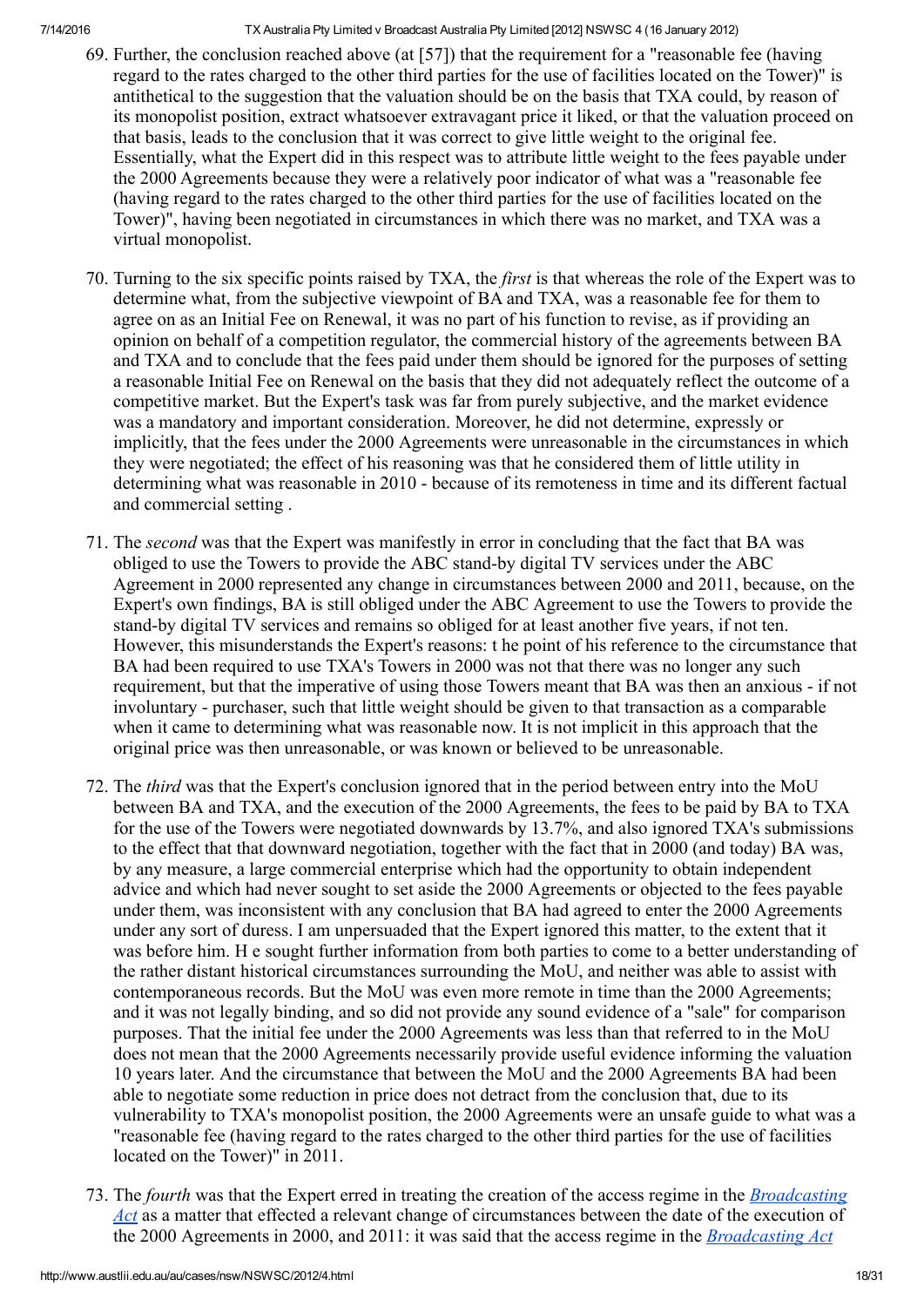could only be a relevant change if it had the capacity to apply to the benefit of BA in relation to the Towers, whereas **[Broadcasting](http://www.austlii.edu.au/au/legis/cth/consol_act/bsa1992214/) Act**, Sch 4, [Pt](http://www.austlii.edu.au/au/legis/cth/consol_act/bsa1992214/index.html#p5) 5, s [42,](http://www.austlii.edu.au/au/legis/cth/consol_act/bsa1992214/s42.html) makes clear that only the holders of a commercial television licence or a "National Broadcaster" (meaning, in effect, the ABC or SBS) can seek access under the access regime, and as BA is not the holder of a commercial television licence nor a "National Broadcaster", the access regime in the *[Broadcasting](http://www.austlii.edu.au/au/legis/cth/consol_act/bsa1992214/) Act* cannot constitute a material change of circumstances from those which prevailed in 2000 relevant to BA and TXA. However, the Expert's reasoning was that whereas in 2000 there was no access regime in place that could moderate the fees that TXA could charge to BA ([39(a)]), the parties knew one was likely ([39(c)]); by 2010 there was in place an access regime, which, where it applies, confines TXA to a price representing cost plus a reasonable return ([29]); that approach to valuation was relevant to but not determinative of what was a reasonable free regardless of whether or not BA was an eligible applicant under the access regime ([29]); moreover, the existence of the access regime was an influence on the prices negotiated with third parties ([47]).

- 74. The *fifth* was that the Expert's conclusion that the advent of the access regime under the *Broadcasting* Act represented a change of [circumstances](http://www.austlii.edu.au/au/legis/cth/consol_act/bsa1992214/) from those which prevailed in 2000 was inconsistent with his statement that he did not decide whether BA could avail itself of the access regime under the [Broadcasting](http://www.austlii.edu.au/au/legis/cth/consol_act/bsa1992214/) Act, and with his conclusion that the 2000 Agreements were negotiated in the shadow of the impending creation of the access regime in the [Broadcasting](http://www.austlii.edu.au/au/legis/cth/consol_act/bsa1992214/) Act . But the point of the Expert's reference to the introduction of an access regime - as had admittedly been anticipated in 2000 - was not that it applied to BA, but that its materialization resulted in the development of a market, and a mechanism for third parties to access it, which did not exist in 2000 but by 2011 provided relevant guidance, not available in 2000, better to inform the valuation exercise.
- 75. The sixth was that insofar as the Expert's application of the access regime in the [Broadcasting](http://www.austlii.edu.au/au/legis/cth/consol_act/bsa1992214/) Act was in the nature of an analogical application of its terms outside of their strict application, the Expert has again misconceived his function and adopted the role of competition regulator and not an Expert charged with determining what BA and TXA, from the subjective point of view of those parties, would find was a reasonable Initial Fee on Renewal; and that if the access regime in the *[Broadcasting](http://www.austlii.edu.au/au/legis/cth/consol_act/bsa1992214/)* Act did not apply in its terms (and it did not) it was not a matter that could reasonably inform what subjectively BA and TXA might agree on as a reasonable fee for the Initial Fee on Renewal. However, this submission again understates the objective, and overstates the subjective, aspects of the Expert's task. And he has not acted as a "competition regulator", but rightly considered that the access regime, which influences what TXA can charge third parties, informs what is a "reasonable fee (having regard to the rates charged to the other third parties for the use of facilities located on the Tower)" in 2011.
- 76. The Expert identified a set of circumstances that prevailed in 2000, when the Agreements were negotiated including that BA really had no choice but to adopt the site dictated by the ABC, and thus accept the fees dictated by TXA. Ten years is indeed, in commercial terms, a lengthy period in which economic considerations and cost factors change considerably. He reasoned that, in the context of an approach to valuation that required setting aside any element that rendered BA an involuntary or anxious rather than merely willing purchaser, those circumstances meant that the fees negotiated in 2000 were not a very useful guide to what was a "reasonable fee (having regard to the rates charged to the other third parties for the use of facilities located on the Tower)" in 2011 - all the moreso when there had indeed been relevant changes (including the emergence of a market) which made it possible to ascertain what was a "reasonable fee (having regard to the rates charged to the other third parties for the use of facilities located on the Tower)", something that was not possible ten years earlier. Once it is accepted that he was correct to set aside aspects that might have the consequence that BA would be more anxious than merely willing, the conclusion that the (ten year old) Agreements were not of great assistance in informing assessment of what was a reasonable fee was inescapable.
- 77. Accordingly, the third complaint fails.

## The fourth alleged error - use of DAB Agreements as most relevant comparable

78. TXA's fourth complaint is that, in concluding that it was appropriate to use the fees payable by BA to TXA for use of the Towers to provide DAB services to the ABC as the most relevant comparable transaction, the Expert was manifestly erroneous and erred in law, because DAB is not properly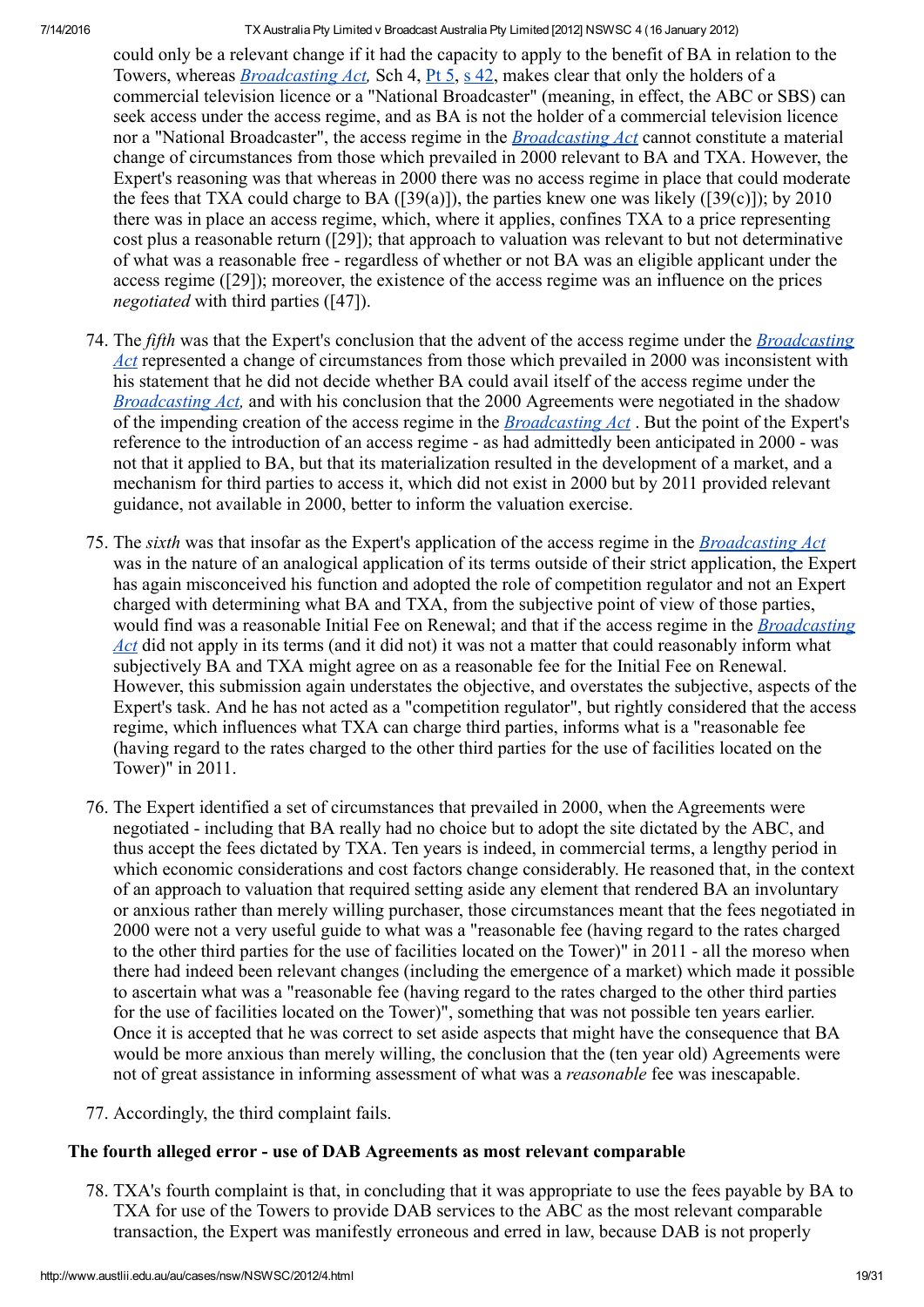comparable with digital television broadcasting, for reasons that include (but are not limited to) that the latter yields greater commercial return to its providers than DAB.

79. TXA invoked the judgment of the High Court in Maurici v Chief Commissioner of State Revenue  $[2003]$  HCA 8;  $(2003)$  212 CLR 111 for the propositions that (1) the use of sales evidence as comparable sales for the purposes of ascertaining value where the sales are not truly comparable is an error of law; (2) sales are not truly comparable and capable of providing a reliable indication of value if the supposedly comparable asset is one that will attract a different type of purchaser than the subject; (3) an essential element of a truly comparable sale capable of providing a reliable indication of value is that it is comparable from the point of view of the purchaser and the value the purchaser looks to extract from the asset; and (4) to provide reliable evidence of value, sales evidence must be sufficient in volume, so that one piece of sales evidence will not suffice. In particular, reference was made to the following passage (at [18]) (citations omitted):

... In valuing the land, the respondent's valuer, ... "ignored a principle of assessment of [value]", the principle being, that sales to be treated as comparable sales need to be truly comparable; or, to put it another way, in valuing the land the respondent's valuer did not proceed rationally, in that he was unreasonably selective in ultimately confining himself to two sales of scarce vacant land for the purposes of the comparison. The respondent could not, and did not suggest that he would be performing his statutory duty if he made other than a fair estimate of the value of the subject land. A fair estimate could only be made here on the basis of a fair, that is to say, a reasonably representative group of comparable sales. A group of comparable sales cannot be representative if it does not go beyond sales of scarce vacant land. That is not to say that sales of comparable vacant land may not provide useful evidence of value. But as J F N Murray observes in Principles and Practice of Valuation [4 th ed (1969), p 120] in discussing valuations under federal land tax legislation of land in its notionally unimproved state, "sale evidence [must be] relevant and sufficient in volume " (emphasis added). So too, sales relied on, such as of scarce vacant land, are likely to be to a special and different class of buyer from buyers of improved land. As Waddell J said in *Sher v* Commissioner for Main Roads [(1975) 24 The Valuer 150 at 151], sales of properties of a different character are likely to attract a different class of buyer and are unlikely to provide a reliable indication of value.

- 80. I do not agree that Maurici establishes that the use by a valuer of sales for the purposes of ascertaining value where the sales are not truly comparable is necessarily an error of law. In *Maurici*, the Chief Commissioner had proceeded to ascertain the unimproved value of improved land in Hunters Hill by reference to very scarce sales of unimproved land in the vicinity (which, due to its rarity, had a higher value), and ignoring comparable sales of improved land; that amounted to ignoring a valuation principle resulting in the valuer not performing his statutory duty of making a fair estimate of value. This was an appellable error because deliberate exclusion of a significant and substantial body of relevant sales had the consequence that the valuer could not perform his statutory duty of ascertaining a fair value, by reason of ignoring a principle of valuation. However, not every decision as to whether a sale is or is not sufficiently comparable to be taken into account amounts to disregarding a principle of valuation. Valuation is an inexact science, and precise correlation with a comparable transaction is often impossible. Even where there are multiple similar transactions - such as units in the same building - differences in size, elevation and aspect will often mean that adjustment is required. Comparability is a question of degree, and sometimes the only available sales evidence will involve property with quite marked differences from the subject, in which case extensive adjustment using the valuer's professional judgment will be required. Thus "errors" in valuation methodology are, at least generally speaking, mistakes in the course of doing what the contract requires, within the judgment of the valuer, and are not errors of law [ Strang Patrick Stevedoring Pty Ltd v James Patrick & Co Pty Ltd (1993) 32 [NSWLR](http://www.austlii.edu.au/cgi-bin/LawCite?cit=%281993%29%2032%20NSWLR%20583) 583, 592; Holt v Cox, 594]. In Maurici, the valuer, in performing a statutory function, wrongly determined to ignore a highly relevant body of available sales evidence. That is far removed from making a determination whether a particular body of sales is sufficiently similar to the subject to provide some relevant evidence, to which adjustments can then be made to allow for the differences. That this is so is apparent from the acknowledgement, in the passage in Maurici cited above, that the statement that a group of comparable sales cannot be representative if it does not go beyond sales of scarce vacant land, does not mean that sales of comparable vacant land may not provide useful evidence of value.
- 81. The Expert rejected the relevance of the fees paid by the Networks to TXA because they "are not at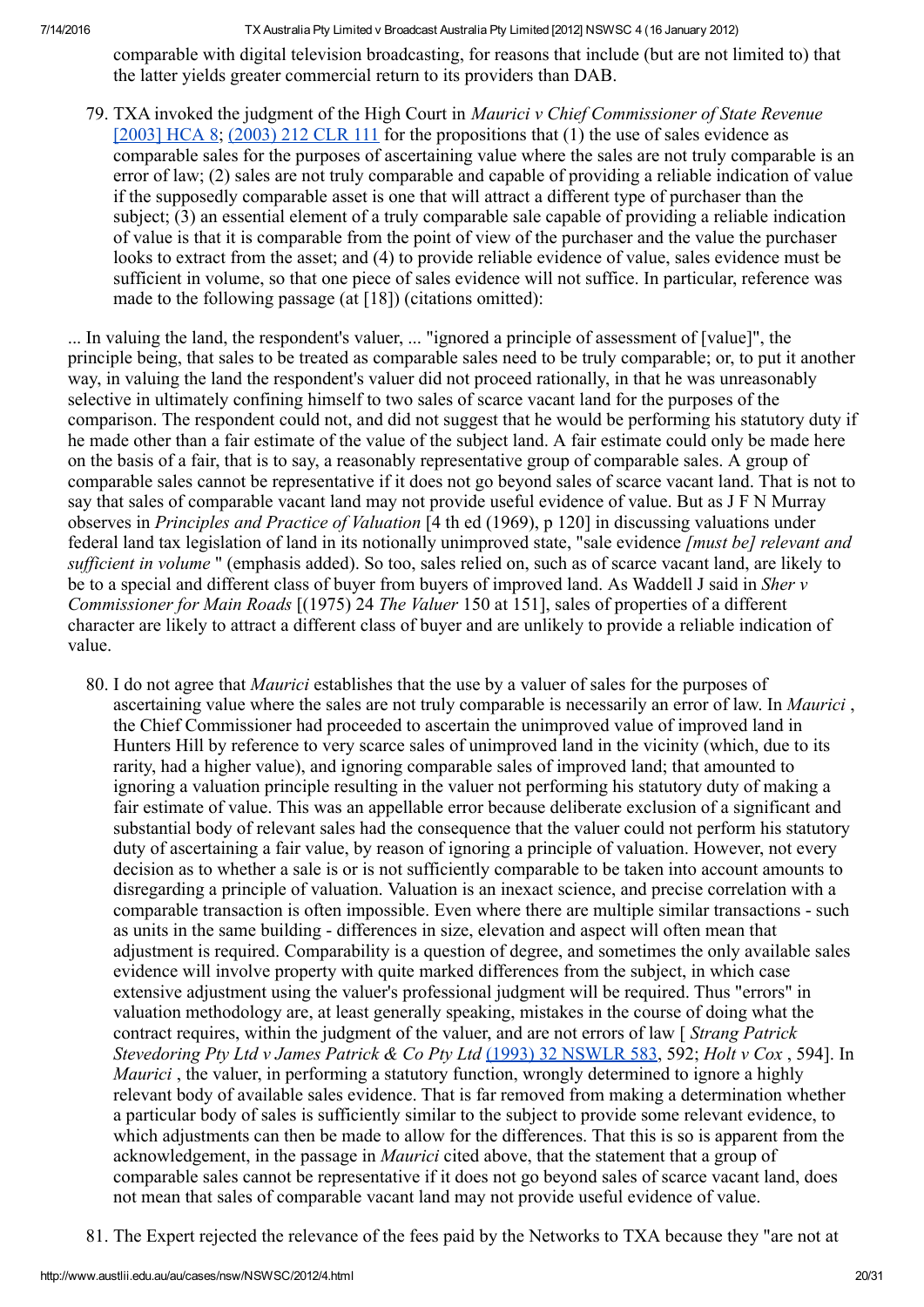arm's length as they are shareholders of TXA and the amounts paid do not vary in a manner consistent with the amounts paid by other parties".

82. The Expert identified four relevant third parties who paid for services from the Towers: SBS stand-by services, DAB services for ABC and SBS, and community television broadcasting in Melbourne and Perth. He also identified the factors he had taken into account "that may influence the fees negotiated by a third party", being the service provided, the costs and non-fee benefits to TXA and other terms of the relevant agreement, market conditions (in substance, the availability of broadcast infrastructure other than TXA's), the existence of an access regime and " TXA's submission as to the factors it uses to determine a fee ". The Expert explained that he had had regard " to the amounts paid by third parties and other transactions between BA and TXA ", but gave more weight to the DAB services than to other potentially comparable services. In doing so, h e recorded both BA's submission that the DAB services were "directly comparable" and "very comparable" to the services provided under the  $2000$  Agreements, and the following submissions of TXA (at [50]-[51]):

TXA submitted that the DAB service is not comparable to the ABC digital television service, as:

(a) "radio is a completely different medium to television with substantially less extensive production costs and substantially lower advertising revenue and cannot sustain the same transmission costs as television";

(b) "in relation to the DAB services provided to BA in respect of SBS, in addition to the ongoing fees, BA made significant upfront capital payments to TXA in respect of the DAB infrastructure, which BA did not do in relation [to] the broadcast communication transmission infrastructure which is now used to transmit the ABC"; and

(c) "DAB is a relatively new technology".

In reply to BA's Submission, TXA further submitted that the services were not comparable, stating:

(a) "only the tower space (or aperture) is shared - the DAB antenna is completely separate, as is the whole transmission system, including combiners and feeders";

(b) "DAB services use a bandwidth of 1.5MHz, whereas the ABC digital television services used a bandwidth of 7MHz" (but did not discuss why this is relevant);

(c) "BA's analysis only takes into account 1 DAB ensemble or service per Site, whereas in Sydney and Brisbane there are 3 services and in Adelaide and Perth there are 2"; and

(d) "BA made a \$X capital contribution towards the rollout of DAB services".

83. The Expert dealt with these submissions as follows (at [52]):

In my opinion, the agreements between BA and TXA for the DAB services are the most comparable agreements as:

(a) they are agreements between the same parties, TXA and BA;

(b) they were agreed relatively recently, having been signed on 6 February 2009;

(c) BA had the option of using its own facilities, as it did in Melbourne; and

(d) they were for a portal service (as with the ABC Digital TV Standby service) for digital transmission (as with the ABC Digital TV Standby Service) and, when used in the same Towers, are used in the same zone of the Towers (VHF Band III).

84. Thus the Expert found that the fees paid to TXA by BA for the use of the Towers to provide DAB services provided the *most* relevant comparable for the purposes of determining the Initial Fee on Renewal, and used them to establish a starting point, by grossing up the fees paid to TXA in connection with DAB services to account for capital contributions made by BA in respect of those services (being \$X per annum), and which he then adjusted having regard to various differences between the DAB transactions and the Agreements (at [79(e)], to determine the Initial Fee on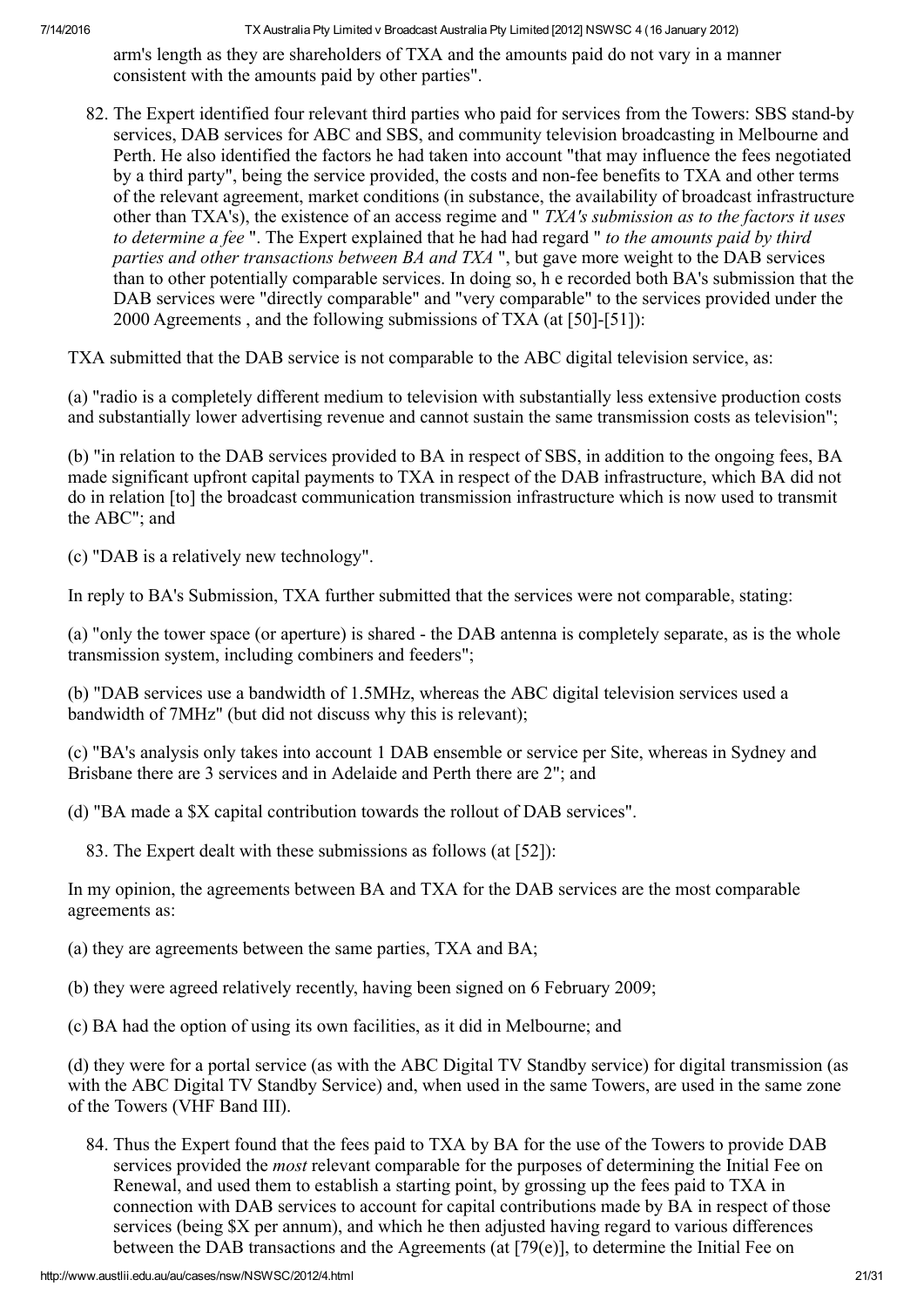Renewal. T he Expert (at [52]) gave four reasons for adopting DAB services as the relevant comparator. Contrary to TXA's approach, an assessment of comparability does not involve independent analysis of each of these four reasons; they are interrelated and must be viewed as a whole. However, the significance of the first - that the relevant agreements were between the same parties (BA and TXA) - is that because the DAB Agreements were also between TXA and BA, they would have been influenced by the subjective positions of the very same parties - thus (unlike third party transactions) taking into account the subjective aspect that TXA contends should have been considered. The significance of the second - that the DAB transactions were relatively recent - is that a recent transaction is far more likely to provide relevant market evidence at the date of valuation than one that is a decade old. The third - that BA had the option of using its own facilities to provide DAB services - is significant because it means that, as BA had the option of using its own facilities where it contracted with TXA to use its Towers for the DAB services, the fees agreed were commercial, and therefore reasonable; consistently with the approach, which I have accepted to be correct, that excludes the factor of compulsion which impinges on the 2000 Agreements.

85. As to the fourth reason - that they were for portal services and located on the same zone of the Towers as the subject services which I accept is fundamental to the question of comparability, both parties adduced expert evidence as to the similarities and differences between digital television broadcast services and DAB services from experienced engineers in the broadcast industry: Mr Peter Gough and Mr Chris Gill, between whom there was a significant measure of agreement, as to the following matters:

(a) the data carrying capacity (or "payload") of the digital television signal broadcast by TXA under the 2000 Agreements is 23 megabits per second ( mbps ), which is significantly 6.66 times greater than the data carrying capacity of all the DAB signals broadcast by TXA, namely 3.456mbps;

(b) related to (a), the product transmitted by a digital television signal is different to the product transmitted by the DAB signal: the former consists of moving pictures and sounds (television), whereas the latter is sound only (radio);

(c) it is intended that analogue television cease broadcasting in 2013, which will leave digital television as the only television broadcasting service, but there are no similar plans to phase out analogue radio broadcasting, which predominates in the radio industry over DAB. As a result, digital television transmission is of much greater relative importance to the consumer and therefore to a television broadcaster than digital audio transmission to a radio consumer and broadcaster; and

(d) the broadcast of ABC digital television occurs on channel 12 of Band III of the spectrum reserved for TV broadcasting, which has a bandwidth of 7 megahertz ( MHz ), whereas all DAB broadcasting occurs in channel 9A in Band III, which is currently 6MHz wide and carries up to three frequency blocks of 1.536MHz, which together can carry upwards of 50 separate radio programs.

86. Mr Gough concluded that "whilst there are some technical similarities between [digital television broadcasting] and DAB, there are significantly greater technical differences between those two forms of broadcasting". Significantly, Mr Gough focuses on the "forms of broadcasting". On the other hand, Mr Gill concluded that "digital radio broadcasting and digital television broadcasting can be considered comparable services", focusing on "the point at which the digital radio service and/or digital television service pass from BA to TXA". TXA submits that the effect of the "narrow" focus of Mr Gill's opinion is, as he concedes, that the points of comparison he identifies can only inform the cost of the provision of digital television and digital broadcasting services, as distinct from the *price* that might reasonably be charged for those services insofar as the latter reflects the value of the services to the purchaser, demonstrating that the point of comparison between digital television broadcasting and DAB on which the Expert rested his conclusion (that they were both portal services) was relevant, and only relevant, to the *cost* of providing the services, as distinct from what was a reasonable price for them. TXA emphasized that w hen asked whether there was a recognised body of opinion which regarded DAB as sufficiently comparable to digital television to justify taking the former into account when determining what the fees for the former should be, Mr Gill, who has 40 years international experience in the broadcasting industry, said:

With the exception of the Final Determination by Tony Samuel about this case, I am not aware of other commercial contracts or expert opinion that have previously regarded digital audio broadcasting services as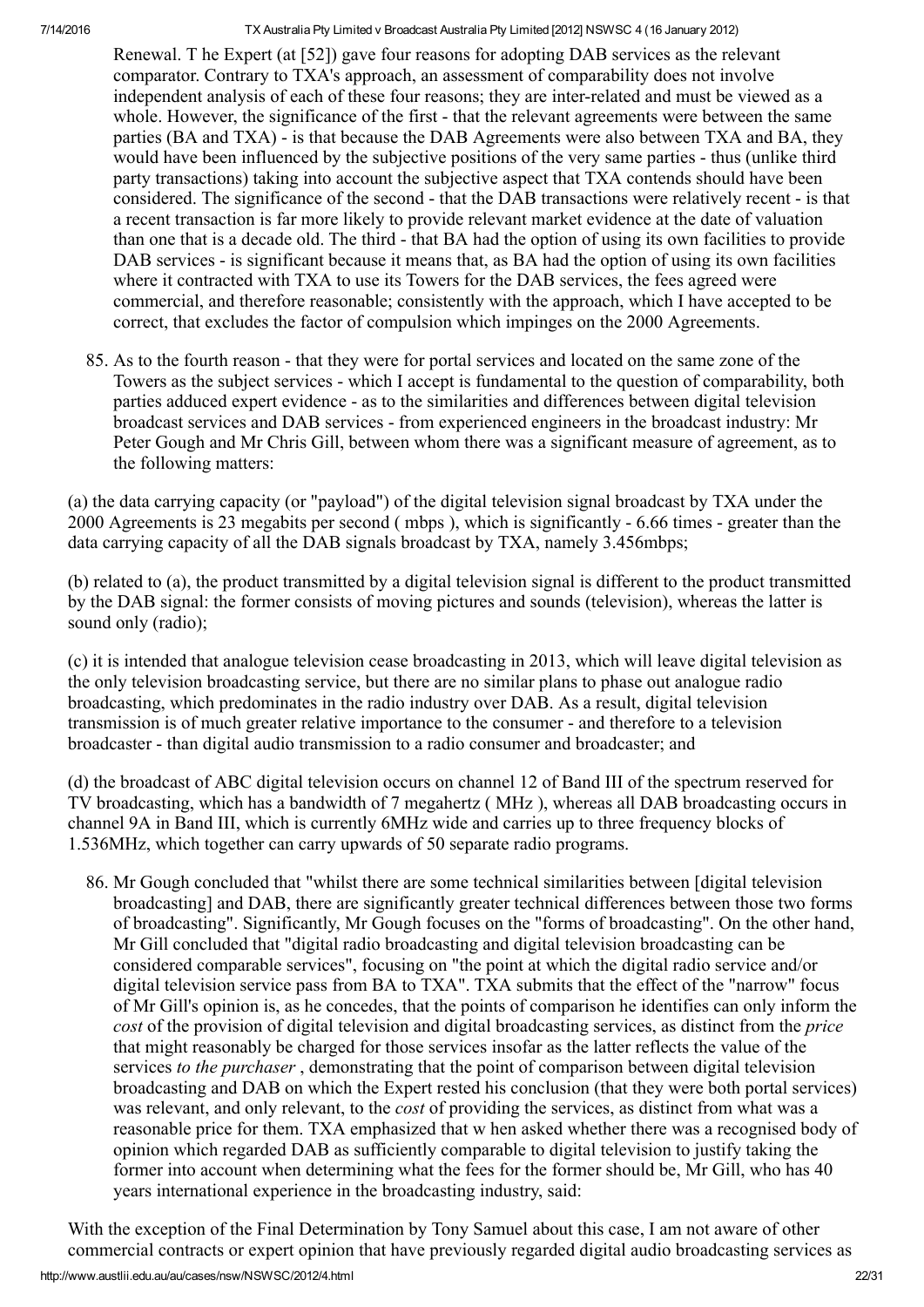sufficiently comparable to digital television broadcasting services in order to justify taking the price of digital audio broadcasting services into account when determining renewal fees.

- 87. TXA submits that, by using DAB as the comparator for digital television broadcasting services, the Expert adopted a comparison that wholly ignored the value of the service being provided to the purchaser, and therefore what price they would reasonably be prepared to pay for it, and that the matters that inclined Mr Gough to the view that DAB and digital television were not comparable were substantially associated with what value the purchaser (BA) might extract from the product: digital television has more data carrying capacity than DAB; it includes pictures as well as sound; it occupies more space on the broadcasting spectrum (what is, in effect, "broadcasting real estate"); and it is of more significance in the television broadcasting industry than DAB is in the radio broadcasting industry. It is said that commercial parties in the position of BA and TXA negotiating the Initial Fee on Renewal would consider not only matters that inform the cost (to TXA) of providing the service, but also matters that inform the value the purchaser extracts from the service, and that an expert standing in their shoes to ascertain a reasonable Initial Fee on Renewal, should also do so.
- 88. I agree that a reasonable fee must take into account, not only the cost to TXA of providing access, but also the value of the benefits derived by BA from its provision - just as rents for premises are influenced to some extent by the profits that the tenant can generate from their use. But within those parameters, the weight to be attributed to each of the elements of cost recovery and profit share is a matter for professional judgment.
- 89. It is to be remembered that the nature of the service being provided by TXA to BA was, essentially, access the Towers from which to broadcast, and in that respect there was close comparability with the DAB transactions. Most of the differences pointed to through the expert evidence pertain to technical radio transmission matters, such as the respective characteristics, payloads, and spectrum use of DAB signals and DTV signals. TXA was not granting BA a licence to broadcast, or to use a particular part of the spectrum, nor foregoing an opportunity to do itself; it was granting a licence to place the ABC Equipment on TXA's Towers and linking it to TXA's equipment to feed the signal to that equipment. The subject matter of the 2000 Agreements was not space in the broadcasting spectrum, but space on the broadcasting Towers .
- 90. Moreover, the commercial advantages to the broadcaster of digital television over DAB are less significant in this case, where the broadcaster is the ABC. While TXA submitted that evidence before the Expert demonstrated that much greater value could be extracted from television broadcasting than from radio broadcasting, in that in the order of \$3.68 billion was spent on television advertising in 2010, as distinct from \$612 million on radio (of which DAB likely represented only a small percentage, because in that year only 5.6% listened to digital radio, while around 100% had access to analogue radio), and that "radio is a completely different medium to television with substantially less extensive production costs and substantially lower advertising revenue and cannot sustain the same transmission costs as television", the extraction of commercial revenue from television advertising was irrelevant in the present case, as the broadcast facility was being procured for use by the ABC, which does not broadcast commercial advertising.
- 91. In this context, and bearing in mind that the statutory access regime provided for TXA to charge only a reasonable return on cost, it is impossible to see error in giving predominant weight to the cost factor, and in those circumstances no legal or manifest error was involved in treating the DAB transactions as the most relevant comparables to provide a starting point for adjustment having regard to differences.
- 92. Notably, the Expert concluded that a cost basis alone would provide insufficient reward to TXA (see at  $[75]$ - $[77]$ ,  $[79(a)]$ ). He was conscious of the need to have regard as well to "the relative value derived by the users" (see [76]). He adjusted the results derived from the DAB Agreements to take into account "other factors including the additional reach of the ABC service, the Agreements, ... and the financial consequences of the fee itself" (see [79(e)]. Absence of specific reference to the greater commercial potential and the use of spectrum, where he did refer to the "additional reach" of the ABC service, does not mean that those matters were overlooked. To the contrary, the passages to which I have referred, read together, demonstrate that in the adjustments he made, he took into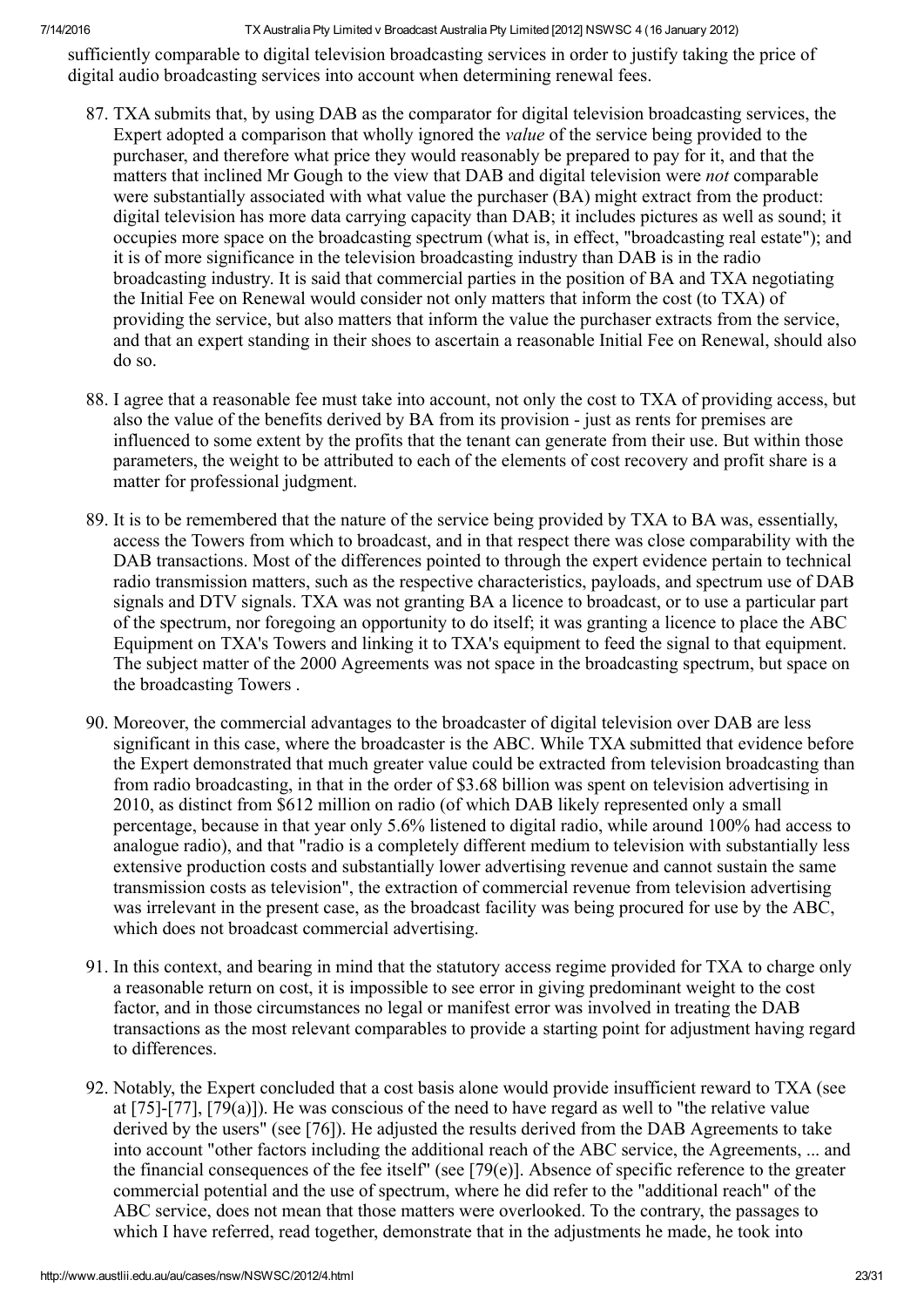account the value to the user - BA - of the additional potential and reach of digital TV over and above that of DAB.

- 93. In my view, it has not been shown that the Expert erred in selecting the DAB Agreements as the best comparable starting point, to which adjustments could be (and were) then made to take account of differences between them and the subject Agreements. He did not treat them as equivalent, but acknowledged that adjustments were required. The reasons he gave as regarding them as the most relevant - albeit not identical - comparable, were sound. He recognized, and made adjustments to allow for, the relevant differences.
- 94. If he were wrong in his preference for the DAB Agreements, he was not manifestly so: if it requires the adducing of contentious expert opinion before me to establish error, the error was certainly not "manifest". And if he were in error, it was not an error of law: an opinion that the DAB Agreements provided the best comparable was a matter of valuation judgment, in the heartland of the professional expertise for which the Expert was selected. He did not (like the valuer in *Maurici*) wholly disregard a relevant body of evidence, such as to render his approach irrational; nor did he slavishly adopt the prices from the DAB Agreements without adjustment to recognize that there were differences.
- 95. The fourth complaint therefore fails.

#### The fifth alleged error - inadequate reasons

- 96. TXA's fifth complaint was that the Expert failed to satisfy his obligation to give detailed reasons in a number of respects, and that significant aspects of how and why he reached his conclusions remain unexplained, in particular that while stating that he had regard to the financial circumstances of BA and TXA in reaching the Determination, he did not say how he did so or what particular circumstances he took into account, or how he considered the parties' financial circumstances at all.
- 97. A failure to give reasons of the requisite standard may amount to an error of law  $\lceil$  *Westport v* Gordian, [36]], but in this case the express stipulation in the Term Sheet that the Expert's determination "shall comprise a detailed statement of reasons for the Expert's decision, including explanation of the methodology used to determine the Initial Fees" means that there will not have been a determination for the purposes of the 2000 Agreements such as to bind the parties if that stipulation is not satisfied. However, what will amount to a sufficiently "detailed statement of reasons" in this context is illuminated by the authorities.
- 98. In Shoalhaven City Council v Firedam [\[2011\]](http://www.austlii.edu.au/au/cases/cth/HCA/2011/38.html) HCA 38; 85 [ALJR](http://www.austlii.edu.au/cgi-bin/LawCite?cit=85%20ALJR%201220) 1220, French CJ, Crennan and Kiefel JJ said (at  $[26]-[27]$ ):

... The content of the requirement to give reasons must reflect the nature of the expert determination process, which is neither arbitral nor judicial. It must also be informed by the nature of the issues to be determined. Judicial observations in other cases about contractual requirements to give reasons in expert determinations or in arbitrations must be read according to their context. It may be accepted, as a general proposition, that a mistake in the reasons given for an expert determination does not necessarily deprive them of the character of reasons as required by the relevant contract nor deprive the determination of its binding force. There are mistakes which may have that effect and others that will not.

A deficiency or error in the reasons given by an expert may affect the validity of the determination in two ways:

1. The deficiency or error may disclose that the expert has not made a determination in accordance with the contract and that the purported determination is therefore not binding.

2. The deficiency or error may be such that the purported reasons are not reasons within the meaning of the contract and, if it be the case that the provision of reasons is a necessary condition of the binding operation of the determination, the deficiency or error will have the result that the determination is not binding.

99. Gummow and Bell JJ observed (at [39]) that "[t]he character and quality of the "reasons" [required of an Expert] in any particular instance may be expected to respond to the nature of the issues before the Expert for determination".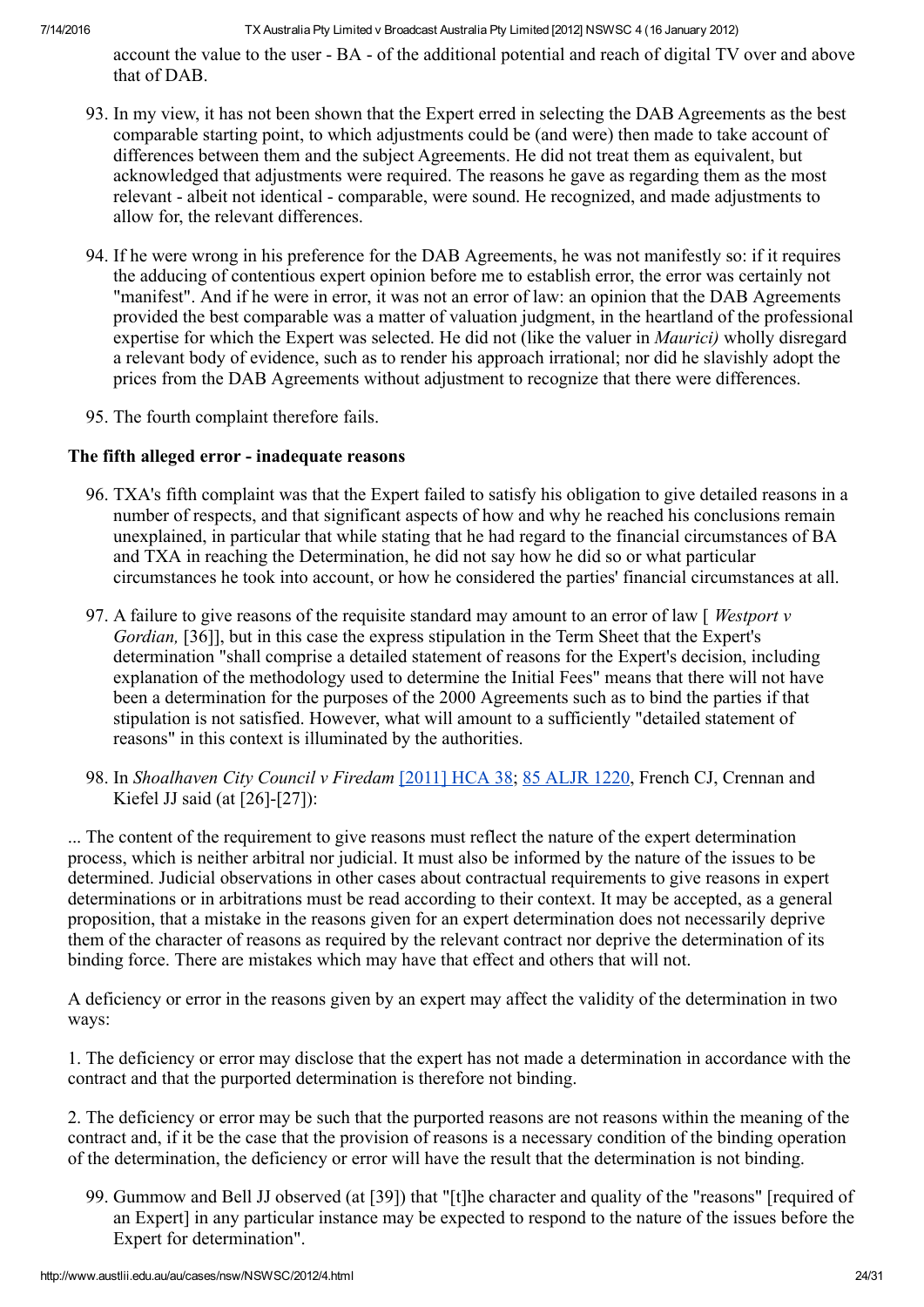- 100. I accept that in this case, the standard of reasons required of the Expert more closely approached that expected of judges, or arbitrators deciding commercial cases, than may often be the case. This is for a number of reasons. First, the Term Sheet expressly requires "a *detailed* statement of reasons. S econdly, the parties expressly provided for wider than usual rights to challenge the binding nature of the Determination, including error of law and manifest error; just as the judicial and arbitral obligation to give reasons exists in part to facilitate an examination by a court on appeal of a decision for error of law or other error, so here that rationale applies with similar force. Thirdly, the issues before the Expert were complex; he received detailed submissions that involved "something in the nature of an intellectual exchange", so that the issues before him were not merely matters of impression susceptible to a so-called "look-sniff" reference [cf *Bremer Vulkan Schiffbau und* Maschinenfabrik v South India Shipping Corp Ltd [\[1981\]](http://www.austlii.edu.au/cgi-bin/LawCite?cit=%5b1981%5d%20AC%20909) AC 909, 919 (Donaldson J)].
- 101. Accordingly, I accept that the content of the Expert's obligation to give reasons in the present case is aptly described in the following passage from the judgment of the Victorian Court of Appeal in Oil Basins Limited v BHP Billiton Limited  $[2007]$  [VSCA](http://www.austlii.edu.au/au/cases/vic/VSCA/2007/255.html) 255; [\(2007\)](http://www.austlii.edu.au/cgi-bin/LawCite?cit=%282007%29%2018%20VR%20346) 18 VR 346, 367-368 (Buchanan, Nettle and Dodds-Streeton JJA), recently referred to with approval by the High Court in Westport  $v$ Gordian (at [53], fn 35) :

[57] ... [I]n complex commercial arbitrations, it may appear that the determination of the dispute demands reasons considerably more rigorous and illuminating than the mere ipse dixit of a 'look sniff' trade referee. And in cases like the present, which involve an intellectual exchange with reasons and analysis advanced on either side, conflicting expert evidence of a significant nature and substantial submissions, the parties to the dispute are almost certain to be left in doubt as to the basis on which an award has been given unless the reasons condescend to an intelligible explanation of why one set of evidence has been preferred over the other; why substantial submissions have been accepted or rejected; and, thus, ultimately, why the arbitrator prefers one case to the other. Hence, in our view, the reasons in this case should have been of that standard.

- 102. That said, it is to be observed that that passage does not dictate that it will invariably be necessary to explain why every unsuccessful submission has been rejected; the touchstone is that the reasons should enable the parties to understand the basis on which the determination had been made.
- 103. TXA's contends that a fundamental obscurity attends why and how the Expert has reached his conclusion, on accounts of the following matters, individually and cumulatively:

(a) While the Expert stated that he had had regard to the rates charged for services provided to a number of other third parties who use the Towers for services other than  $DAB$  - being the SBS standby service, and two community broadcasting channels - and that he had assessed the amounts those third parties pay by reference to a number of cr iteria, nowhere did the Expert explain how those criteria were applied to each of the third party services, or how the facts and his assessment of the criteria in each case influenced his assessment of a reasonable fee under the 2000 Agreements . However, the Expert noted (at [46]) TXA's submission that those services were not comparable; listed (at [47]) the factors which influenced comparability of rates charged to a third party; and concluded (at [48]) that while having regard to those arrangements he did not do so in isolation and gave more weight to the DAB agreements. His treatment of those rates did not require further exposition, particularly in circumstances where the DAB agreements were treated as the predominant comparable, and his analysis of them was disclosed (at [53], [54], [79] and [80]); given the partly intuitive nature of the valuation exercise when adjusting comparables; and bearing in mind the constraints of confidentiality (as to which see [46]);

(b) The Expert's treatment of the relevance of the access regime under the  $B_{roadcasting}$  Act contained the alleged inconsistency referred to at [73] above, which inconsistency was said to be unexplained . However, for the reasons also advanced at [73] above, there was no such inconsistency.

(c) While the Expert stated that he had considered the financial consequences to TXA of his determination "in conjunction with charging TXA's shareholders arm's length amounts", he did not say what he had determined to be the "arm's length amount" he considered TXA should charge its shareholders, nor how he had ascertained that amount, what evidence and methodology he had used to ascertain it and how that "arms-length amount" - whatever it was and however it had been ascertained - had been applied by him to inform his assessment of the "financial consequences to TXA" of his Determination. However, the Expert rejected (at [56]) the amounts paid by TXA's shareholder networks as a comparable, because they were not at arm's length and did not vary in a manner consistent with the amounts paid by other parties. [Redacted].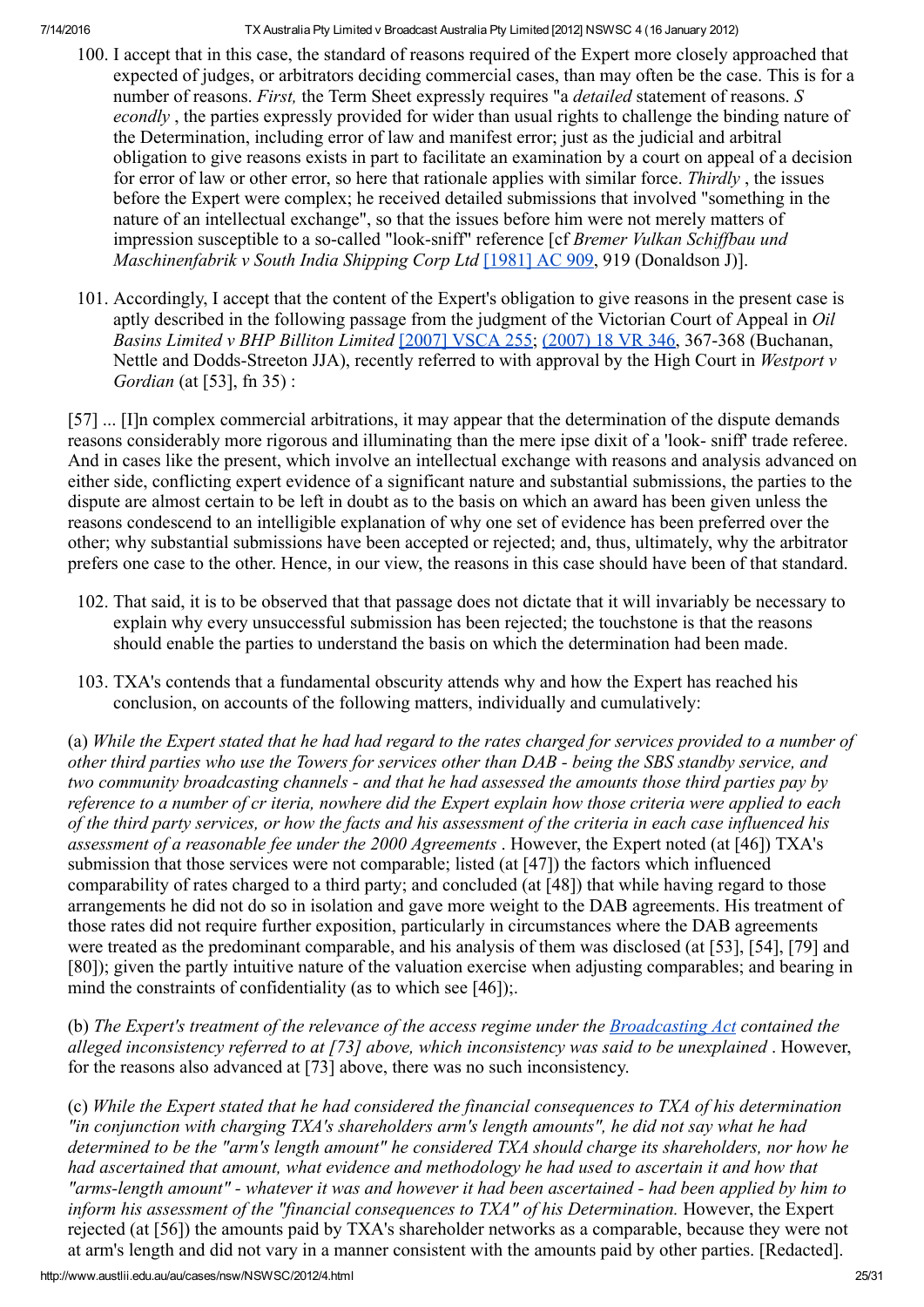But he added (at [57]):

In determining a reasonable fee, I have considered the financial consequences for TXA of charging the reasonable fee to BA as determined by me in conjunction with charging TXA's shareholders arms-length amounts.

The Expert explained his approach (at  $[61]$ ). He specifically considered whether there would be *an* unreasonable positive effect on BA (at [62]). It was not necessary for the Expert to determine an "arm's length amount" that TXA should (notionally or otherwise) charge its shareholders; provisional determination of the amount payable by BA would sufficiently enable comparison with the amounts actually paid by TXA's shareholders to inform a view as to the consequences to TXA of the determination "in conjunction with charging TXA's shareholders arm's length amounts". In my view the Expert's rationale is clear enough without further exposition in this respect - again, bearing in mind the constraints of confidentiality (as to which see [55] and [60]).

(d) While the Expert said that he had had regard to the financial circumstances of BA and TXA in arriving at his Determination, he did not, even at a general level, explain how he had had regard to them and what *those circumstances were.* However  $\overline{\cdot}$  in addition to the foregoing (at (c) above)  $\overline{\cdot}$  the Expert was constrained by confidentiality from descending to much detail (see at [60]); moreover, it is clear enough that while aware that the Determination would result in BA having markedly reduced outgoings [redacted] in connection with the 2000 Agreements, he considered that if TXA's shareholders were treated at arm's length it would not have an unreasonable detrimental impact on TXA nor an unreasonable positive impact on BA (see [62]).

(e) While the Expert addressed TXA's submission that BA's approach to the reasonable Initial Fee on Renewal would prevent cost recovery by TXA, and said that he had drawn his own conclusions on the basis of the documents supplied to him, he did not explain what that conclusion was or how he had reached it. However, it is clear that he rejected the approach urged by BA in this respect, as it would result in a lower than reasonable fee (see [77]). The Expert noted (at  $[67]$ - $[69]$ ) that both TXA and BA had submitted that the range in which a reasonable fee could fall was bounded (on the high side) by the stand-alone cost to BA of building a facility to replicate the Towers and (on the low side) by the avoidable costs to TXA were it not to provide the services under the 2000 Agreements; (at [70]) that the submissions of BA and TXA as to the cost of providing the facilities at the Tower and the weighted average cost of capital applied to those costs were "reasonably similar," and (at [71]) that the primary difference between BA and TXA was in the allocation methodology used to allocate the costs of the Towers between BA and the other users of the Towers. He rejected (at [72]) TXA's submission that all of the costs should be allocated to BA. He also rejected (at  $[74]-[77]$ ) BA's allocation methodology that, in his view, allocated too little to BA.

(f) While the Expert noted TXA's submission that a reduction in the fees paid to TXA under the 2000 Agreements would financially benefit BA and be detrimental to TXA for no good commercial reason, he did not say what his conclusion was in relation to that submission or how and why he had reached it. However, the Expert was amply aware that a reduction in fees payable to TXA would be relatively beneficial to BA and detrimental to TXA vis-a-vis the status quo, but considered that result appropriate in the context of determining what was a reasonable fee, bearing in mind the non-arm's length fees charged to TXA's shareholders (at [57]).

 $(g)$  While the Expert said that he had adjusted the amounts paid for DAB services to allow for "other" factors including the additional reach of the ABC service, the 2000 Agreements, the amounts paid by other third parties, TXA's costs and financial consequences of the fee itself", and that he had made that adjustment on the basis of "business judgment", he did not explain how he had brought to bear his judgment on those issues, what his judgment was in relation to them, and how he had applied it to produce the result he reached . However, the considerations that informed these final adjustments, reflected in [79(e)], are explained; their quantification is a matter of holistic value judgment, of the type in which valuers must often engage, incapable of further exposition. To the extent that it was capable of further exposition by reference to the financial position of TXA and/or BA, that would have involved revealing confidential financial information.

104. To the above might be added the following matters, advanced by TXA under its fourth ground of complaint but more conveniently addressed here: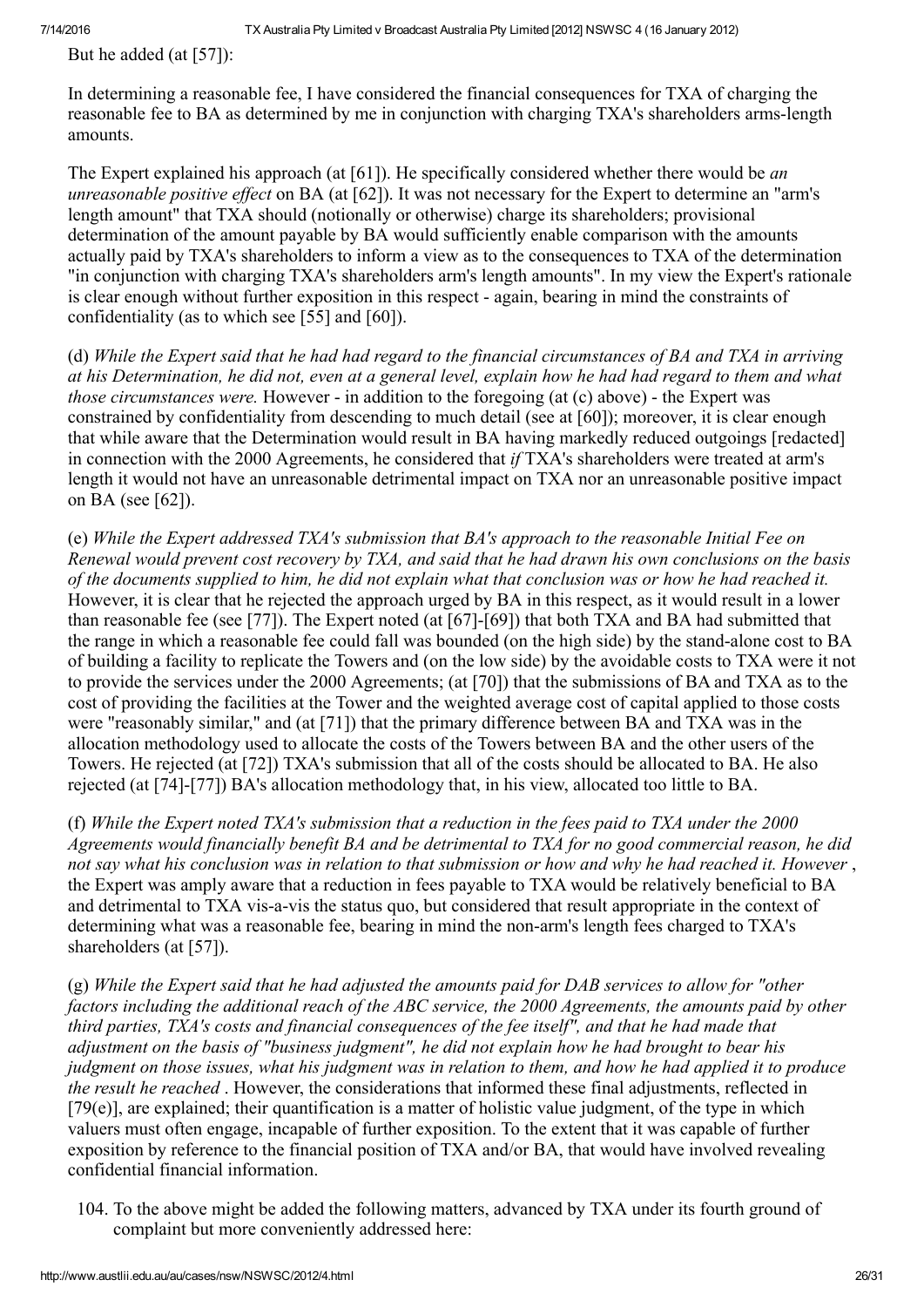(h) The Expert failed to deal with the submission that radio is a completely different medium to television with lower production costs and lower advertising revenue and cannot sustain the same transmission costs as television and therefore erred in law . However, he recorded the submission (at [50(a)] of the Determination), as well as TXA's other submissions as to why DBA was not comparable (at [50] and [51]), and then set out (at [52]) his conclusion that the DBA Agreements were the most comparable transactions, and his reasons for that conclusion. Those reasons appearing in the context of the competing submissions that precede them, I do not accept that it can be said that the Expert has overlooked, or failed to take into account, the submission in question; and he has given reasons for reaching a different conclusion.

(i) The Expert failed to deal with submissions to the effect that, even if  $DAB$  could be considered an appropriate comparator for digital television broadcasting, a significant adjustment needed to be made to reflect that he was not comparing like services from a spectrum or bandwidth perspective; and ignored the fact that while TXA was able to generate further significant revenue for DAB services from the unused spectrum left on the DAB channel after the DAB service provided to BA is accounted for, it cannot do in respect of the ABC digital television services because they use all the spectrum available on the channel. However, a gain, I do not accept that the Expert failed to consider this submission, having recorded it (at [51(b)]) immediately before his conclusion (at [52]) that the DAB Agreements were the most comparable and his reasons for it. The Expert's allowance for the differences is to be found in  $[79(e)]$ , where he adjusted the results derived from the DAB Agreements to take into account "other factors including the additional reach of the ABC service, the Agreements, the amounts paid by other third parties, TXA's costs and the financial consequences of the fee itself".

- 105. Regardless of those answers to the several particular complaints, I do not accept that "fundamental obscurity" attends why and how the Expert reached his conclusion. T he Expert rightly noted the tension between the requirements that he provide a detailed statement of reasons, and that he keep confidential information supplied to him by the parties on a confidential basis, and resolved this by stating that his report contained his " detailed reasoning and methodology, but not any calculations that rely on confidential information ". He identified his methodology and gave sufficiently detailed and comprehensive reasons to enable its essence to be understood. In particular, his reasons enable the reader to understand that he adopted a "hybrid" approach of the type described in MMAL ; that he determined that the DAB Agreements provided the best comparable (though requiring further adjustments), and why; that he considered that the 2000 Agreements were of little assistance as a comparable in 2011, and why; that he considered that the fees paid by TXA's shareholders were not of assistance as a comparable, and why; and what factors he took into account in making an holistic adjustment to the amounts derived from the DAB Agreements, to allow for the differences between them and the subject Agreements and other considerations. In my judgment, his reasons although, for confidentiality reasons, not providing calculations - satisfy the contractual obligation to give reasons that were detailed, as opposed to simply producing a dollar figure as the Initial Fee on Renewal. (This conclusion relieves me of the need to consider BA's submission that the Court could resolve any defect in reasons without holding the Determination to be not binding, by making an order pursuant to (NSW) [Supreme](http://www.austlii.edu.au/au/legis/nsw/consol_act/sca1970183/) Court Act [1970,](http://www.austlii.edu.au/au/legis/nsw/consol_act/sca1970183/) s [65,](http://www.austlii.edu.au/au/legis/nsw/consol_act/sca1970183/s65.html) that the Expert give further and better reasons).
- 106. The fifth complaint therefore fails.

## The sixth alleged error - manifest unreasonableness

- 107. TXA's sixth complaint is that the Determination is manifestly unreasonable, in that it: (1) effects a X% reduction in the fees that had been payable by BA to TXA in the year prior to the renewed term, while providing BA with a "windfall" gain over the rate of return it had assessed as adequate when negotiating the price paid to it by the ABC under the ABC Agreement; and (2) proceeds on the basis that digital television services and DAB services are comparable when it is obvious that the value of those services to those who obtain them are significantly different a circumstance that would have been taken into account by the parties when negotiating the renewal fees. It is said that, apart from any specific error of law or manifest error, the result arrived at by the Expert is one which lies outside the range of Initial Fees on Renewal at which the Expert could reasonably arrive, considering the circumstances from BA and TXA's subjective point of view.
- 108. Although BA submitted to the contrary, I accept that manifest unreasonableness in an expert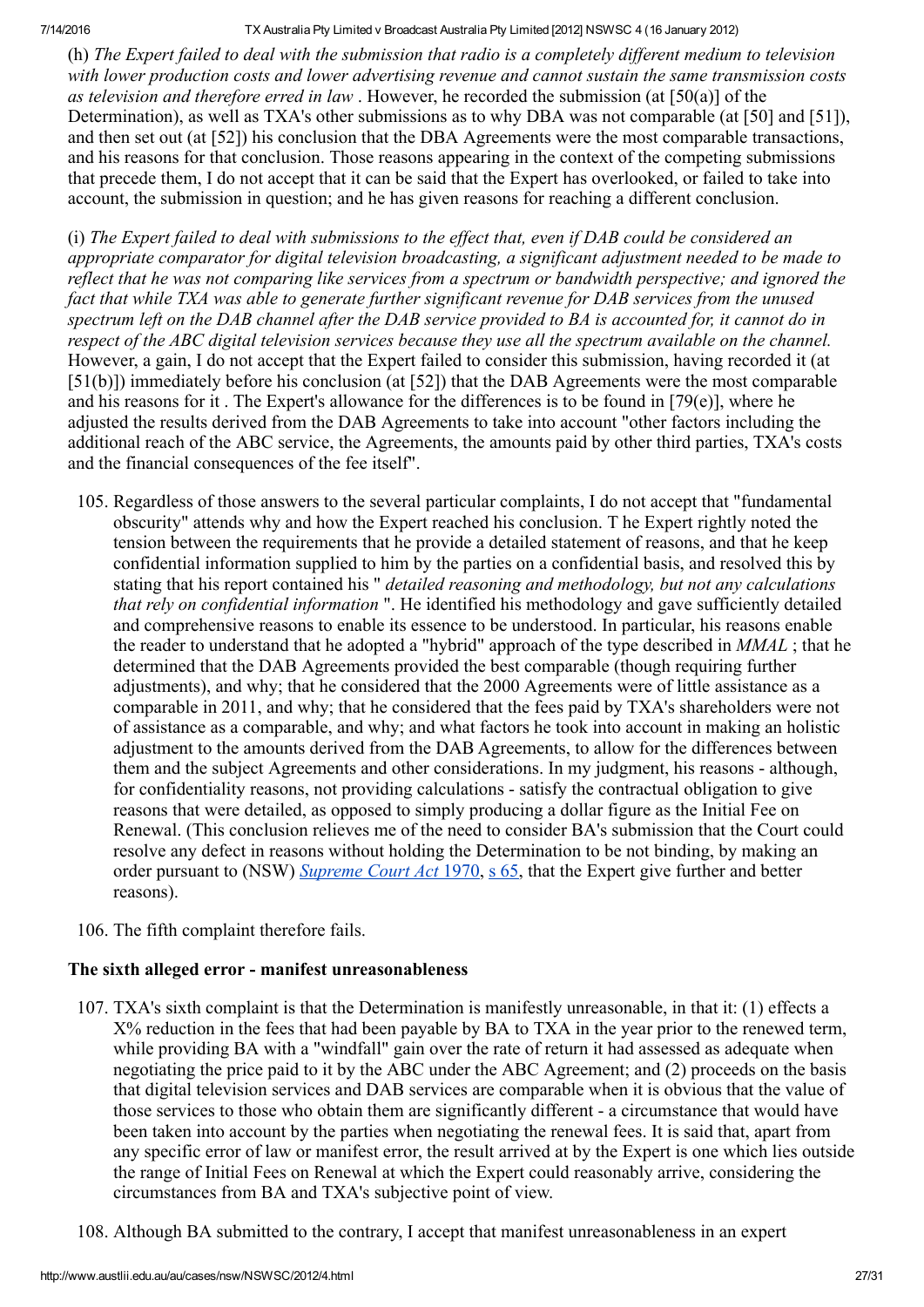determination - that is, unreasonableness in the *Wednesbury* sense - would amount to error of law, and that this would be established in the case of a determination so extravagantly large or inadequately small that it leads to the inference that some error though not precisely identified must have occurred. This accords with the statement of Denning LJ, as he then was, in *Dean v Prince* [\[1954\]](http://www.austlii.edu.au/cgi-bin/LawCite?cit=%5b1954%5d%201%20Ch%20409) 1 Ch 409 (at 427) , in the context of an appeal from a judgment on a challenge to a valuation of shares in a private company by an auditor pursuant to the company's Articles of Association (emphasis added):

Even if the court cannot point to the actual alleged error, nevertheless, if the figure itself is so extravagantly large or so inadequately small that the only conclusion is that he must have gone wrong somewhere, then the court will interfere much in the same way as the Court of Appeal will interfere with an award of damages if it is a wholly erroneous estimate.

109. To like effect is the following observation of Dixon J (as he then was) in Avon Downs Pty Limited v  $FCT$ , that a decision by an administrative official might be liable to review if (at 360):

The conclusion he has reached may, on a full consideration of the material that was before him, be found to be capable of explanation only on the ground of some misconception ... It is enough that you can see that in some way he must have failed in the discharge of his exact function according to law.

110. In *Dean v Prince*, Denning LJ said (at 427) that "if the courts are satisfied that the valuation was made under a mistake, they will hold it not to be binding on the parties". Later, in *Campbell v* Edwards [1976] 1 All ER 786, his Lordship withdrew that observation (at 788c):

In former times (when it was thought that the valuer was not liable for negligence) the courts used to look for some way of upsetting a valuation which was shown to be wholly erroneous. They used to say that it could be upset, not only for fraud or collusion, but also on the ground of mistake. See for instance what I said in *Dean v Prince*. But those cases have to be reconsidered now. I did reconsider them in the *Arenson* case [[1973] 2 All ER 235, [\[1973\]](http://www.austlii.edu.au/cgi-bin/LawCite?cit=%5b1973%5d%201%20Ch%20346) 1 Ch 346]. I stand by what I there said. It is simply the law of contract. If two persons agree that the price of property should be fixed by a valuer on whom they agree, and he gives that valuation honestly and in good faith, they are bound by it. Even if he has made a mistake they are still bound by it. The reason is because they have agreed to be bound by it. If there were fraud or collusion, of course, it would be different. Fraud or collusion unravels everything.

It may be that, if a valuer gives a speaking valuation - if he gives his reasons or his calculations - and you can show on the face of them that they are wrong, it might be upset. But this is not such a case. ...

- 111. In Campbell v Edwards, Denning MR did not hold that manifest unreasonableness was not error of law; rather, his Lordship held that where the parties had contracted to be bound by a valuation, then absent fraud or collusion, error did not vitiate the valuation. In this respect, his Lordship (at 788g) distinguished the position of a valuer from that of an arbitrator, pointing out not only that the former but not the latter could be sued in negligence, but also that the latter's award was amenable to review on a number of bases, including error of law on the face of the award. In the present case, the contract to be bound by the valuation was not unqualified, and one of the exceptions was error of law.
- 112. The New South Wales cases are to like effect. While, absent fraud or collusion, a valuation is binding if it was made in accordance with the contract, and if so it is beside the point that it proceeded on the basis of error, or was a gross over or under value, or took into account irrelevant considerations [ Legal & General Life of Aust Ltd v A Hudson Pty Ltd , 335-336 (McHugh JA)], this does not mean that a valuation will stand regardless of error; it depends on the terms of the contract  $\int$  Holt v Cox, 597 (Mason P)]. If, as in the present case, the contract provides that the valuation is not binding in the case of particular classes of error, then the question is whether such error is established.
- 113. TXA submits that the Expert's Determination is outside the range of reasonable conclusions such as to compel the conclusion that something has gone seriously awry, the proper inference being that he has made some error in the performance of his function. TXA contends that:

(a) the reduction of more than X% from the fees paid under the 2000 Agreements in 2010 was not within the range of Initial Fees on Renewal on which BA and TXA might reasonably agree, particularly as it [redacted];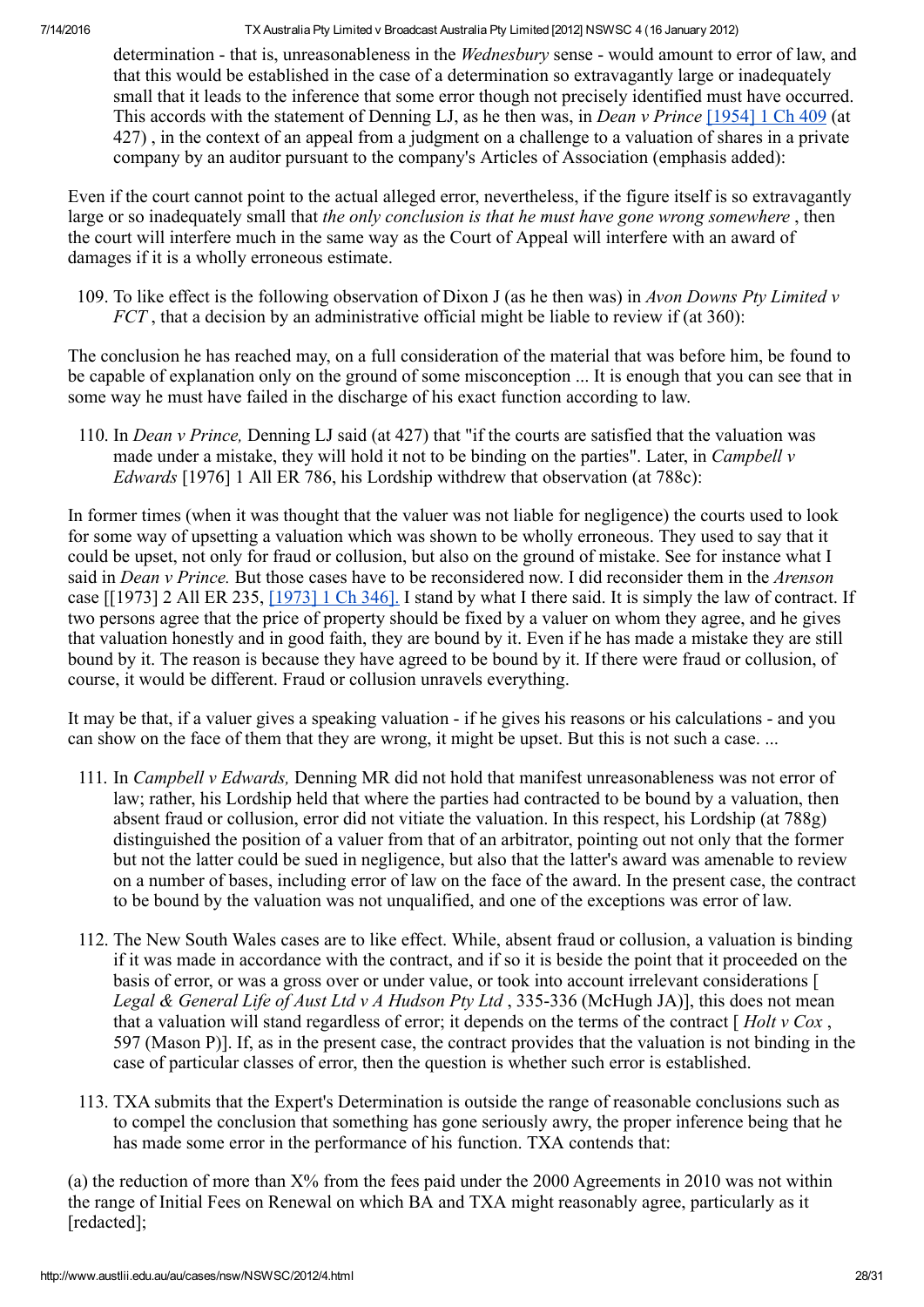(b) the Determination rests principally on an assimilation of digital television transmission services with DAB services when digital television and digital radio are obviously fundamentally different, the class of persons who acquire those services is obviously different, and the value they produce to the person acquiring them (and thus the amount they are prepared to pay for them) is obviously different, so that no rational commercial parties could ever reasonably be thought likely to adopt such an inappropriate comparison to guide their negotiations; and

(c) The Expert's reasons are otherwise irremediably obscure, and i f the reasons for his Determination have not been rationally explained, the proper inference is that they cannot be rationally explained.

- 114. The contentions referred to in (b) and (c) above have been addressed and rejected above, under the fourth and fifth grounds of complaint. This ground therefore relies in substance on the size of the decrease in the fees relative to those previously payable under the 2000 Agreements, and that in the absence of increased costs to BA this worked a "massive" adjustment in the apportionment of the benefits derived from the enterprise in favour of BA.
- 115. The Agreements did not stipulate that, following exercise of the option, the immediately preceding fee provided a basis for the new fee, or even that it was a mandatory consideration. The new fee was derived from an evaluation of market-based transactions not in existence at 2000, and an examination of cost considerations which were not the subject of debate in 2000. I do not accept that there is significance in the circumstance that the result "benefitted" BA, in the sense that because BA's costs under the ABC Agreement were unchanged, there would be a large increase in BA's profits - which TXA characterizes as a "windfall". Under the ABC Agreement, [redacted]. To the extent that the result will improve BA's profitability, the Expert took that factor into account. It is clear enough that while aware that the Determination would result in BA having markedly reduced outgoings [redacted] in connection with the 2000 Agreements, he considered that *if* TXA's shareholders were treated at arm's length it would not have an unreasonable detrimental impact on TXA nor an unreasonable positive impact on BA (see [62]). The circumstance that a reasonable apportionment of the benefits of the enterprise between BA and TXA, having regard to the fees paid by third parties, required a very substantial re-adjustment from the prevailing arrangements made in circumstances where TXA was in a position of negotiating strength and before there was any market, does not bespeak error.
- 116. The parties agreed that the "bottom end" of the scale would be "avoidable cost" to TXA, and the upper end "replacement cost" to BA. In that context, unreasonableness in the relevant sense might well have been demonstrated had the result been outside that range. But the Determination results in a fee that rewards TXA above avoidable cost, and is not so unreasonably low as to bespeak error. Indeed, it could be argued that perpetuating the 2010 level of fees would be unreasonable. Over the first 10 year period, BA has - for its partial and limited use of a facility much more extensively used by TXA's shareholders - paid TXA a sum in excess of  $X\%$  of the capital cost of the facilities. If TXA were to charge to what is but one partial user  $X\%$  of the full capital cost for a second time over the next 10 years, it would have recovered the whole cost, and much more, from one relatively minor user.
- 117. The sixth complaint therefore fails.

## Conclusion

- 118. My conclusions may be summarized as follows.
- 119. First, while clause 3.2 does not limit the Expert to exclusively market value considerations, they are given an important role at the first stage, and the Expert was not only justified but required to give them an important role at the second stage. His task was akin to ascertainment of "fair market value" in the sense described by Spigelman CJ in *MMAL v Bruning*. The Expert did not merely engage in a wholly objective and hypothetical exchange value test exercise. While he appropriately took into account, as an important factor, market considerations (as clause 3.2(a) mandated), he also took into account a broader range of considerations affecting the financial circumstances of the parties. To give objective considerations a predominant (but not exclusive) significance does not betray a misconception by the Expert of his task. He undertook the hybrid exercise described by Spigelman CJ in  $MMAL$  v Bruning. He correctly conceived the task required of him by the 2000 Agreements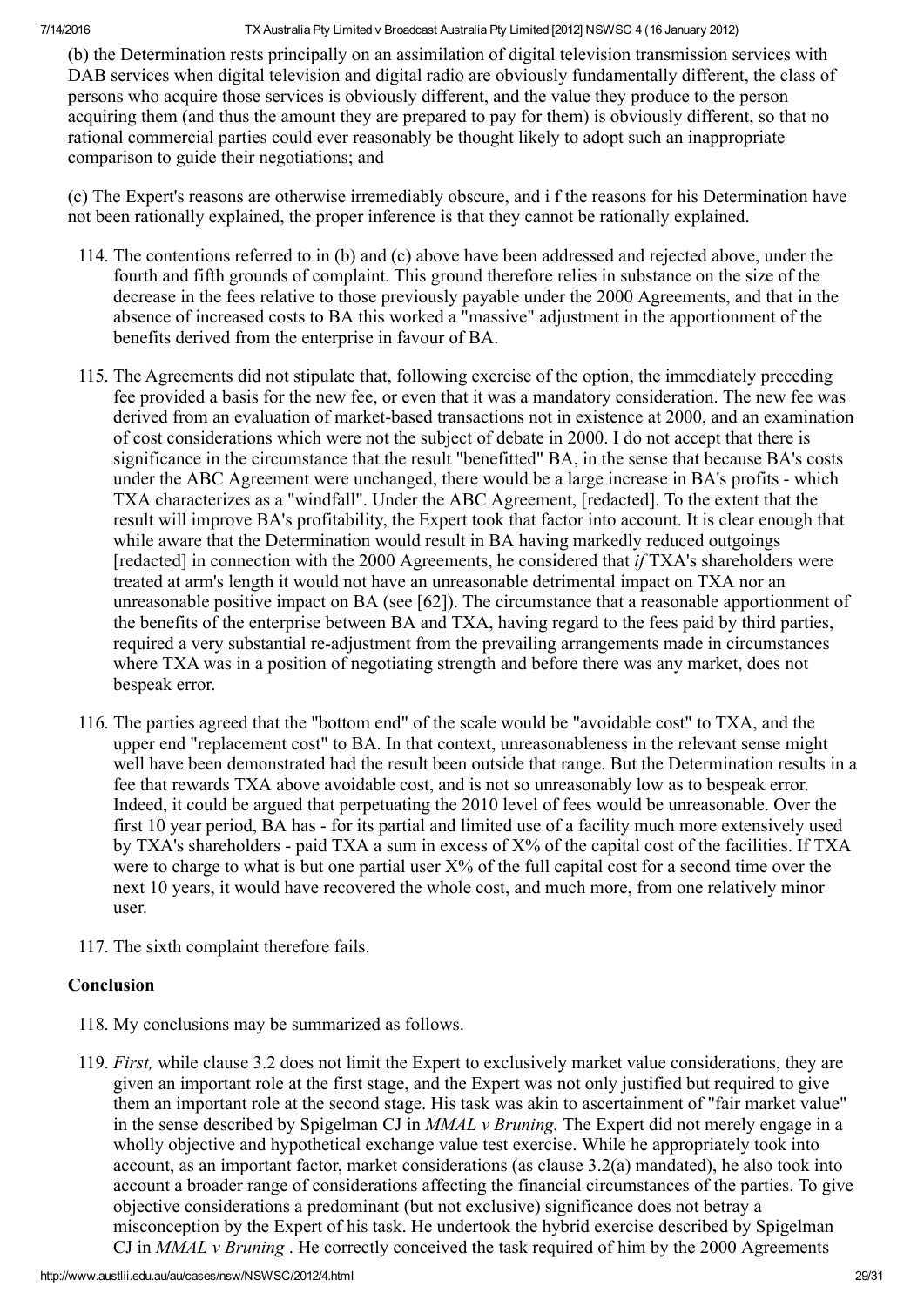and the Term Sheet, and he performed that task. TXA's first ground of complaint therefore fails.

- 120. Secondly, the facilities and services it accessed under the Agreements were of "special value" to BA. However, this was not the, or even a, critical relevant consideration. T he Expert rightly set aside the commercial imperative for BA to exercise the option. The requirement that the fee be "reasonable (having regard to the rates charged to the other third parties for the use of facilities located on the Tower)" is antithetical to the suggestion that the valuation should be on the basis that TXA could, by reason of its monopolist position, extract whatsoever extravagant price it liked, or that the valuation proceed on that basis. Moreover, the Expert did not confine himself to market value, and did consider the particular use that BA would make of the benefit of the 2000 Agreements, namely the provision of standby services to the ABC. In any event, there was the countervailing consideration of how such fee as was set might impact on TXA's position, where TXA's primary function was to provide broadcast services to its three shareholders, the three commercial television channels. As to the supposed "windfall", the Determination means no more than that there has been an adjustment in one input price favourable to BA (which could as easily have been detrimental), and the Expert has taken that matter into account. The second ground of complaint therefore fails.
- 121. Thirdly, the Expert's statement that he took into account the fees payable under the 2000 Agreements, though affording them little weight, is not to be gainsaid. No legal error is involved in the weighting accorded to various relevant factors. W hile the Expert was required to take into account, as a mandatory consideration, "the rates charged to the other third parties for the use of facilities located on the Tower", there was no such stipulation in respect of the rates charged by TXA to BA under the 2000 Agreements. Once it is accepted that he was correct to set aside aspects that might have the consequence that BA would be more anxious than merely willing, the conclusion that the (ten year old) Agreements were not of great assistance in informing assessment of what was a reasonable fee was inescapable. Accordingly, the third ground of complaint fails.
- 122. Fourthly, the Expert did not treat the DAB Agreements as equivalent to the subject Agreements, but acknowledged that adjustments were required. The reasons he gave for regarding them as the most relevant - albeit not identical - comparable, were sound. He recognized, and made adjustments to allow for, the relevant differences. Even if he were wrong in his preference for the DAB Agreements, he was not manifestly so. And if he were in error, it was not an error of law. The fourth complaint therefore fails.
- 123. Fifthly, the Expert identified his methodology and gave sufficiently detailed and comprehensive reasons to enable its essence to be understood. In particular, his reasons enable the reader to understand that he adopted a "hybrid" approach of the type described in MMAL ; that he determined that the DAB Agreements provided the best comparable (though requiring further adjustments), and why; that he considered that the 2001 Agreements were of little assistance as a comparable in 2011, and why; that he considered that the fees paid by TXA's shareholders were not of assistance as a comparable, and why; and what factors he took into account in making an holistic adjustment to the amounts derived from the DAB Agreements, to allow for the differences between them and the subject Agreements and other considerations. His reasons, although - for confidentiality reasons - not providing calculations, satisfy the contractual obligation to give reasons that were detailed. TXA's fifth ground of complaint therefore fails.
- 124. Sixthly, the parties agreed that the lower end of the scale for a reasonable fee would be "avoidable cost" to TXA, and the upper end "replacement cost" to BA. While unreasonableness in the relevant sense might well have been demonstrated had the result been outside that range, the Determination results in a fee that rewards TXA above avoidable cost, and is not unreasonably low. The circumstance that the result "benefitted" BA, [redacted] which TXA characterizes as a "windfall", does not bespeak error: a reasonable apportionment of the benefits of the enterprise between BA and TXA, having regard to the fees paid by third parties, might legitimately require a very substantial readjustment from the prevailing arrangements made in circumstances where TXA was in a position of negotiating strength and before there was any market . The sixth ground of complaint therefore fails.
- 125. It follows that all TXA's grounds of complaint fail.
- 126. My order is, therefore, that the Summons be dismissed, with costs.